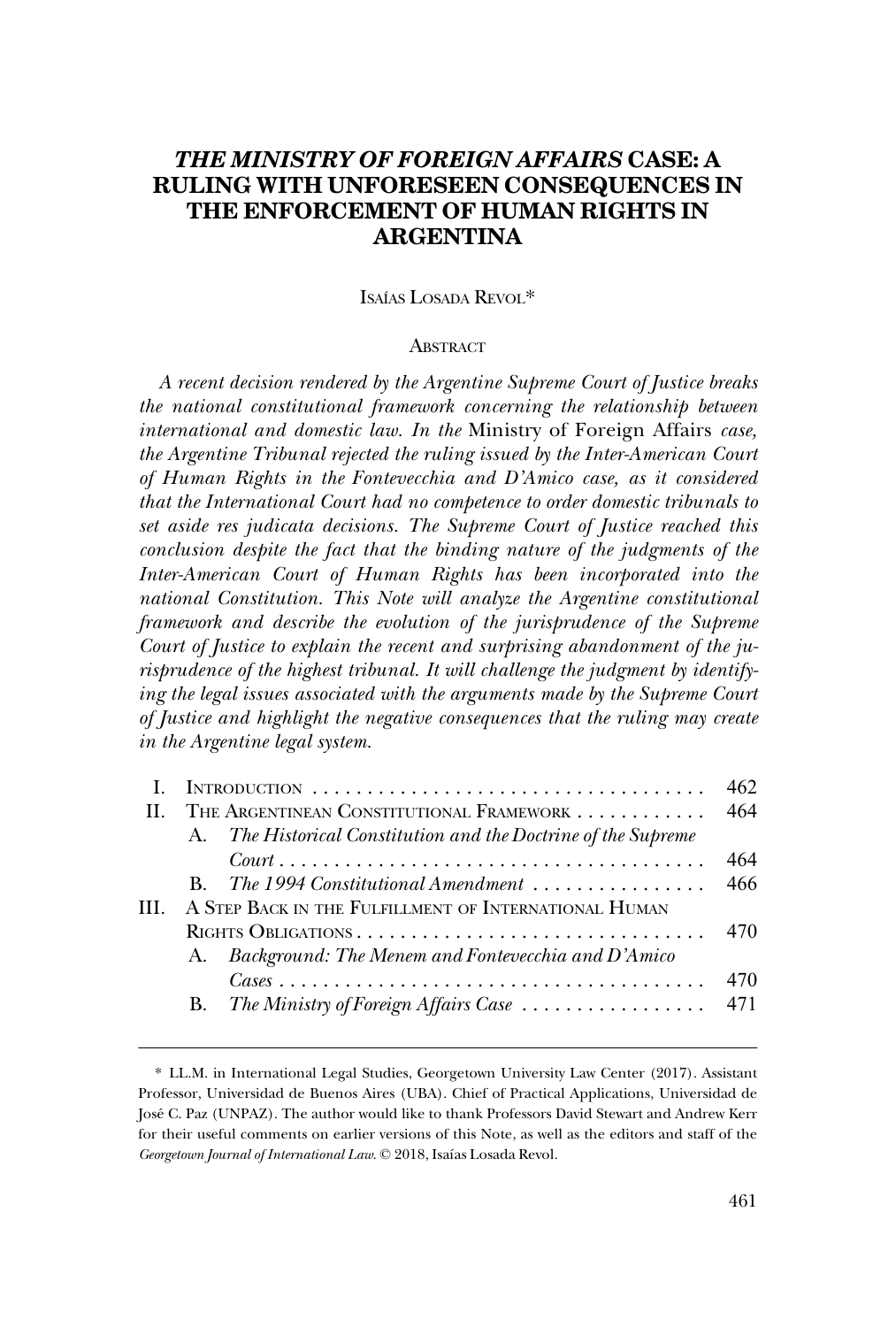<span id="page-1-0"></span>

|     | C. | The Criteria of the Supreme Court of Justice before the        |     |
|-----|----|----------------------------------------------------------------|-----|
|     |    |                                                                | 473 |
| IV. |    | THE LEGAL PROBLEMS AND THE NEGATIVE CONSEQUENCES OF THE        |     |
|     |    | MINISTRY OF FOREIGN AFFAIRS DECISION.                          | 477 |
|     | А. | The Legal Problems of the Arguments of the Supreme Court       | 478 |
|     |    | The Inter-American Court Exceeded its Remedial<br>$\mathbf{1}$ |     |
|     |    |                                                                | 478 |
|     |    | The Fourth Instance Formula<br>2.                              | 482 |
|     |    | Legal Impossibility of Complying with the<br>3.                |     |
|     |    | International Decision                                         | 484 |
|     |    | Exhaustion of Local Remedies vis-à-vis the<br>4.               |     |
|     |    |                                                                | 487 |
|     |    | The Supreme Court Failed to Exercise the<br>5.                 |     |
|     |    | Conventionality Control                                        | 489 |
|     | В. | The Negative Consequences of the Ruling                        | 492 |
|     |    | The Immunity of the Supreme Court of Justice<br>1.             | 492 |
|     |    | The Creation of an <i>Exequatur</i> Proceeding<br>2.           | 494 |
|     |    |                                                                | 498 |

#### I. INTRODUCTION

On February 14, 2017, the Argentine Supreme Court of Justice ("Supreme Court" or "Argentine Court") shocked supporters of the celebrated jurisprudence it had developed over the last thirteen years concerning the relationship between international human rights law and the Argentine legal system. In *Ministry of Foreign Affairs*, the Argentine Court ruled that the Inter-American Court of Human Rights ("Inter-American Court" or "International Court") had no authority to order the setting aside of a res judicata judgment previously rendered by the Argentine Court, as doing so exceeded the "remedial powers" conferred by the American Convention on Human Rights ("American Convention").<sup>1</sup> The Argentine Court's decision thus defied the constitutional position and the legal nature of the judgments of the International Court, as well as the recommendations of other international human rights monitoring bodies.

<sup>1.</sup> Corte Suprema de Justicia de la Nación [CSJN] [National Supreme Court of Justice], 14/2/ 2017, "Ministerio de Relaciones Exteriores y Culto s/ informe sentencia dictada en el caso 'Fontevecchia y D'Amico vs. Argentina' por la Corte Interamericana de Derechos Humanos," Fallos (2017-340-47) (Arg.), [http://sjconsulta.csjn.gov.ar/sjconsulta/documentos/verDocumentoByIdLinksJSP.](http://sjconsulta.csjn.gov.ar/sjconsulta/documentos/verDocumentoByIdLinksJSP.html?idDocumento=7357162&cache=1502740200611)  [html?idDocumento=7357162&cache=1502740200611.](http://sjconsulta.csjn.gov.ar/sjconsulta/documentos/verDocumentoByIdLinksJSP.html?idDocumento=7357162&cache=1502740200611)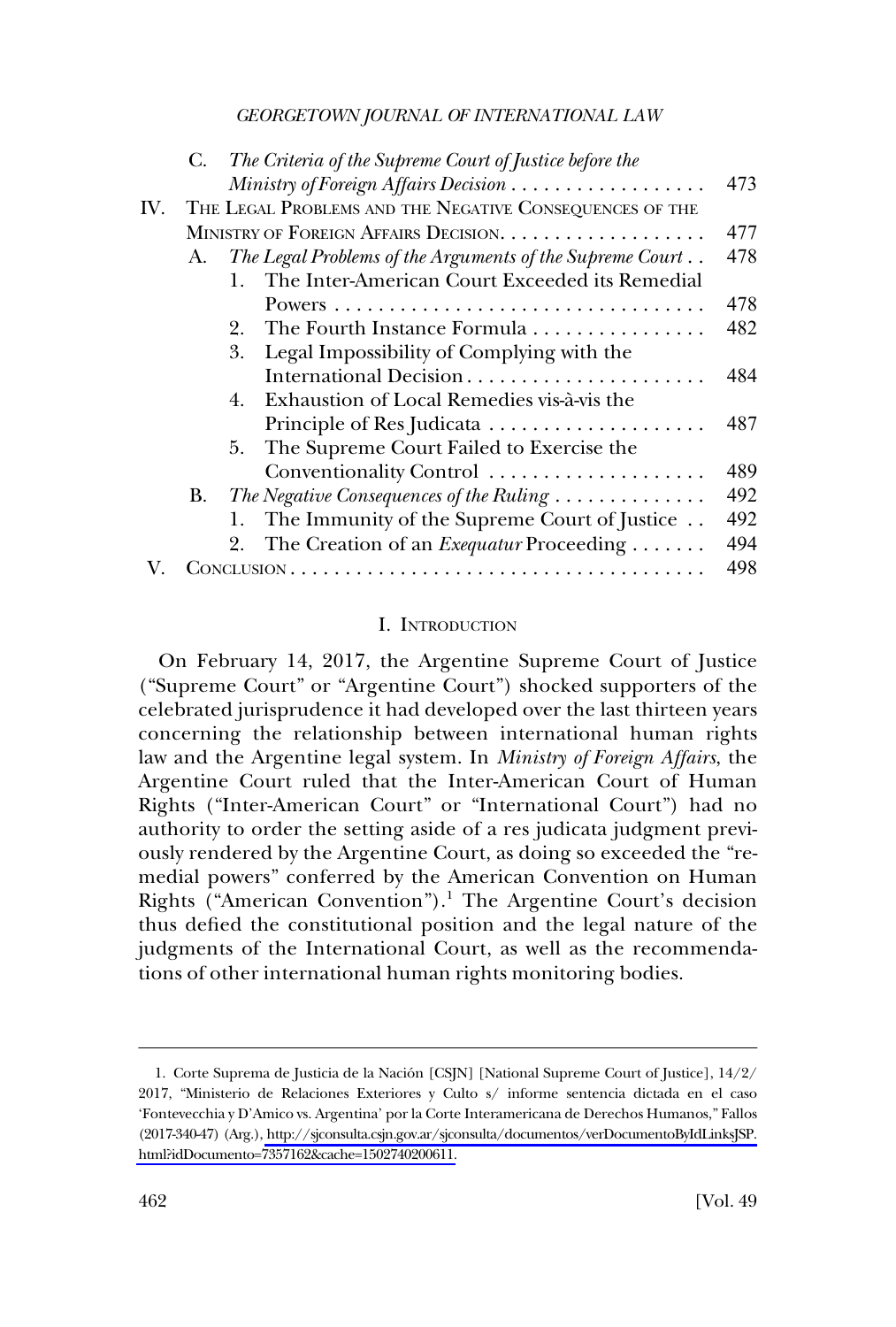In 1992, the Supreme Court began a process of progressive incorporation of international human rights law into Argentina's legal order, later strengthened by the 1994 Constitutional Amendment.<sup>2</sup> The common feature of this movement was the invocation of the principle of *pacta sunt servanda*, 3 enshrined in Article 26 of the Vienna Convention on the Law of Treaties ("Vienna Convention"), by which states are bound to comply in good faith with their international treaty commitments.4 Therefore, the Supreme Court has developed a gradual jurisprudence intended to harmonize both legal systems and which encompasses the adherence to the doctrine of monism of sources,<sup>5</sup> the supremacy of human rights treaties over domestic laws,<sup>6</sup> the presumption of full compatibility of certain human rights treaties with the national Constitution, $^7$  the acceptance of the mandatory character of the judgments of the Inter-American Court,<sup>8</sup> the reception of the doctrine of conventionality control,<sup>9</sup> and the recognition of the binding nature of the recommendations of the Inter-American Commission of Human Rights  $("Commission").<sup>10</sup>$ 

3. Alfonso Santiago, *¿Desobediencia debida? ¿Quién tiene la última palabra?*, REVISTA JURÍDICA LA LEY AR/DOC/493/2017, 15 (2017).

4. Vienna Convention on the Law of Treaties art. 26, May 23, 1969, 1155 U.N.T.S. 331 (ratified by the Republic of Argentina on Dec. 5, 1972).

5. Corte Suprema de Justicia de la Nación [CSJN] [National Supreme Court of Justice], 7/7/ 1992, "Ekmekdjian, Miguel Angel c. Sofovich, Gerardo y otros. s/ Recurso de hecho," Fallos (1992-315-1492) (Arg.).

8. Corte Suprema de Justicia de la Nación [CSJN] [National Supreme Court of Justice], 23/ 12/2004, "Espósito, Miguel Angel s/incidente de prescripción de la acción penal promovido por su defensa - Bulacio, Walter David," Fallos (2004-327-5668) (Arg.).

<sup>2.</sup> See José Miguel Onaindia, *Un fallo que atrasa*, 10 PENSAR EN DERECHO 81, 86 (2017), http:// [www.derecho.uba.ar/publicaciones/pensar-en-derecho/revistas/10/un-fallo-que-atrasa.pdf;](http://www.derecho.uba.ar/publicaciones/pensar-en-derecho/revistas/10/un-fallo-que-atrasa.pdf) *see also* Lautaro Furfaro, *Las ataduras de Ulises se aflojan: el pronunciamiento de la CSJN frente al caso "Fontevecchia" de la Corte IDH*, 10 PENSAR EN DERECHO 37, 42-43 (2017), [http://www.derecho.uba.](http://www.derecho.uba.ar/publicaciones/pensar-en-derecho/revistas/10/las-ataduras-de-ulises-se-aflojan.pdf)  [ar/publicaciones/pensar-en-derecho/revistas/10/las-ataduras-de-ulises-se-aflojan.pdf](http://www.derecho.uba.ar/publicaciones/pensar-en-derecho/revistas/10/las-ataduras-de-ulises-se-aflojan.pdf) 

<sup>6.</sup> *Id*.

<sup>7.</sup> Corte Suprema de Justicia de la Nación [CSJN] [National Supreme Court of Justice], 26/ 12/1996, "Monges, Analı´a M. c. Universidad de Buenos Aires / resol. 2314/95 s/ Recurso de hecho," Fallos (1996-319-3148) (Arg.).

<sup>9.</sup> Corte Suprema de Justicia de la Nación [CSJN] [National Supreme Court of Justice], 27/ 11/2012, "Rodríguez Pereyra, Jorge Luis y otra c. Ejército Argentino s/ Daños y Perjuicios," Fallos (2012-335-2333) (Arg.).

<sup>10.</sup> Corte Suprema de Justicia de la Nación [CSJN] [National Supreme Court of Justice], 6/8/ 2013, "Carranza Latrubesse Gustavo c. Estado Nacional - Ministerio de Relaciones Exteriores - Provincia del Chubut - s/ Proceso de Conocimiento," Fallos (2013-336-1024) (Arg.).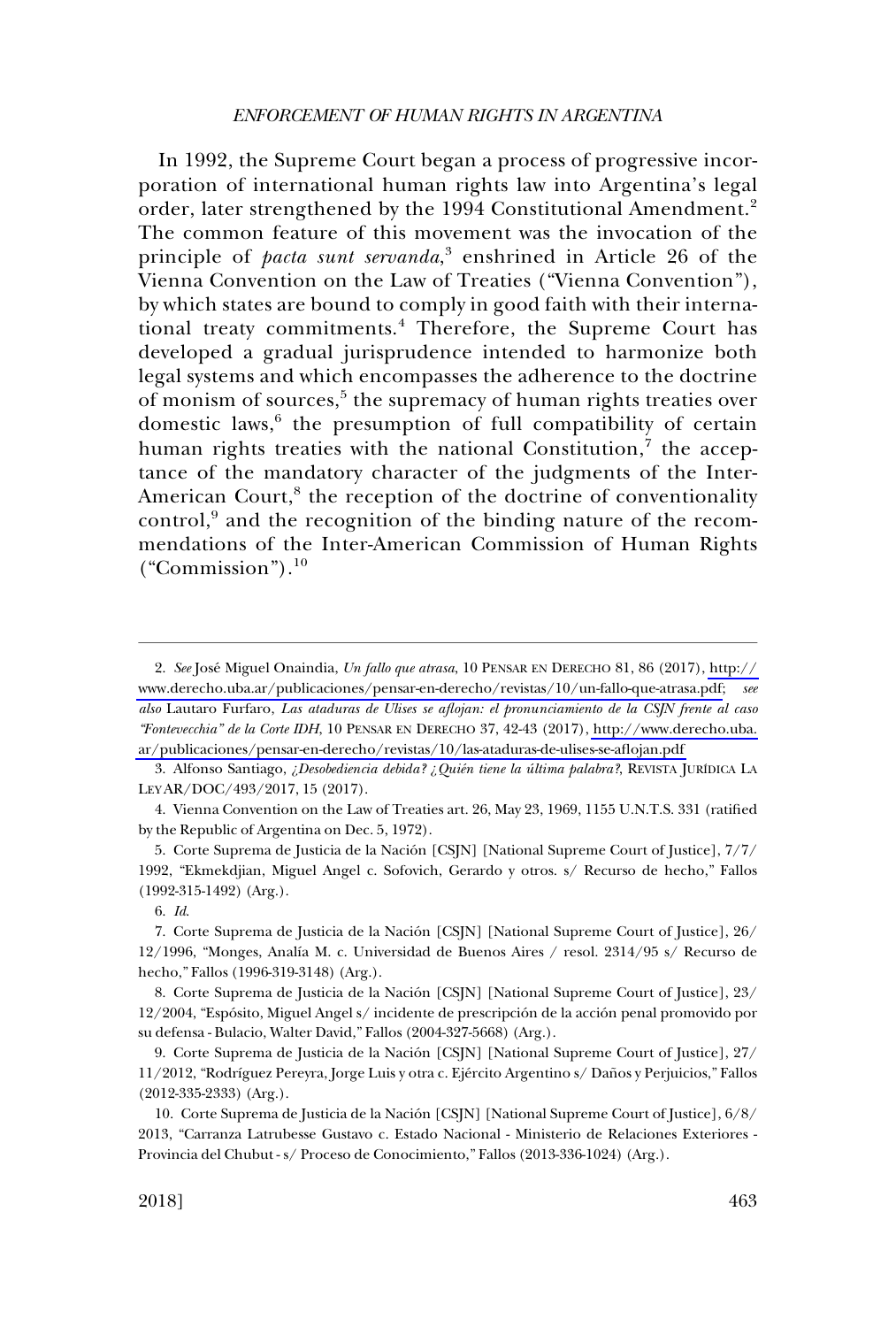<span id="page-3-0"></span>However, following the *Ministry of Foreign Affairs* decision, the Supreme Court has now affirmed the preeminence of its decisions above the rulings of the Inter-American Court, and in so doing, challenges its earlier decisions, thus generating the surprise of the entire legal community with such a shift in its case law.<sup>11</sup> The judgment further raised serious concerns regarding the impact this may have on future cases, owing to the fact that the ruling redefines the interaction between international human rights law and the Argentine domestic legal system.

Part II of this Note will first describe Argentina's constitutional framework, focusing on the 1994 Constitutional Amendment that granted constitutional status to certain human rights instruments. Part III will then refer to the background of the decision in *Ministry of Foreign Affairs* and briefly explain the former criterion of the Argentine Court concerning the legal value of the rulings of the International Court in those cases in which Argentina was a party. This background will clarify why the decision in *Ministry of Foreign Affairs* constitutes a surprising break in the jurisprudence of the Supreme Court. Part IV will highlight the legal problems arising from the rationale of this decision in order to justify why the Inter-American Court did not act *ultra vires*. Finally, this Note will explain the negative consequences that the domestic decision may generate in the design of the Argentine legal framework.

### II. THE ARGENTINEAN CONSTITUTIONAL FRAMEWORK

### A. *The Historical Constitution and the Doctrine of the Supreme Court*

The 1853 historical Constitution contained only two provisions, $12$ both of which are still in force, concerning the relationship between the international legal order and domestic law.13 Article 27 orders the federal government to strengthen its relationships of peace and trade

<sup>11.</sup> Hernán Gulco, *La Corte Suprema y los derechos humanos*, PERFIL, Feb. 25, 2017, http://www. [perfil.com/columnistas/la-corte-suprema-y-los-derechos-humanos.phtml.](http://www.perfil.com/columnistas/la-corte-suprema-y-los-derechos-humanos.phtml)

<sup>12.</sup> The term *historical Constitution* refers to the first Argentine Constitution of 1853 passed by the Constitutional Convention gathered in Santa Fe. The original Constitution was amended in 1860 to incorporate the Province of Buenos Aires that remained separated from the Argentine Confederation until 1859. The historical Constitution 1853-1860 was later reformed in 1866, 1898, 1949, 1957 and 1994.

<sup>13.</sup> María Angélica Gelli, *El alcance de la irretroactividad penal y las fuentes del ordenamiento jurídico en el caso "Arancibia Clavel*," REVISTA JURÍDICA LA LEY [L.L.] (2004) (Arg.); MÓNICA PINTO, TEMAS DE DERECHOS HUMANOS 76 (Editores del Puerto 1999); Juan Antonio Travieso, *La Reforma Constitucional Argentina de 1994*, REVISTA JURI´DICA LA LEY [L.L.], Dec. 1994, at 1.318.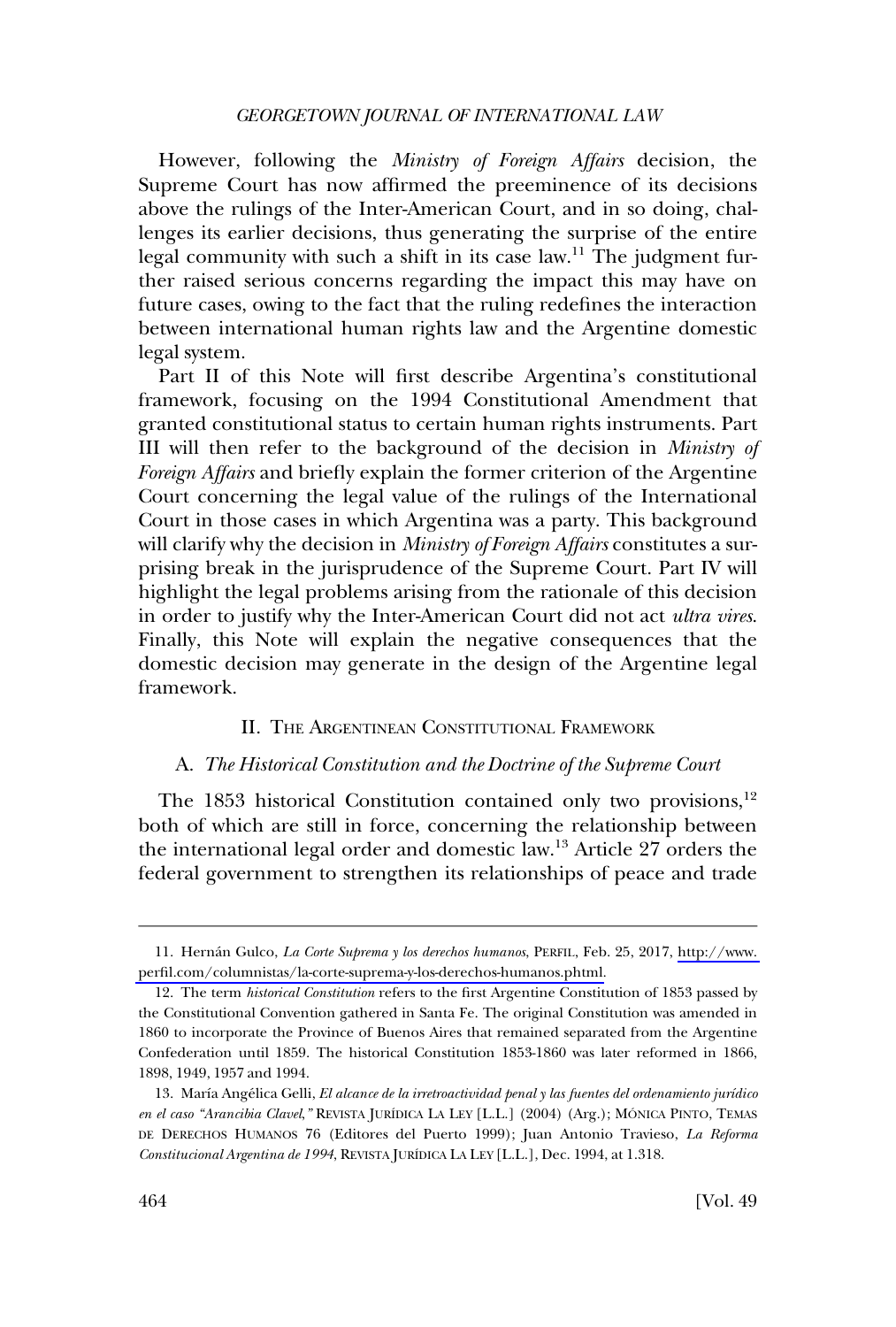by means of treaties that are "in accordance with the principles of public law laid down by this Constitution."<sup>14</sup> According to Article 31, the national Constitution, the laws enacted by Congress, and the treaties executed with foreign powers are the supreme law of the nation.<sup>15</sup> As there was no specific regulation concerning the relationship between international law and domestic law, the national Constitution had, in all cases, superior status to international treaties,  $16$  which also required a domestic rule of implementation as treaties were not automatically operative.17 Therefore, domestic laws and duly incorporated treaties were equally deemed the supreme law of the nation and their relationships were governed by the following general principles of law: *lex posterior abrogat priorem* and *lex specialis derogat legi generali*. 18

This dualist interpretation of the Constitution was the common understanding of the Supreme Court until 1992.<sup>19</sup> In the well-known *Ekmekdjian* case decided that year, the Supreme Court ruled that the American Convention integrates the Argentine legal order simply because the Republic has become a party to the Convention through the deposit of the instrument of ratification.<sup>20</sup> The Supreme Court clarified that this new criterion modified the former doctrine of the

<sup>14.</sup> Art. 27, CONSTITUCIÓN NACIONAL [CONST. NAC.] (Arg.).

<sup>15.</sup> Art. 31, CONSTITUCIÓN NACIONAL [CONST. NAC.] (Arg.). See also Silvina S. González Napolitano, *Las Relaciones entre el Derecho Internacional y el Derecho Interno Argentino*, *in* LECCIONES DE DERECHO INTERNACIONAL PÚBLICO 1, 8 (Silvina S. González Napolitano ed., 2015).

<sup>16.</sup> Corte Suprema de Justicia de la Nación [CSJN] [National Supreme Court of Justice], 23/ 7/1947, "Chantrain, Alfonso c. Gobierno Nacional s/ recurso de habeas corpus," Fallos (1947- 208-84) (Arg.); Corte Suprema de Justicia de la Nación [CSJN] [National Supreme Court of Justice], 27/6/1947, "Becker, Juan Sigfrido y otros," Fallos (1947-208-39) (Arg.). *See also* Rau´l Emilio Vinuesa, *Direct Applicability of Human Rights Conventions Within the Internal Legal Order: The Situation in Argentina*, *in* ENFORCING INTERNATIONAL HUMAN RIGHTS IN DOMESTIC COURTS 149, 158- 159 (Benedetto Conforti & Franceso Francioni eds., 1997); GUILLERMO MONCAYO, RAÚL VINUESA AND HORTENSIA GUTIÉRREZ POSSE, DERECHO INTERNACIONAL PÚBLICO 60 (1990).

<sup>17.</sup> See Corte Suprema de Justicia de la Nación [CSJN] [National Supreme Court of Justice], 1/12/1988, "Ekmekdjian, Miguel Angel c. Neustadt, Bernardo y Otro s/ Amparo," Fallos (1988- 311-2497) (Arg.); Corte Suprema de Justicia de la Nación [CSJN] [National Supreme Court of Justice], 15/13/1940, "Alonso, Gregorio c. Haras 'Los Cardos' S.A.," Fallos (1940-186-258) (Arg.).

<sup>18.</sup> Corte Suprema de Justicia de la Nación [CSJN] [National Supreme Court of Justice], 6/9/ 1963, "Martín & Cía. Ltda. SA c. Nación," Fallos (1963-257-99) (Arg.); Corte Suprema de Justicia de la Nación [CSJN] [National Supreme Court of Justice], 5/6/1968, "Esso S.A. c. Gobierno Nacional," Fallos (1968-271-7) (Arg.). *See also* Gonza´lez Napolitano, *supra* note 15, at 11.

<sup>19.</sup> RICARDO ALEJANDRO TERRILE, INTERPRETACIÓN JUDICIAL DE LA CONSTITUCIÓN NACIONAL: SUPREMACÍA CONSTITUCIONAL Y CONTROL DE CONSTITUCIONALIDAD 33-39 (2001).

CSJN, 7/7/1992, "Ekmekdjian, Miguel Angel," Fallos (1992-315-1492). 20.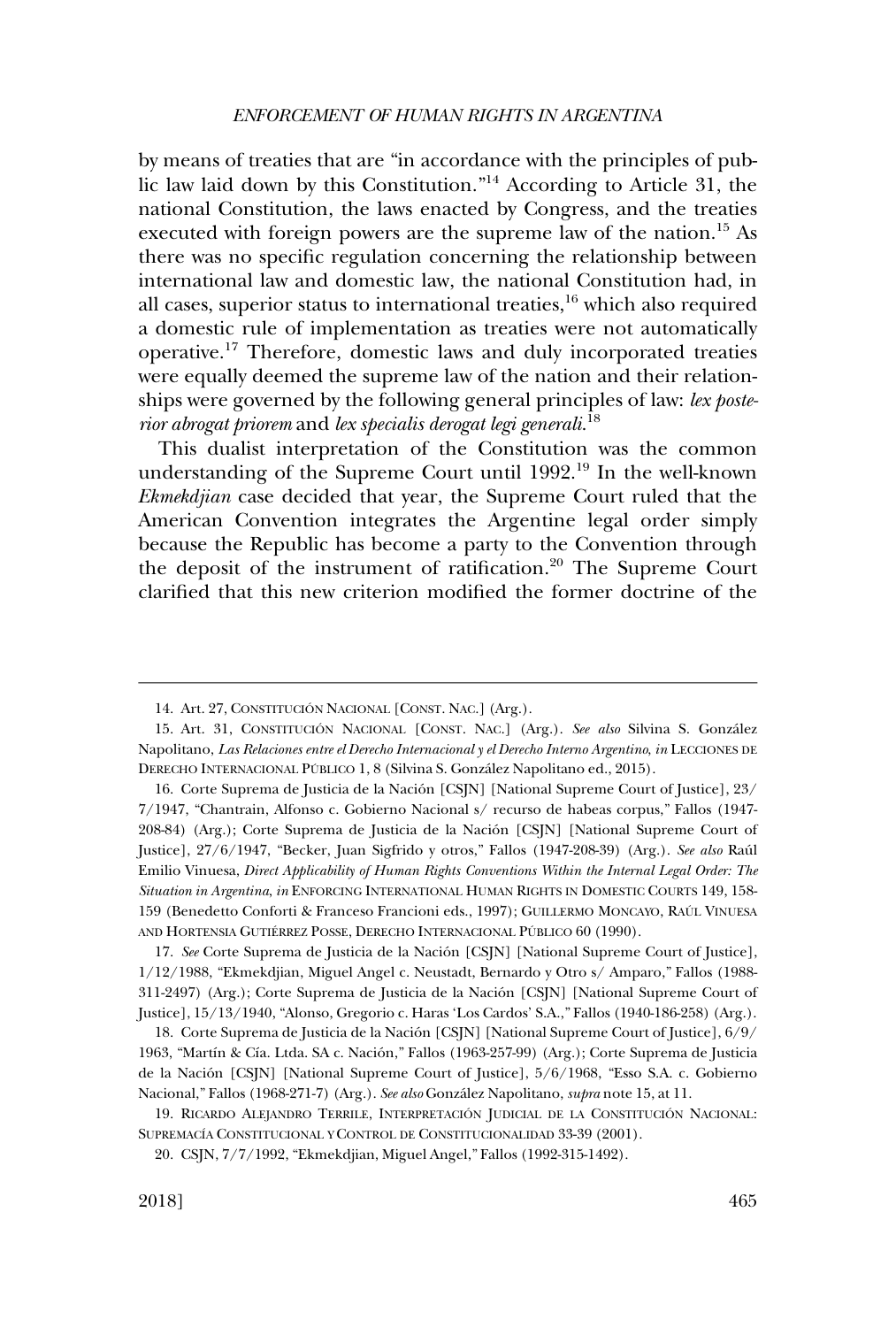<span id="page-5-0"></span>tribunal,<sup>21</sup> and explained that the rights and guarantees enshrined in the American Convention may be invoked and exercised without a legislative act of incorporation.<sup>22</sup>

According to the Supreme Court, "[t]he Vienna Convention . . . gives primacy to conventional international law over domestic law . . . . The [Vienna C]onvention is a constitutionally valid international treaty that assigns priority to international treaties over internal laws within the domestic legal order, that is, a recognition of the primacy of international law over domestic law."23 Hence, the Argentine tribunal ruled that a law of Congress cannot repeal a treaty because such an abrogation would violate the distribution of competences among the different state powers.<sup>24</sup> The conclusion of a treaty constitutes a "federal complex action," crystallized by a proceeding by which both the Executive and the Legislative branches act in accordance with their constitutional mandates.<sup>25</sup> This jurisprudence was later confirmed in *Servini de Cubría* and *Fibraca*,<sup>26</sup> in which the highest tribunal reaffirmed the supremacy of international treaties. In *Fibraca*, however, the Supreme Court clarified that international law has primacy over domestic law "once the principles of constitutional public law had been secured," as required by Article 27 of the national Constitution.<sup>27</sup> Therefore, treaties have to subordinate to those principles of public law, although such precepts are not enumerated or explicitly identified in the national Constitution.

## B. *The 1994 Constitutional Amendment*

The national Constitution was reformed in 1994 and the Argentine legal pyramid changed, incorporating the doctrine developed by the Supreme Court in *Ekmekdjian* regarding the primacy of international treaties over domestic laws.28 The Constitutional amendment, however,

27. *Id*. ¶ 3.

28. See Diario de sesiones de la Convención Nacional Constituyente, CONVENCIÓN NACIONAL CONSTITUYENTE DE 1994 (Aug. 3, 1994), [http://www1.hcdn.gov.ar/dependencias/dip/Debate-](http://www1.hcdn.gov.ar/dependencias/dip/Debate-constituyente.htm)

<sup>21.</sup> *Id*.

<sup>22.</sup> *Id*. ¶ 15.

<sup>23.</sup> *Id*. ¶ 18.

<sup>24.</sup> *Id*. ¶ 17.

<sup>25.</sup> *Id*.

<sup>26.</sup> Corte Suprema de Justicia de la Nación [CSJN] [National Supreme Court of Justice], 7/7/ 1993, "Fibraca Constructora SCA c. Comisión Técnica Mixta de Salto Grande s/ recurso de hecho," Fallos (1993-316-1669) (Arg.); Corte Suprema de Justicia de la Nación [CSJN] [National Supreme Court of Justice], 8/9/1992, "Servini de Cubría, M. c. Arte Radiotelevisivo Arg. S.A. y Borensztein, Mauricio," Fallos (1992-315-1943) (Arg.).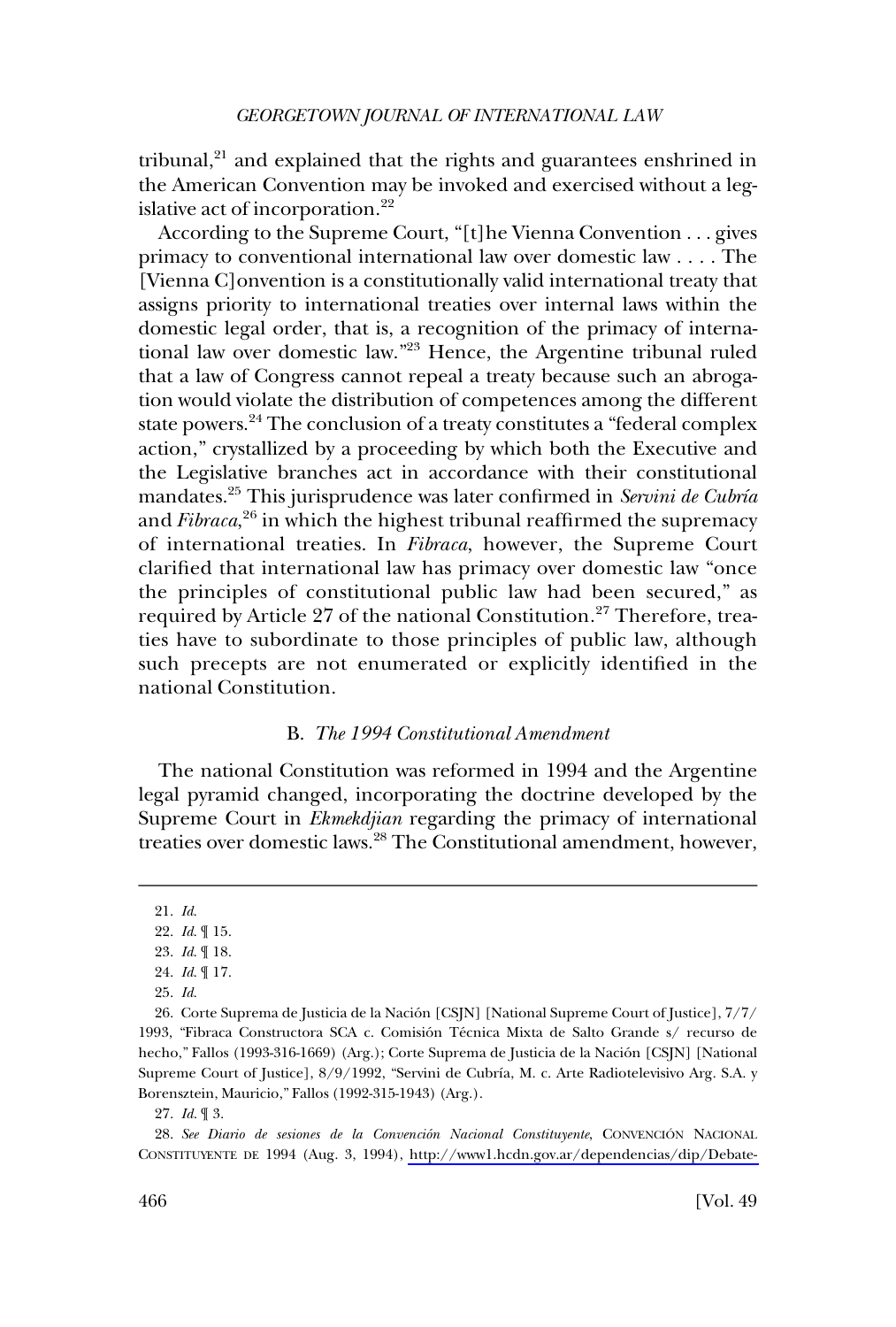also went one step further when it granted constitutional standing to certain human rights instruments.29

Section 22 of amended Article 75 establishes that 1) eleven human rights instruments enjoy constitutional hierarchy, and 2) all other international treaties duly ratified by Argentina have higher standing than domestic laws.30 The Constituent Assembly also determined that human rights instruments with constitutional status, under the conditions under which they are in force, do not repeal any article of the first part of the Constitution.<sup>31</sup> Accordingly, they must be understood as complementary to the rights and guarantees recognized therein.<sup>32</sup> Lastly, the Assembly established the conditions by which other human rights treaties may acquire constitutional hierarchy in the future: after being approved by Congress, the Constitution requires the vote of twothirds of the totality of the members of each Chamber.<sup>33</sup>

29. PINTO, *supra* note 13, at 78.

Other treaties and conventions on human rights, after being approved by Congress, shall require the vote of two-thirds of the totality of the members of each Chamber in order to enjoy standing on the same level as the Constitution.

*Id*.

33. *Id*. To date, three human rights treaties have been granted constitutional hierarchy since the 1994 Constitutional Amendment: the Inter-American Convention on Forced Disappearance of Persons, June 9, 1994, O.A.S.T.S. No. 68, approved by Law No. 24556, Oct. 11, 1995, [28251]

constituyente.htm (follow "Art. 75, incisos 22, 23, primer párrafo, y 24 de la Constitución Nacional" hyperlink); *see also* Marcelo Alegre, *Monismo en serio: "Fontevecchia" y el argumento democra´tico*, 10 PENSAR EN DERECHO 27, 30-33 (2017) [http://www.derecho.uba.ar/publicaciones/](http://www.derecho.uba.ar/publicaciones/pensar-en-derecho/revistas/10/monismo-en-serio-fontevecchia-y-el-argumento-democratico.pdf) [pensar-en-derecho/revistas/10/monismo-en-serio-fontevecchia-y-el-argumento-democratico.pdf;](http://www.derecho.uba.ar/publicaciones/pensar-en-derecho/revistas/10/monismo-en-serio-fontevecchia-y-el-argumento-democratico.pdf) Travieso, *supra* note 13.

<sup>30.</sup> Art. 75, § 22, CONSTITUCIÓN NACIONAL [CONST. NAC.] (Arg.). This provision establishes:

Congress is empowered to approve or reject treaties entered with other nations and with international organizations, and concordats with the Holy See. Treaties and concordats have higher standing than laws.

The following [international instruments], under the conditions under which they are in force, stand on the same level as the Constitution, [but] do not repeal any article in the First Part of this Constitution, and must be understood as complementary of the rights and guarantees recognized therein: The American Declaration of the Rights and Duties of Man; the Universal Declaration of Human Rights; the American Convention on Human Rights; the International Covenant on Economic, Social and Cultural Rights; the International Covenant on Civil and Political Rights and its Optional Protocol; the [International] Convention on the Prevention and Punishment of Genocide; the International Convention on the Elimination of all Forms of Racial Discrimination; the Convention on the Elimination of All Forms of Discrimination Against Women; the Convention Against Torture and other Cruel, Inhumane or Degrading Treatment or Punishment; and the Convention on the Rights of the Child. They may only be denounced, if such is to be the case, by the National Executive Power, after prior approval by two thirds of the totality of the members of each Chamber.

<sup>31.</sup> *Id*.

<sup>32.</sup> *Id*.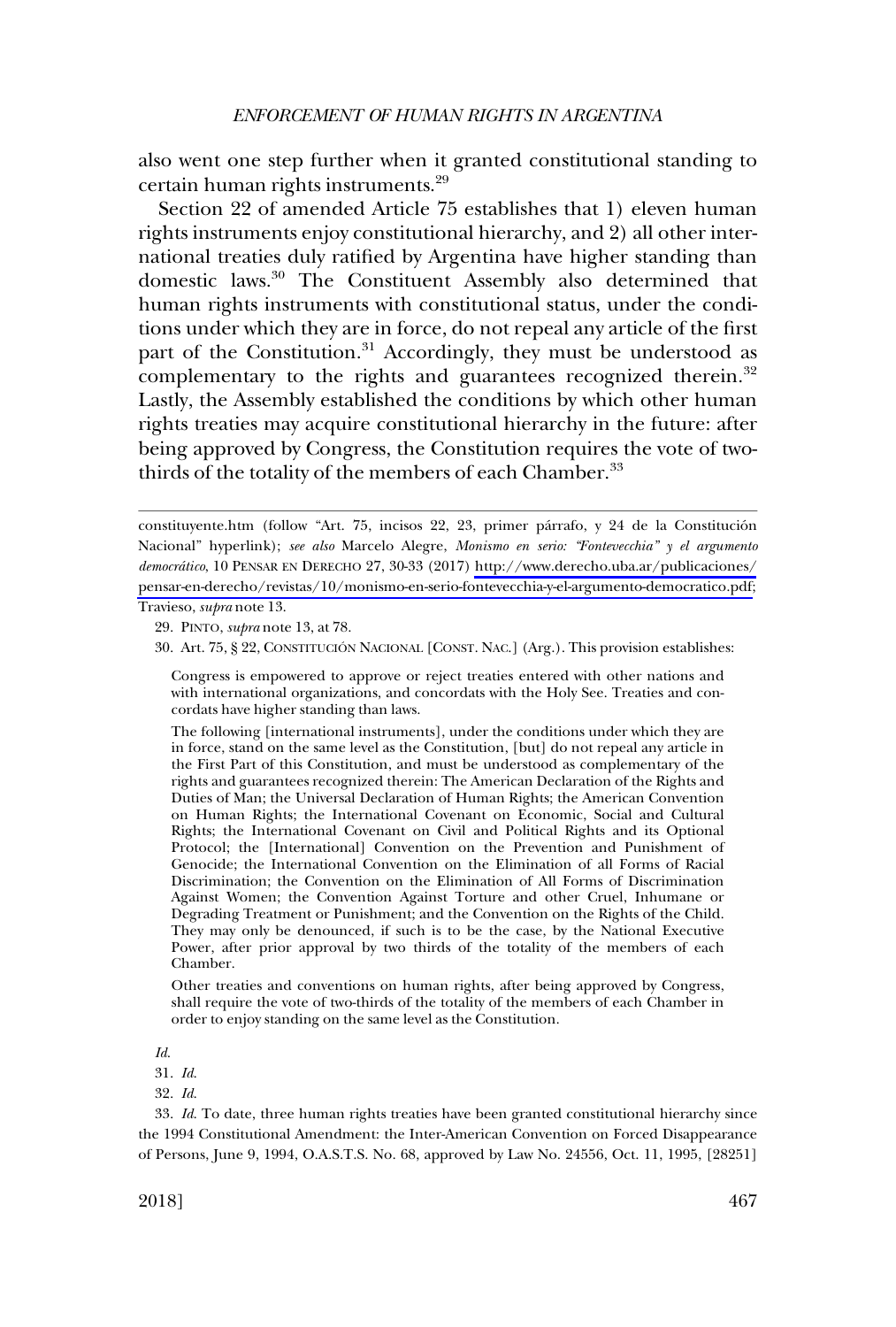Following the 1994 Constitutional Amendment, the Supreme Court interpreted three phrases that were drafted in Section 22 of Article 75. First, the Argentine tribunal held that the phrase, "under the conditions under which they are in force," signifies that international human rights treaties with constitutional standing shall 1) apply in the form in which the treaties have been ratified by Argentina, $34$  including the reservations and the interpretative declarations opportunely made,<sup>35</sup> and 2) take into account the "effective application by the international tribunals that are competent for their interpretation and application."<sup>36</sup> This clause has usually been invoked as the constitutional basis that justifies the incorporation of the jurisprudence of the Inter-American System into the Argentine legal regime.<sup>37</sup> According to the Supreme Court, the jurisprudence of the Inter-American Commission and the Inter-American Court serves as a guide for the interpretation of the American Convention because Argentina recognized their competence

B.O. 7 (constitutional hierarchy granted by Law No. 24820, May 26, 1997, [28657] B.O. 1); the Convention on the Non-Applicability of Statutory Limitations to War Crimes and Crimes against Humanity, Nov. 26, 1968, 754 U.N.T.S. 73, approved by Law No. 24584, Nov. 23, 1995, [28281] B.O. 1 (constitutional hierarchy granted by Law No. 25778, Sept. 2, 2003, [30226] B.O. 1); and the Convention on the Rights of Persons with Disabilities, Dec. 13, 2006, 2515 U.N.T.S. 3, approved by Law No. 26378, June 6, 2008, [31422] B.O. 1 (constitutional hierarchy granted by Law No. 27044, Dec. 11, 2014, [33035] B.O. 3).

<sup>34.</sup> Corte Suprema de Justicia de la Nación [CSJN] [National Supreme Court of Justice], 4/7/ 1995, "Giroldi, Horacio David y otros s/ recurso de casación," Fallos (1995-318-514) (Arg.).

<sup>35.</sup> See Alejandro Turyn, Artículo 1. Obligación de Respetar los Derechos, in LA CONVENCIÓN AMERICANA DE DERECHOS HUMANOS Y SU PROYECCIÓN EN EL DERECHO ARGENTINO 1, 4 (Enrique M. Alonso Regueira ed., 2013), [http://www.derecho.uba.ar/publicaciones/libros/ind-alonso](http://www.derecho.uba.ar/publicaciones/libros/ind-alonso-regueira.php)[regueira.php](http://www.derecho.uba.ar/publicaciones/libros/ind-alonso-regueira.php); Arturo Santiago Pagliari, *Derecho Internacional y Derecho Interno. El Sistema Constitucional Argentino*, 7.2 ARS BONI ET AEQUI 17, 30 (2011), [https://dialnet.unirioja.es/servlet/](https://dialnet.unirioja.es/servlet/articulo?codigo=3700429) [articulo?codigo=3700429.](https://dialnet.unirioja.es/servlet/articulo?codigo=3700429)

<sup>&</sup>quot;Simón, Julio Héctor y otros s/ privación ilegítima de la libertad y otros," Fallos (2005-328:2056) (Arg.) (Separate Opinion of Judge Boggiano); Corte Suprema de Justicia de la Nacio´n [CSJN] [National Supreme Court of Justice], 24/8/2004, "Arancibia Clavel, Enrique Lautaro s/ homicidio calificado y asociación ilícita y otros," Fallos (2004-327:3312) (Arg.) (Separate Opinion of Judge Boggiano). 36. CSJN, 4/7/1995, "Giroldi, Horacio David," Fallos (1995-318-514); Corte Suprema de Justicia de la Nación [CSJN] [National Supreme Court of Justice], 12/09/1996, "Bramajo, Hernán Javier s/ incidente de excarcelación," Fallos (1996-319-1840) (Arg.). *See also* Corte Suprema de Justicia de la Nación [CSJN] [National Supreme Court of Justice], 14/6/2005,

<sup>37.</sup> See Susana Albanese, *La Corte Suprema y el alcance de las Recomendaciones de la Comisión Interamericana 1994-2014*, 5 PENSAR EN DERECHO 105, 110 (2015); Turyn, *supra* note 35, at 6; Agustín Gordillo, *La obligatoria aplicación interna de los fallos y opiniones consultivas supranacionales*, 215 REVISTA DE LA ADMINISTRACIÓN PÚBLICA 151, 151 (1996); GERMÁN BIDART CAMPOS, MANUAL DE LA CONSTITUCIÓN REFORMADA 1, 31-32 (1996).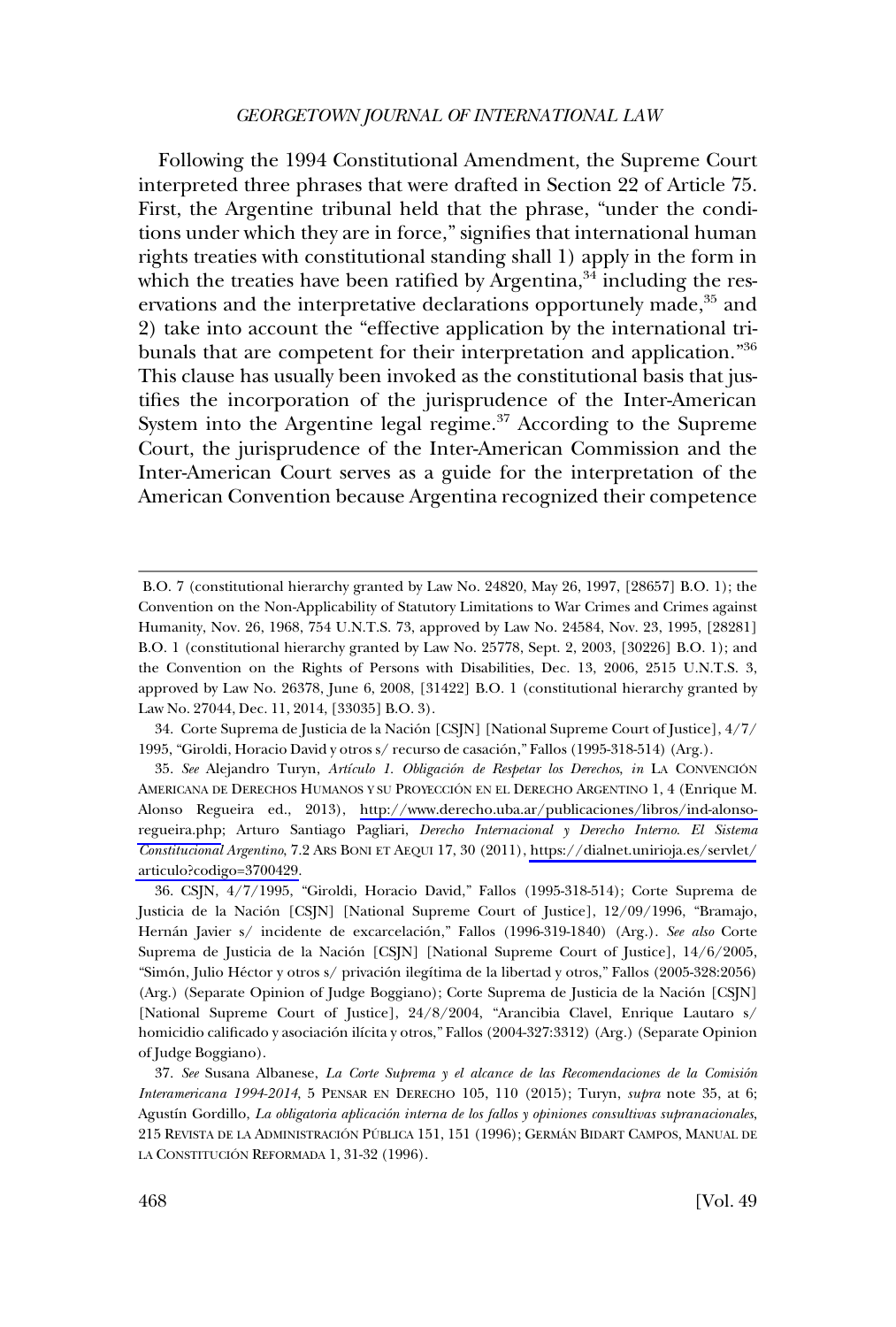to hear cases relating to its interpretation and application.<sup>38</sup>

The tribunal further interpreted the phrases, "do not repeal any article of the first part of the Constitution" and "must be understood as complementary of the rights and guarantees recognized therein," and concluded that the Constituent Assembly made a check of compatibility between these human rights instruments and the norms of the first part of the Constitution, thus verifying that there is no derogation between them, but complementarity.<sup>39</sup> Therefore, the judiciary has a duty to harmonize the international and constitutional provisions because there is a presumption of full compatibility.<sup>40</sup> Hence, the Argentine Constitutional pyramid is now erected as follows:



<sup>&</sup>quot;Bramajo, Herna´n Javier," Fallos (1996-319.2-1846). *See also* Corte Suprema de Justicia de la Nación [CSJN] [National Supreme Court of Justice], 14/10/1997, "Arce, Jorge Daniel s/ recurso de casación," Fallos (1997-320-2145) (Arg.). 38. CSJN, 4/7/1995, "Giroldi, Horacio David," Fallos (1995-318-514); CSJN, 12/09/1996,

<sup>39.</sup> Corte Suprema de Justicia de la Nación [CSJN] [National Supreme Court of Justice], 16/ 4/1998, "Petric, Domagoj Antonio c. Diario Pa´gina 12," Fallos (1998-321-885) (Arg.); Corte Suprema de Justicia de la Nación [CSJN] [National Supreme Court of Justice], 27/12/1996, "Chocobar, Sixto Celestino c. Caja Nacional de Previsión para el Personal del Estado y Servicios Públicos s/ reajuste por movilidad," Fallos (1996-319-3241) (Arg.); CSJN, 26/12/1996, "Monges, Analía M.," Fallos (1996-319-3148).

<sup>40.</sup> CSJN, 26/12/1996, "Monges, Analía M.," Fallos (1996-319-3148).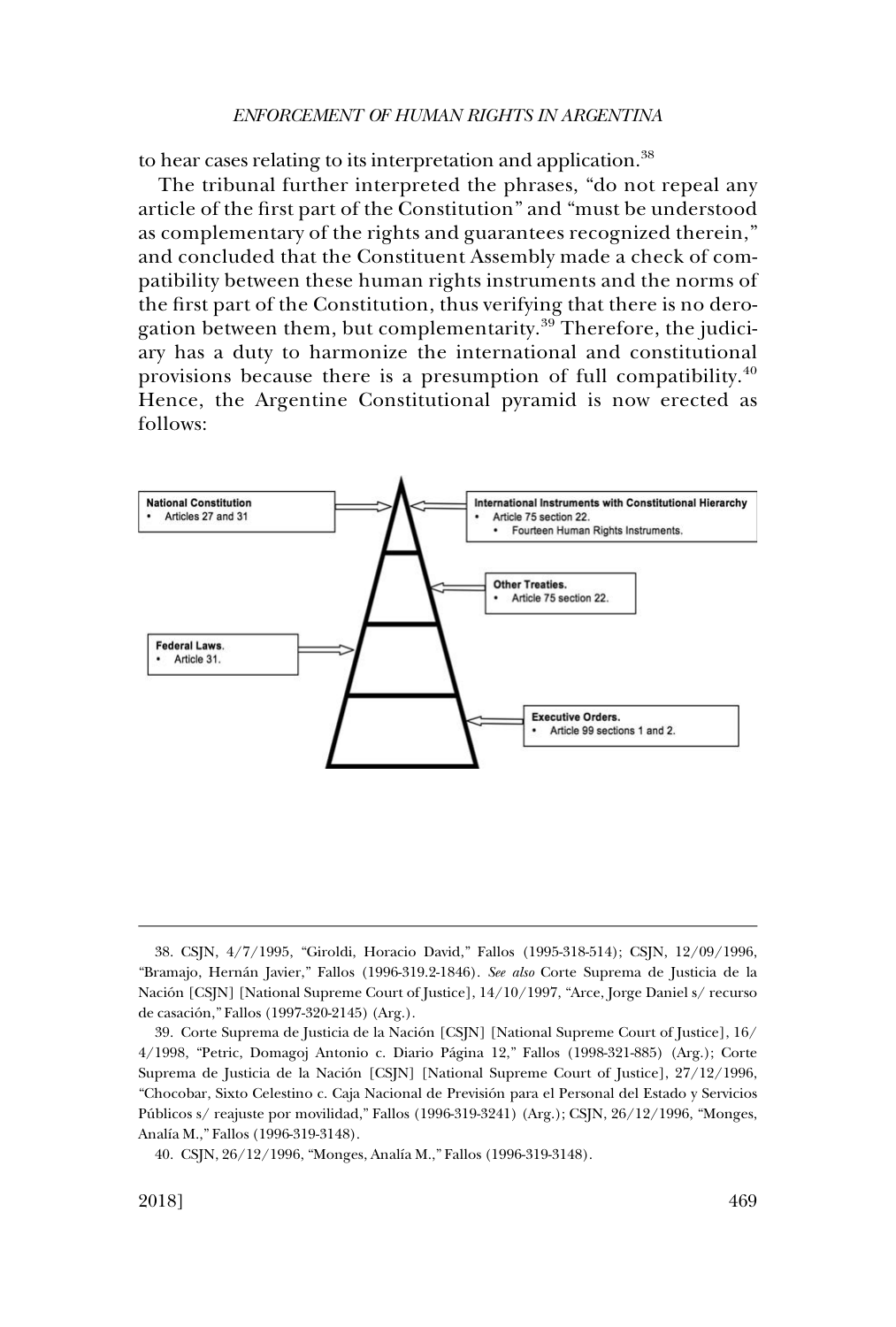## <span id="page-9-0"></span>III. A STEP BACK IN THE FULFILLMENT OF INTERNATIONAL HUMAN RIGHTS **OBLIGATIONS**

#### A. *Background: The Menem and Fontevecchia and D'Amico Cases*

In 2001, the Supreme Court affirmed a civil judgment in the *Menem*  case that condemned two journalists, Jorge Fontevecchia and Héctor D'Amico, for publishing press articles about the existence of an unacknowledged child of Mr. Carlos S. Menem, the then-president of Argentina.<sup>41</sup> While former president Menem alleged that the article published in the magazine *Noticias* affected his right to privacy,<sup>42</sup> the journalists argued that an eventual ruling ordering the payment of pecuniary compensation for damages entailed an indirect violation to their right of freedom of expression.<sup>43</sup>

Following the ruling, both journalists filed a claim before the Inter-American Human Rights System ("System" or "Inter-American System") that culminated in a judgment issued ten years later by the International Court in which the tribunal ruled against Argentina for violating Article 13 of the American Convention,<sup>44</sup> which guarantees the right to freedom of thought and expression.<sup>45</sup> The Inter-American Court ruled in *Fontevecchia and D'Amico v. Argentina* (*Fontevecchia and D'Amico*) that Argentina was required to repair the victims by 1) paying compensation, 2) publishing the international decision, and 3) giving no effect to the civil sentence imposed on Mr. Fontevecchia and Mr. D'Amico.<sup>46</sup>

After Argentina's Executive branch published the judgment and pending the compensation owed to the journalists, the Ministry of Foreign Affairs and Worship asked the Supreme Court to comply, as appropriate and in accordance with its competence, with the judgment of the International Court, giving rise to the *Ministry of Foreign Affairs* decision under commentary.<sup>47</sup>

<sup>41.</sup> Corte Suprema de Justicia de la Nación [CSJN] [National Supreme Court of Justice], 25/ 9/2001, "Menem, Carlos Saúl c. Editorial Perfil S.A. y otros s/ daños y perjuicios-sumario," Fallos (2001-324-2895) (Arg.).

<sup>42.</sup> *Id*. ¶ 1.

<sup>43.</sup> *Id*. ¶ 2.

<sup>44.</sup> The Republic of Argentina ratified the American Convention on September 5, 1984. American Convention on Human Rights, art. 13, Nov. 22, 1969, 1144 U.N.T.S. 123 [hereinafter American Convention].

<sup>45.</sup> *See* Fontevecchia and D'Amico v. Argentina, Merits, Reparations and Costs, Judgment, Inter-Am. Ct. H.R. (ser. C) No. 238, ¶¶ 42-47 (Nov. 29, 2011).

<sup>46.</sup> *Id*. ¶¶ 105, 108, 117.

CSJN, 14/2/2017, "Ministerio de Relaciones Exteriores y Culto," Fallos (2017-340-47). 47.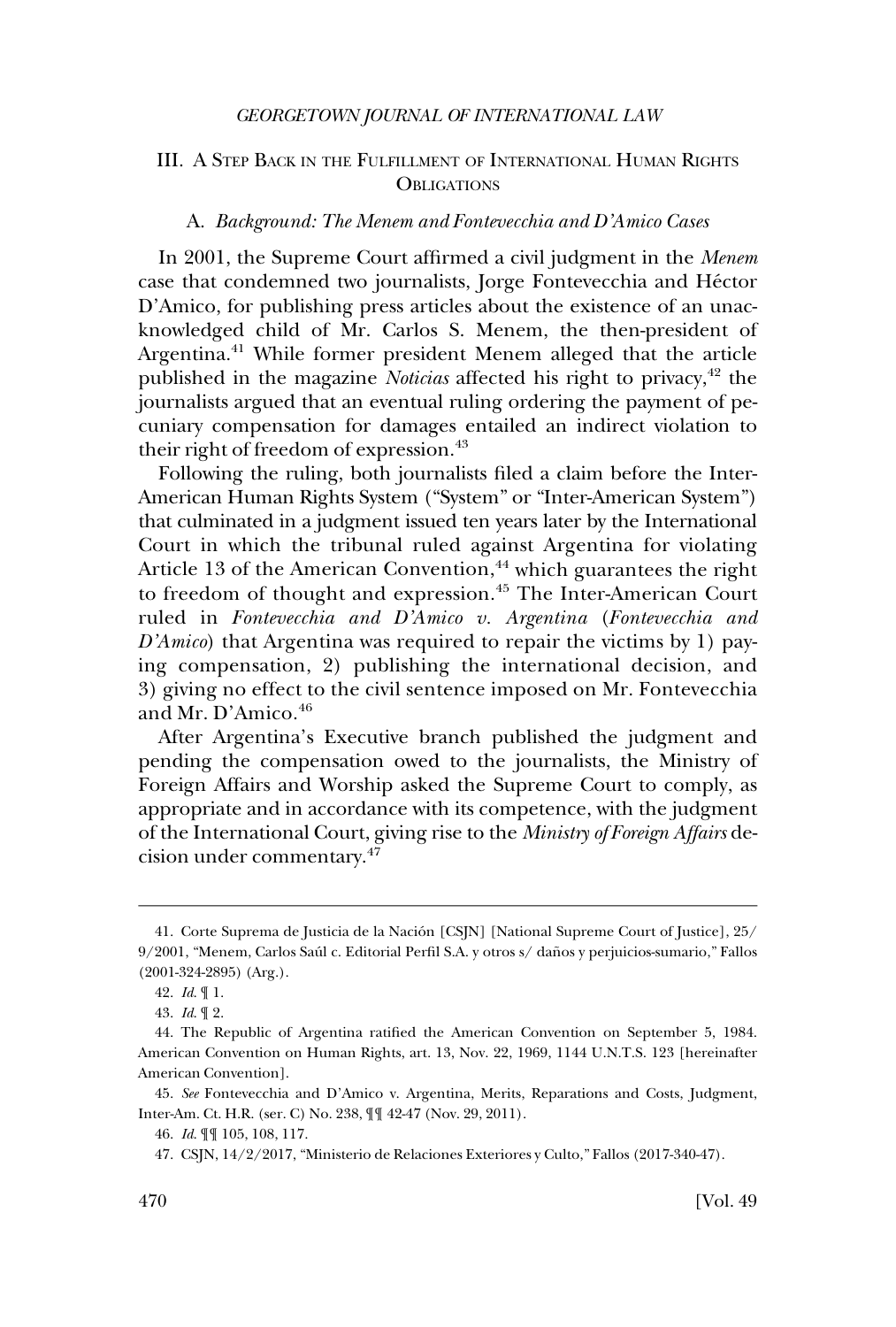#### B. *The Ministry of Foreign Affairs Case*

<span id="page-10-0"></span>Following the request of the Ministry of Foreign Affairs and Worship, the Supreme Court notified Mr. Menem of the petition filed by the Executive branch. Mr. Menem replied, stating that he had nothing to express as he did not participate in the international proceedings that condemned Argentina.48 Following Mr. Menem's response, the Argentine Court rejected the Ministry of Foreign Affairs and Worship's request on three grounds. First, it ruled that the judgments of the Inter-American Court are, in principle, mandatory in all cases to which Argentina is a party.<sup>49</sup> However, that mandatory character only applies to those cases in which the International Court performs its duties within the framework of the "remedial faculties" that are conferred by the American Convention.<sup>50</sup> The Argentine tribunal conducted a literal reading of Article 63 of the Convention, according to which the International Court was required to rule "if appropriate, that the consequences of the measure or situation that constituted the breach of [a] right or freedom be remedied, and that fair compensation be paid to the injured party."51 Accordingly, it held that the Inter-American Court exceeded its remedial powers and thus acted *ultra vires*, 52 owing to the fact that the American Convention does not grant the International Court the authority to "revoke" a local judgment.<sup>53</sup> Pursuant to the Supreme Court, giving no effect to the *Menem* decision, as required by the Inter-American Court, amounts to a revocation of the domestic judgment.<sup>54</sup>

Second, the Supreme Court referred to the subsidiary character of the Inter-American Human Rights System by quoting the Preamble of the American Convention,<sup>55</sup> as well as the jurisprudence of the International Court,<sup>56</sup> both of which affirm the subsidiary, reinforcing, and complementary nature of the System to local jurisdictions.<sup>57</sup> It,

56. Perozo et al. v. Venezuela, Preliminary Objections, Merits, Reparations and Costs, Judgment, Inter-Am. Ct. H.R. (ser. C) No. 195, ¶ 64 (Jan. 28, 2009).

CSJN, 14/2/2017, "Ministerio de Relaciones Exteriores y Culto," Fallos (2017-340-47). 57.

<sup>48.</sup> *Id*. ¶ 5.

<sup>49.</sup> *Id*. ¶ 6.

<sup>50.</sup> *Id*.

<sup>51.</sup> *Id*. ¶ 13.

<sup>52.</sup> *Id*. ¶¶ 7, 12, 13, 20.

<sup>53.</sup> *Id*. ¶ 13.

<sup>54.</sup> *Id*. ¶ 11.

<sup>55.</sup> *Id*. ¶ 8. According to the Preamble, the American Convention "reinforc[es] or complement[s] the protection provided by the domestic law of the American states." *See*  American Convention, Preamble, *supra* note 44.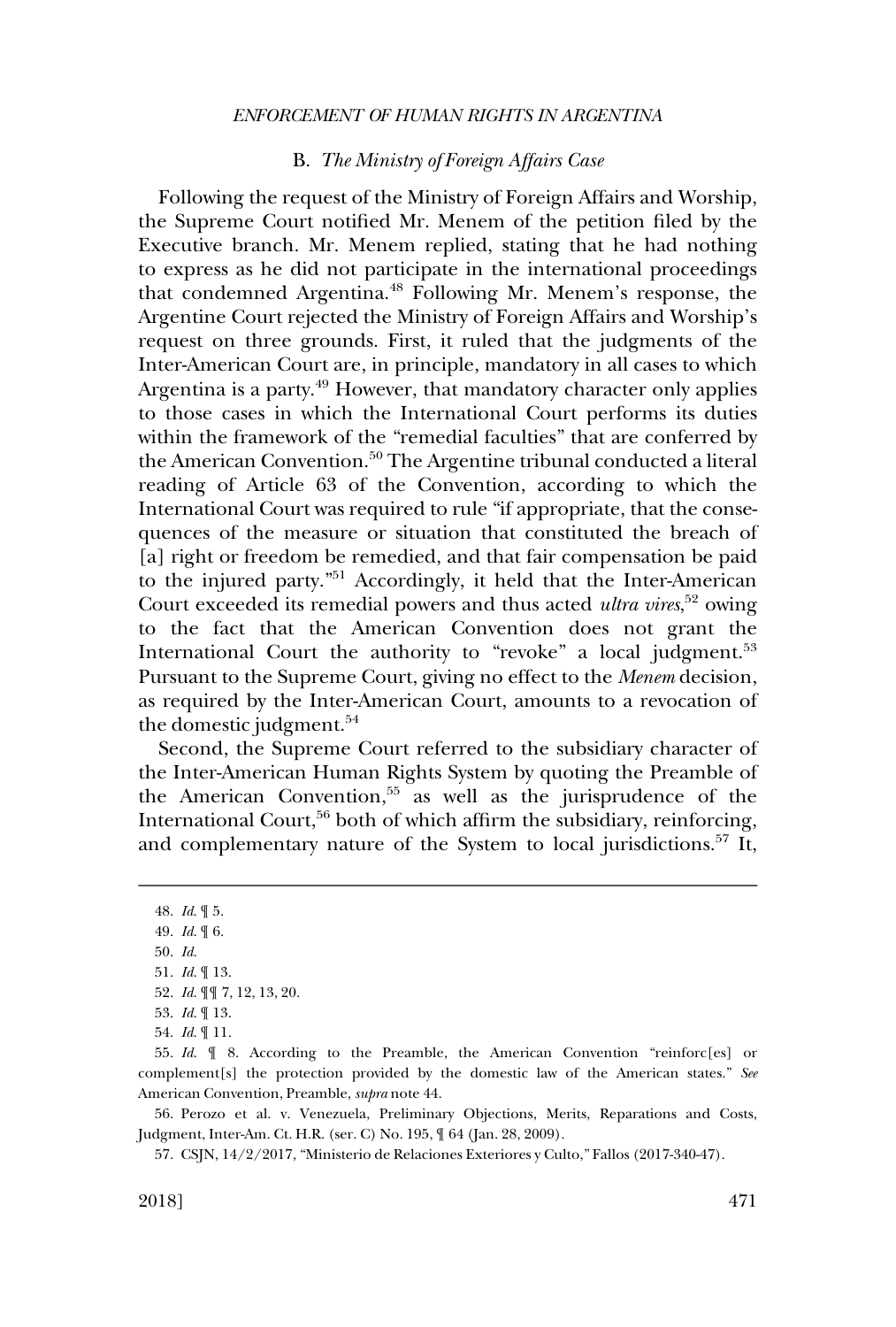therefore, held that the Inter-American Court is not a tribunal of fourth instance able to review or annul domestic judicial decisions.<sup>58</sup> Setting aside the decision rendered in the *Menem* case would imply converting the International Court to a superior court of fourth instance capable of reviewing the decisions of the Supreme Court and local tribunals.<sup>59</sup>

Finally, the Argentine Court understood that, from a constitutional point of view, the reparation ordered was impossible to comply with because the revocation of a res judicata judgment rendered by the highest tribunal of the Argentine Judiciary is impossible under Argentinean law.60 It noted that according to Article 27 of the national Constitution, international treaties shall be in accordance with the principles of public law, among which the decisions of the Supreme Court—as head of the Argentine Judiciary—occupy a superior position, as enshrined in Article 108.<sup>61</sup> It concluded by explaining that this approach was reaffirmed by the 1994 Constitutional Amendment when the Constituent Assembly expressly provided that international instruments with constitutional hierarchy do not repeal any article of the first part of the Constitution, which includes Article 27.62

Judge Rosatti delivered a separate opinion with similar arguments to the ones developed by the majority.<sup>63</sup> In turn, Judge Maqueda issued a dissenting opinion in which he maintained a consistent approach with the former criteria of the Supreme Court, as explained in the following section.<sup>64</sup>

63. *Id*. Separate Opinion of Judge Rosatti. Judge Rosatti referred to the doctrine of the *national margin of appreciation* developed by the European Court of Human Rights in the *Lawless*, *De Wilde, Ooms et Versyp* and *Handyside* cases. *See* Lawless v. Ireland (No. 3), 1 Eur. Ct. H.R. (ser. A) (1961); De Wilde, Ooms and Versyp v. Belgium (No. 12), 1 Eur. Ct. H.R. (ser. A) (1971); Handyside v. United Kingdom, 24 Eur. Ct. H.R. (ser. A) (1976). He further argued that in a context of *jurisprudential dialogue*, the Inter-American Court is the final interpreter of the American Convention, and the Supreme Court is the last interpreter of the national Constitution. Consequently, it is necessary to complement the criteria of both tribunals without collision. Although the invalidation of the *Menem* decision is not possible under Argentinean law, Rosatti held that the victims found adequate reparation through the publication of the international ruling and the payment of compensation ordered by the Inter-American Court.

CSJN, 14/2/2017, "Ministerio de Relaciones Exteriores y Culto," Fallos (2017-340-47) 64. (Maqueda, J.C., dissenting). Judge Maqueda was of the opinion that in accordance with Article

<sup>58.</sup> *Id*.

<sup>59.</sup> *Id*. ¶ 11.

<sup>60.</sup> *Id*. ¶ 16.

<sup>61.</sup> *Id*. ¶ 17. In accordance with Article 108 of the Constitution, "[t]he Judicial Power of the Nation shall be vested in a Supreme Court of Justice, and in such lower courts as the Congress may establish in the territory of the Nation." Art. 108, CONSTITUCIÓN NACIONAL [CONST. NAC.] (Arg.).

<sup>62.</sup> *Id*. ¶ 19.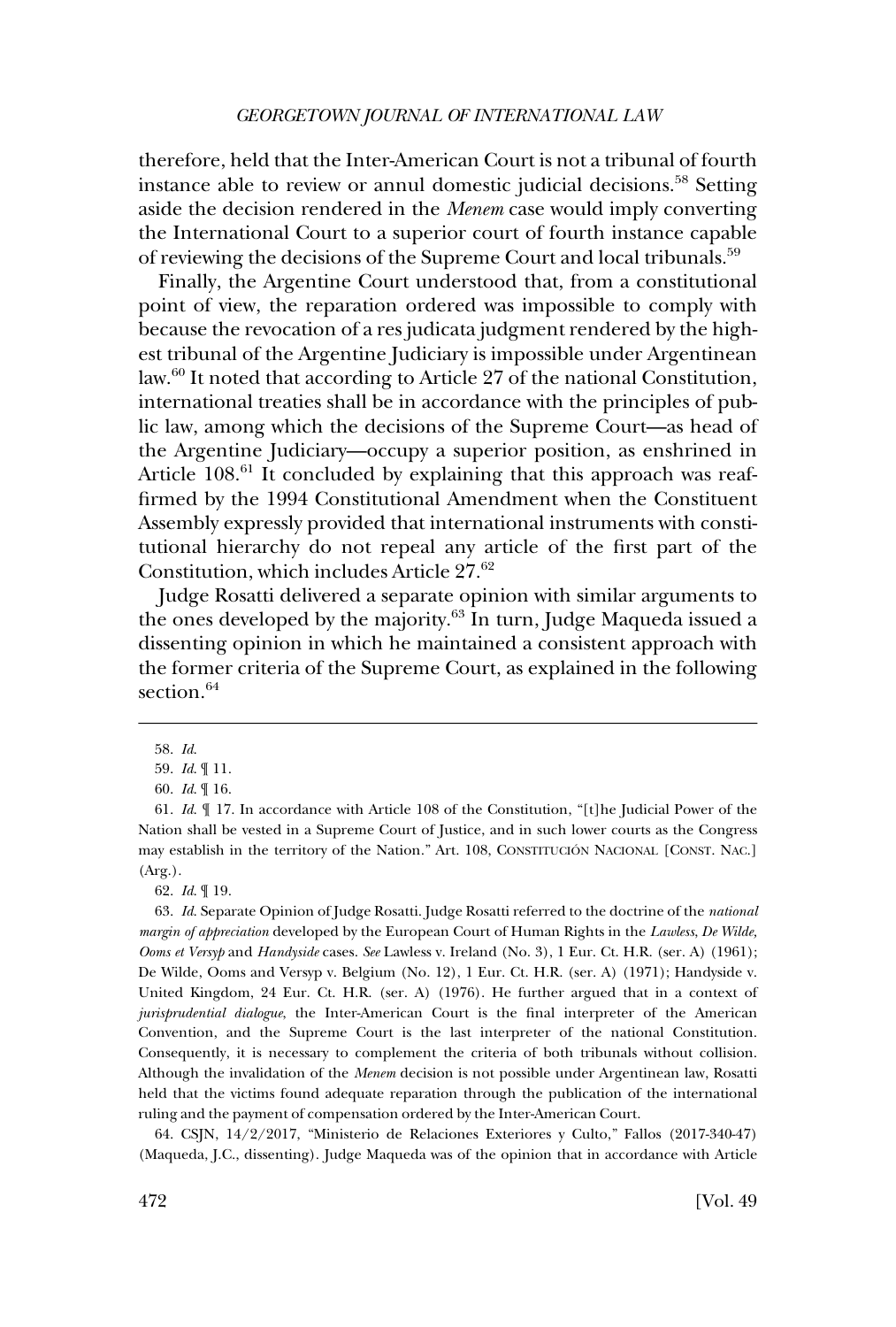## <span id="page-12-0"></span>C. *The Criteria of the Supreme Court of Justice before the Ministry of Foreign Affairs Decision*

*Ministry of Foreign Affairs* was not the first instance in which the Supreme Court had to implement a decision rendered by the Inter-American Court. The Argentine tribunal first developed a hesitant approach regarding the binding nature of the rulings of the International Court that was later reversed when it recognized that those judgments are also mandatory for the Supreme Court.<sup>65</sup> Such doctrine subsequently became a solid, consistent, and exemplary jurisprudence<sup>66</sup> that is now surprisingly reconsidered.

In 2002, the Inter-American Court condemned Argentina for denying José María Cantos the right of access to the courts when he was charged with disproportionate filing fees (*tasa de justicia*) and excessive professional fees and expenses.67 The International Court ordered Argentina to refrain from charging filing fees and set reasonable honoraria for the intervention of lawyers and experts.<sup>68</sup> The Supreme Court ruled that the implementation of *Cantos v. Argentina* (*Cantos*) would infringe on the rights of professionals who had no participation in the international proceedings.<sup>69</sup> The Argentine Court understood that compliance with the Inter-American ruling would also imply an abdication of the Supreme Court's role as guardian and final interpreter of the national Constitution.<sup>70</sup> Moreover, the separate opinion of judges Petracchi and López considered that the Inter-American Court had no

<sup>68.1</sup> of the American Convention, the judgments of the Inter-American Court in cases in which Argentina is a party must be complied with and enforced because the decisions of the international tribunal are also mandatory for the Supreme Court.

<sup>65.</sup> See generally Mónica Pinto & Nahuel Maisley, *From Affirmative Avoidance to Overriding Alignment: The Engagement of Argentina's Supreme Court with International Law*, *in* PRINCIPLES ON THE ENGAGEMENT OF DOMESTIC COURTS WITH INTERNATIONAL LAW (Andre´ Nollkaemper, Antonios Tzanakopoulos and Yuval Shany eds., forthcoming), [https://www.academia.edu/20225843/](https://www.academia.edu/20225843/From_Affirmative_Avoidance_to_Soaring_Alignment_The_Engagement_of_Argentina_s_Supreme_Court_with_International_Law)  [From\\_Affirmative\\_Avoidance\\_to\\_Soaring\\_Alignment\\_The\\_Engagement\\_of\\_Argentina\\_s\\_Supreme\\_](https://www.academia.edu/20225843/From_Affirmative_Avoidance_to_Soaring_Alignment_The_Engagement_of_Argentina_s_Supreme_Court_with_International_Law)  [Court\\_with\\_International\\_Law.](https://www.academia.edu/20225843/From_Affirmative_Avoidance_to_Soaring_Alignment_The_Engagement_of_Argentina_s_Supreme_Court_with_International_Law)

<sup>66.</sup> Apitz-Barbera ("First court of Administrative disputes") v. Venezuela, Monitoring Compliance with Judgment, Inter-Am. Ct. H.R., ¶¶ 27, 32 (Nov. 23, 2012); Gelman v. Uruguay, Monitoring Compliance with Judgment, Inter-Am Ct. H.R., ¶¶ 74, 75 (Mar. 20, 2013); *see also*  Jorge Contesse, *Judicial Backlash in Inter-American Human Rights Law*, INT'L J. CONST. L. BLOG (Mar. 2, 2017), [http://www.iconnectblog.com/2017/03/judicial-backlash-interamerican/.](http://www.iconnectblog.com/2017/03/judicial-backlash-interamerican/)

<sup>67.</sup> Cantos v. Argentina, Merits, Reparations and Costs, Judgment, Inter-Am. Ct. H.R. (ser. C) No. 97 (Nov. 28, 2002).

<sup>68.</sup> *Id*. ¶ 70.

<sup>69.</sup> Corte Suprema de Justicia de la Nación [CSJN] [National Supreme Court of Justice],  $21/$ 8/2003, "Procurador del Tesoro de la Nación s/ Presentación," Fallos (2003-326-2968) (Arg.). 70. *Id*. ¶ 3.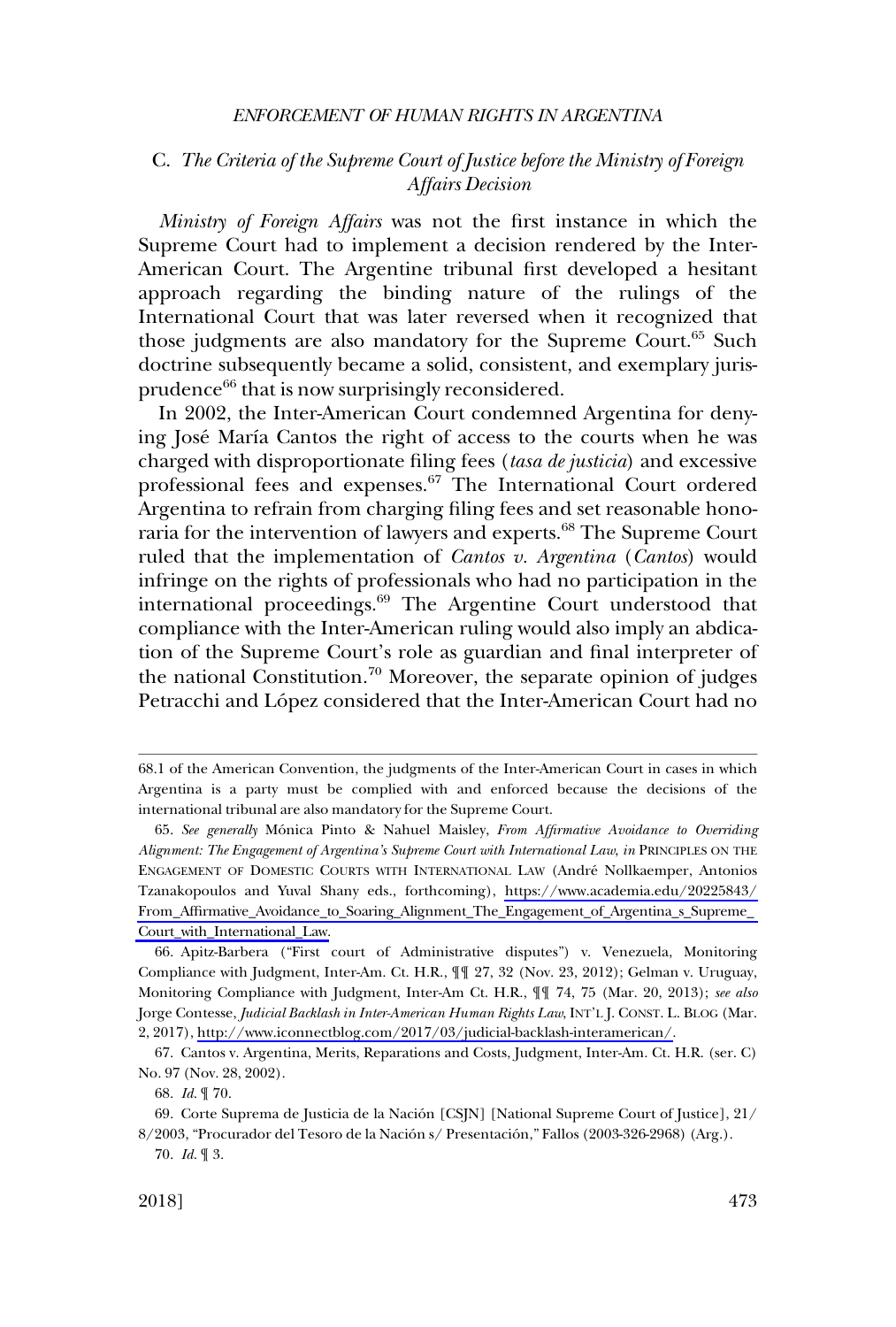jurisdiction to modify judicial decisions that acquired res judicata nature.<sup>71</sup> In doing so, the Supreme Court refused to honor the judgment of the International Court in *Cantos*.

However, the *Cantos* doctrine was rapidly modified one year later by a new composition of the tribunal.<sup>72</sup> In *Bulacio v. Argentina* (*Bulacio*), the Inter-American Court ordered Argentina to complete the investigation of the death of Walter David Bulacio because "no domestic legal provision or institution, including extinguishment, can oppose compliance with the judgments of the Court regarding investigation and punishment of those responsible for human rights violations."<sup>73</sup> Miguel Ángel Espo´sito, the police captain at the police station where Mr. Bulacio was arrested and the principal suspect for his illegal detention, torture, and death, benefited from the statute of limitations provisions during domestic proceedings.74

In *Espo´sito*, concerning the implementation of the *Bulacio* decision, the Supreme Court ordered the reopening of those criminal proceedings, although it clarified that it did not "share the restrictive criterion of the right of defense . . . derived from the decision of the international court."75 The Argentine tribunal stated that there had arisen a paradoxical situation by which it is only possible to comply with the decision of the international jurisdiction by strongly restricting the right of defense of the accused, who also benefits from the guarantees enshrined in the American Convention.<sup>76</sup> Nevertheless, the highest tribunal ruled in application of Article 68.1 of the American Convention affirming that, $77$  as an organ of the Argentine state, it "is also bound, in principle, to subordinate the content of its decisions to those of [the International Court]."78

<sup>71.</sup> *Id.*  $\llbracket$  1 (Separate Opinion of Judges Petracchi and López).

<sup>72.</sup> Juan Carlos Hitters, ¿Son vinculantes los pronunciamientos de la Comisión y de la Corte *Interamericana de derechos humanos?*, 10 REVISTA IBEROAMERICANA DE DERECHO PROCESAL CONSTITUCIONAL 131, 142 (2008).

<sup>73.</sup> Bulacio v. Argentina, Merits, Reparations and Costs, Judgment, Inter-Am. Ct. H.R. (ser. C) No. 100, ¶ 117 (Sept. 18, 2003).

<sup>74.</sup> CSJN, 23/12/2004, "Espósito, Miguel," Fallos (2004-327-5668).

<sup>75.</sup> *Id*. ¶ 12.

<sup>76.</sup> *Id*. ¶ 16.

<sup>77.</sup> According to Article 68.1, "The States Parties to the Convention undertake to comply with the judgment of the Court in any case to which they are parties." *See* American Convention, art. 68, *supra* note 44.

<sup>78.</sup> CSJN, 23/12/2004, "Espósito, Miguel," Fallos (2004-327-5668).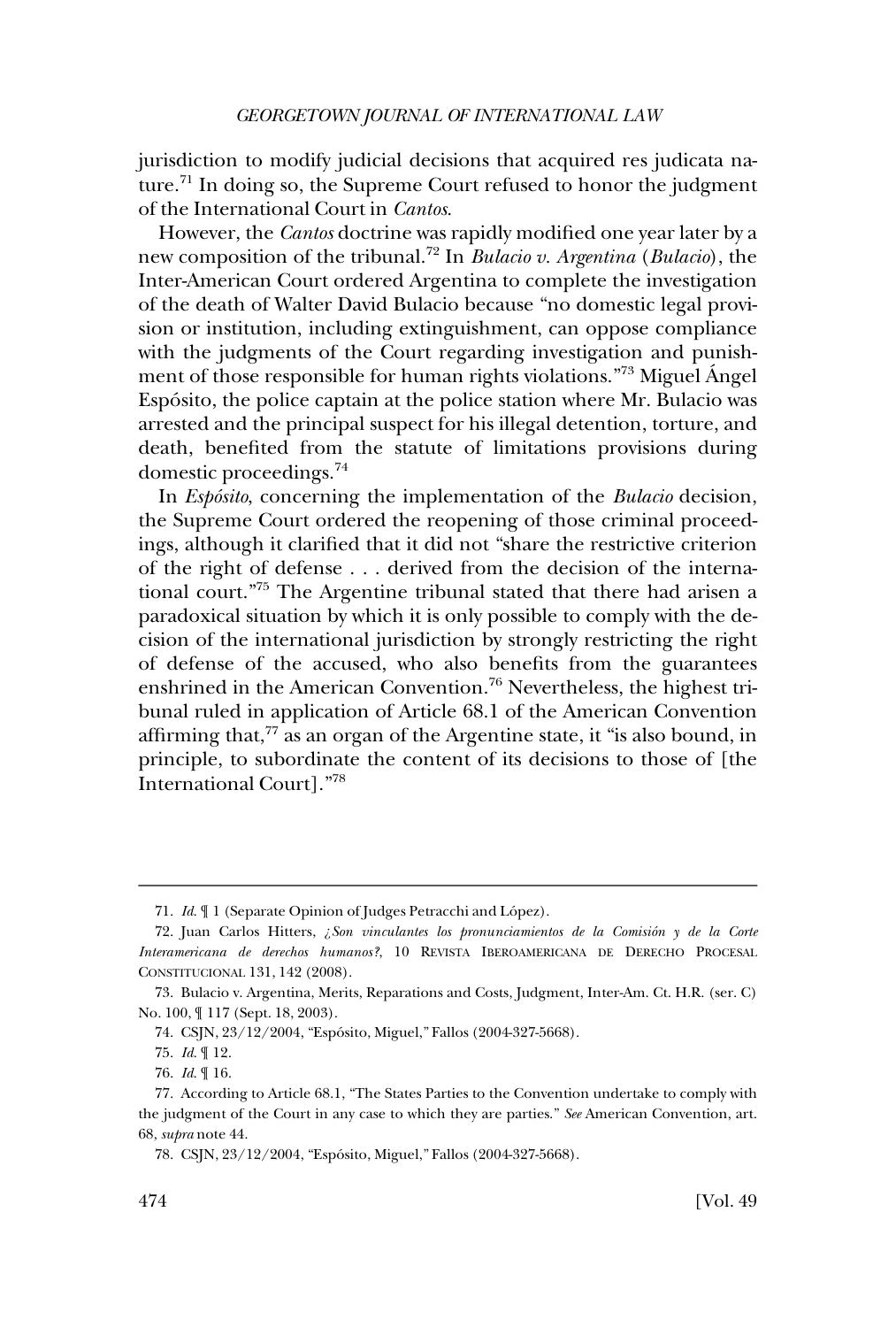The *Espo´sito* decision superseded the *Cantos* doctrine and was further confirmed seven years later in *Derecho*.<sup>79</sup> René Jesús Derecho was accused of the illegal detention and torture of Juan Francisco Bueno Alves and Carlos A. B. Pérez Galindo, however the Argentine appellate court ruled that the statute of limitations had run on the case.<sup>80</sup> Meanwhile, Bueno Alves submitted his case to the Inter-American System where the International Court determined in 2007 that, although the violations did not constitute a crime against humanity, the lack of investigation was a denial of justice that needed to be remedied.<sup>81</sup> The International Court, therefore, ordered Argentina to pay damages, reopen the investigation, and publish the international judgment.<sup>82</sup>

Two months after the international ruling, the Supreme Court confirmed the Argentine appellate decision and made no reference to the *Bueno Alves v. Argentina* (*Bueno Alves*) judgment rendered by the Inter-American Court.<sup>83</sup> The claimants later requested that the Supreme Court explain the jurisdictional scope of its ruling in light of *Bueno Alves*. 84 The Argentine Court noted that when it issued its first ruling, it had not been officially notified of the *Bueno Alves* sentence, which was processed two months after the first judgment.<sup>85</sup> Therefore, as it was already notified of the *Bueno Alves* ruling, the Argentinean Court cited the *Espo´sito* doctrine and ordered the reopening of the criminal investigation.86 It held that the recourse filed by the claimants was a "revocation appeal," constituting a case in which the Supreme Court's previous decision could be "exceptionally corrected." 87

In *Carranza Latrubesse*, decided in 2013, the Supreme Court reinforced its interpretation of the American Convention and issued an unexpected decision concerning the legal nature of the recommendations of

<sup>79.</sup> Corte Suprema de Justicia de la Nación [CSJN] [National Supreme Court of Justice], 29/  $11/2011$ , "Derecho, René Jesús s/ incidente de prescripción de la acción penal -causa n. 24.079," Fallos (2011-334-1504) (Arg.).

<sup>80.</sup> Corte Suprema de Justicia de la Nación [CSJN] [National Supreme Court of Justice], 11/ 7/2007, "Derecho, René Jesús s/ incidente de prescripción de la acción penal -causa n. 24.079," Fallos (2007-330-3074) (Arg.).

<sup>81.</sup> Bueno Alves v. Argentina, Merits, Reparations and Costs, Judgment, Inter-Am. Ct. H.R. (ser. C) No. 164 (May 11, 2007).

<sup>82.</sup> *Id*. ¶¶ 195, 211, 215.

<sup>83.</sup> CSJN, 11/7/2007, "Derecho, René Jesús," Fallos (2007-330-3074).

<sup>84.</sup> CSJN, 29/7/2011, "Derecho, René Jesús," Fallos (2011-334-1504).

<sup>85.</sup> *Id*. ¶ 5.

<sup>86.</sup> *Id*. ¶ 4.

<sup>87.</sup> *Id*. ¶ 3.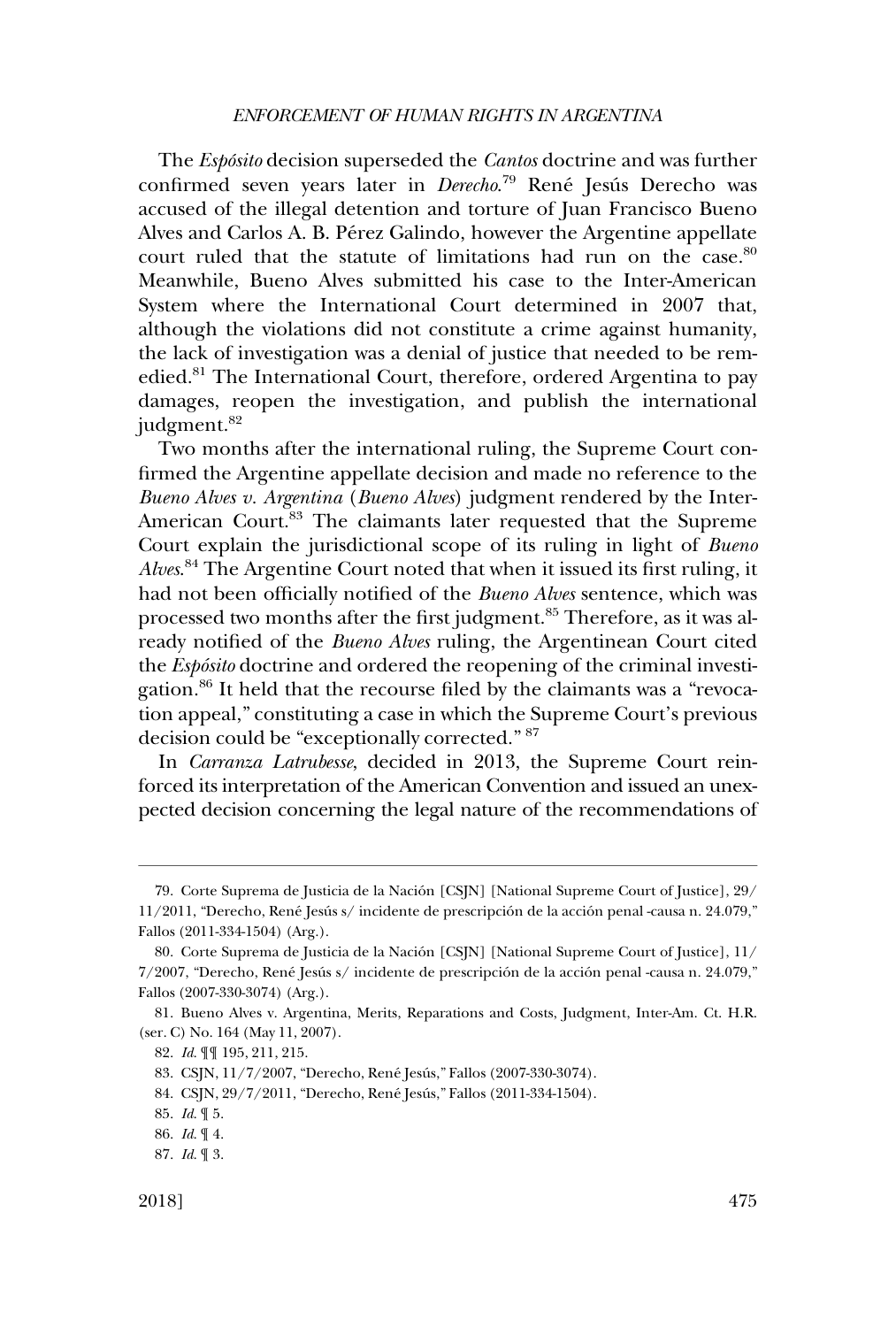the Inter-American Commission of Human Rights.<sup>88</sup> In 1976, Gustavo Carranza Latrubesse was removed from his position as judge by the military government.89 After the *coup d'etat*, his petition to be reinstated in his position was denied and the Supreme Court rejected his appeal.<sup>90</sup> In 1997, the Commission published its Article 51 report in which it determined Argentina's international responsibility and recommended the adoption of a series of measures in favor of Mr. Carranza Latrubesse.<sup>91</sup>

After years of litigation, the Supreme Court reviewed the decision this time on grounds of a report rendered by the Commission. $92$  The Argentine Court referred to the jurisprudence of the Inter-American Court to affirm that state parties to the American Convention have the obligation to make every effort to apply the recommendations of a protective organ such as the Inter-American Commission.<sup>93</sup> This obligation, interpreted in light of the principles of good faith<sup>94</sup> and  $\frac{p}{r}$ homine,<sup>95</sup> determines "the mandatory nature of the recommendations" of the Commission, and therefore obliged the Supreme Court to rule in the victim's favor.<sup>96</sup> Consequently, the Supreme Court ordered Argentina to compensate Mr. Carranza Latrubsesse for the damages caused by not complying with the Inter-American Commission's report.

The decision rendered after the *Mohamed v. Argentina* judgment is the final instance in which the Supreme Court reaffirmed this well-established jurisprudence concerning the application of the decisions made by the Inter-American human rights monitoring bodies.<sup>97</sup> Following a car accident, Carlos Alberto Mohamed was convicted for homicide after a previous acquittal by the lower court.<sup>98</sup> The conviction was a final judgment that could only be appealed through a special federal recourse and a subsequent motion for review that was ultimately

89. *Id*. ¶ 1.

95. *Id*. ¶ 16.

98. *Id*. ¶ 2.

CSJN, 6/8/2013, "Carranza Latrubesse Gustavo," Fallos (2013-336-1024). 88.

<sup>90.</sup> *Id*.

<sup>91.</sup> Gustavo Carranza v. Argentina, Case 10.087, Inter-Am. Comm'n H.R., Report No. 30/97, OEA/Ser.L./V/II.95 doc. 7 rev. ¶ 84 (1997).

CSJN, 6/8/2013, "Carranza Latrubesse Gustavo," Fallos (2013-336-1024). 92.

<sup>93.</sup> *Id*. ¶ 3; *see also* Loayza Tamayo v. Peru, Merits, Judgment, Inter-Am. Ct. H.R. (ser. C) No. 33, ¶ 80 (Sept. 17, 1997).

CSJN, 6/8/2013, "Carranza Latrubesse Gustavo," Fallos (2013-336-1024). 94.

<sup>96.</sup> *Id*. ¶ 12.

<sup>97.</sup> *See* Mohamed v. Argentina, Preliminary Objection, Merits, Reparations and Costs, Judgment, Inter-Am. Ct. H.R. (ser. C) No. 255 (Nov. 23, 2012).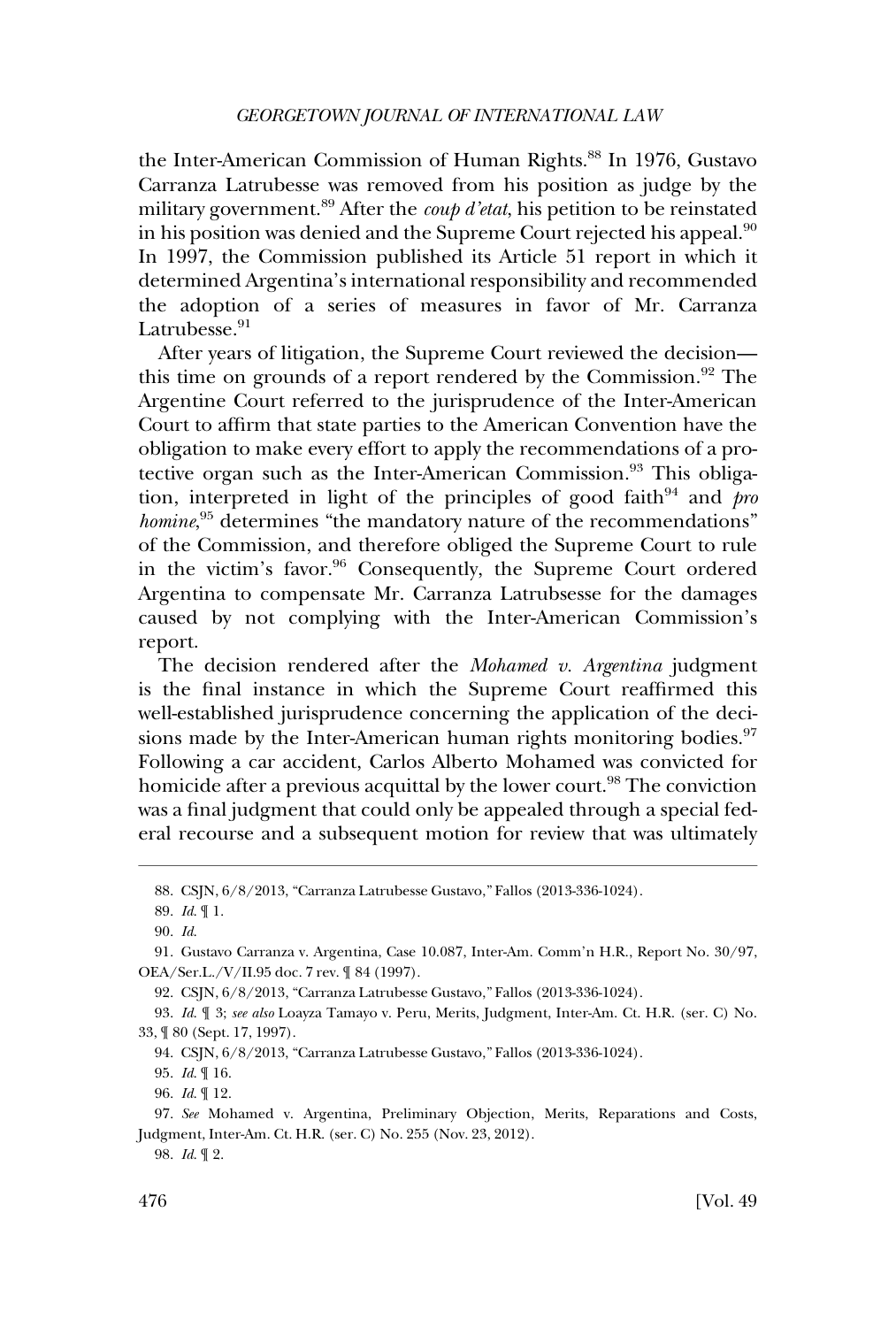<span id="page-16-0"></span>rejected.99 According to the International Court, Mr. Mohamed did not have an ordinary remedy to protect his right to appeal his conviction and have it reviewed.<sup>100</sup> It, therefore, ordered Argentina to take the necessary measures to ensure Mr. Mohamed the right to appeal his conviction.101 The Supreme Court agreed that, as one of the powers of the Argentine state, it must comply with the judgment of the International Court and consequently ordered the lower tribunal to designate a new chamber to review Mr. Mohamed's res judicata conviction.102

## IV. THE LEGAL PROBLEMS AND THE NEGATIVE CONSEQUENCES OF THE MINISTRY OF FOREIGN AFFAIRS DECISION

The change of approach made in the *Ministry of Foreign Affairs* decision is likely explained by the new composition of the Supreme Court. In 2016, Judges Horacio Daniel Rosatti and Carlos Fernando Rosenkratz joined the highest tribunal following the retirement of Judges Eugenio Raúl Zaffaroni and Carlos Santiago Fayt.<sup>103</sup> During the appointment procedure, both Judge Rosatti and Judge Rosenkratz were challenged for having a restrictive position concerning the application of international human rights law, $104$  owing to the fact that they had opined that international treaties, $105$  as well as the judgments of the Inter-American Court, are subject to their compatibility with the principles of public law of the national Constitution.<sup>106</sup> However, even

103. See Honorable Senado de la Nación Argentina, *El Senado Aprobó los Pliegos para la Corte Suprema de Rosenkrantz y Rosatti* (Jun. 15, 2016), [http://www.senado.gov.ar/prensa/14013/noticias.](http://www.senado.gov.ar/prensa/14013/noticias)

105. *See* HORACIO ROSATTI, DERECHOS HUMANOS EN LA JURISPRUDENCIA DE LA CORTE SUPREMA DE JUSTICIA DE LA NACIÓN (2003-2013) 61-63 (Rubinzal Culzoni 2013).

106. *See* Carlos F. Rosenkrantz, *Against borrowings and other nonauthoritative uses of foreign law*, 1 INT'L J. CONST. L. 269, 295 (2003); Carlos F. Rosenkrantz, *Advertencias a un internacionalista (o los problemas de Simón y Mazzeo)*, 6.1 REVISTA JURÍDICA DE LA UNIVERSIDAD DE PALERMO 203, 213 (2005), [http://www.palermo.edu/derecho/publicaciones/pdfs/revista\\_juridica/n8N1-Sept2007/](http://www.palermo.edu/derecho/publicaciones/pdfs/revista_juridica/n8N1-Sept2007/081Jurica14.pdf) [081Jurica14.pdf.](http://www.palermo.edu/derecho/publicaciones/pdfs/revista_juridica/n8N1-Sept2007/081Jurica14.pdf) For a description concerning Rosenkrantz's position, *see* Roberto P. Saba, *No Huir de los Tratados*, 10 PENSAR EN DERECHO 111, 127-139 (2017) [http://www.derecho.uba.ar/](http://www.derecho.uba.ar/publicaciones/pensar-en-derecho/revistas/10/no-huir-de-los-tratados.pdf)  [publicaciones/pensar-en-derecho/revistas/10/no-huir-de-los-tratados.pdf.](http://www.derecho.uba.ar/publicaciones/pensar-en-derecho/revistas/10/no-huir-de-los-tratados.pdf)

<sup>99.</sup> *Id*. ¶¶ 56-58.

<sup>100.</sup> *Id*. ¶ 105.

<sup>101.</sup> *Id*. ¶ 152.

<sup>102.</sup> Corte Suprema de Justicia de la Nación [CSJN] [National Supreme Court of Justice], 25/  $3/2015$ , "Mohamed, Oscar Alberto - Homicidio culposo," Resolución N° 477/15 (Arg.).

<sup>104.</sup> See Centro de Estudios Legales y Sociales, Observaciones en el proceso de selección de integrantes de la Corte Suprema de Justicia de la Nación (Jan. 14, 2016), [https://www.cels.org.](https://www.cels.org.ar/web/2016/01/el-cels-impugno-ante-el-ministro-de-justicia-la-designacion-de-los-candidatos-a-integrar-la-csjn/) [ar/web/2016/01/el-cels-impugno-ante-el-ministro-de-justicia-la-designacion-de-los-candidatos-a](https://www.cels.org.ar/web/2016/01/el-cels-impugno-ante-el-ministro-de-justicia-la-designacion-de-los-candidatos-a-integrar-la-csjn/)[integrar-la-csjn/](https://www.cels.org.ar/web/2016/01/el-cels-impugno-ante-el-ministro-de-justicia-la-designacion-de-los-candidatos-a-integrar-la-csjn/).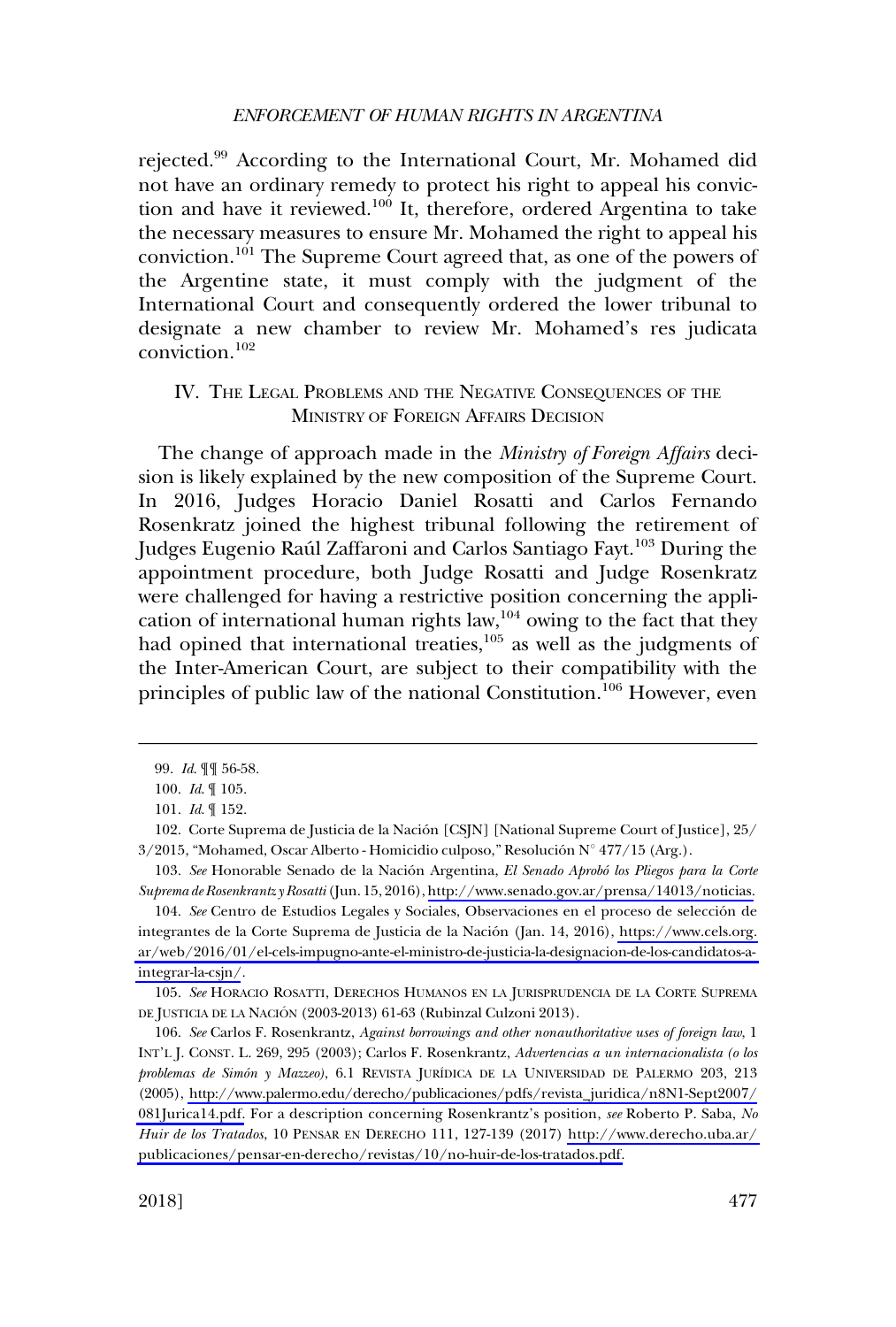<span id="page-17-0"></span>if their positions could have been anticipated, it is difficult to understand the new approach of Judges Elena Inés Highton de Nolasco and Ricardo Luis Lorenzetti because it contradicts the jurisprudence they developed since they joined the Supreme Court in 2004.<sup>107</sup>

Nevertheless, the decision should not only be read in light of a dispute of authority between the newly-composed Supreme Court and the Inter-American Court of Human Rights.<sup>108</sup> Indeed, the arguments employed by the Argentine Court raise serious legal problems that may create negative consequences in the future of human rights law in Argentina. On the one hand, the Supreme Court made a restrictive interpretation of the Constitutional Amendment to subordinate international human rights treaties with constitutional standing. On the other hand, the tribunal imposed a very heavy burden on prospective victims to have their rights enforced if the recognition of such rights derives from a decision rendered in the international arena.

## A. *The Legal Problems of the Arguments of the Supreme Court*

### 1. The Inter-American Court Exceeded its Remedial Powers

In ruling as it did, the Argentine Court reinterpreted Article 63.1 of the American Convention and decided that the Inter-American Court had no power to order the revocation of a domestic ruling.<sup>109</sup> Although it recognized the mandatory character of the judgments of the International Court, it held that the binding nature of those decisions is only limited to those subjects in which the Inter-American Court has competence.110 This conclusion, however, presents two issues: first, it contradicts the *compétence de la compétence* principle; second, it disputes the existence of legal sources allowing the International Court to order such a remedy.

As to the first issue, it was the Supreme Court that paradoxically exceeded its powers when it analyzed whether the Inter-American Court acted in accordance with the competences granted by the American Convention. It is a well-established principle of international

<sup>107.</sup> *See* CSJN, 23/12/2004, "Espo´sito, Miguel," Fallos (2004-327-5668); CSJN, 29/7/2011, "Derecho, René Jesús," Fallos (2011-334-1504); CSJN, 25/3/2015, "Mohamed, Oscar Alberto," Resolución  $N^{\circ}$  477/15. It should be highlighted that in the latter, the Supreme Court unanimously decided to comply with the international judgment. *See also* Saba, *supra* note 106, at 131.

<sup>108.</sup> Roberto Gargarella, *La autoridad democrática frente a las decisiones de la Corte Interamericana*, REVISTA JURÍDICA LA LEY AR/DOC/497/2017, 3 (2017).

CSJN, 14/2/2017, "Ministerio de Relaciones Exteriores y Culto," Fallos (2017-340-47). 109. 110. *Id*.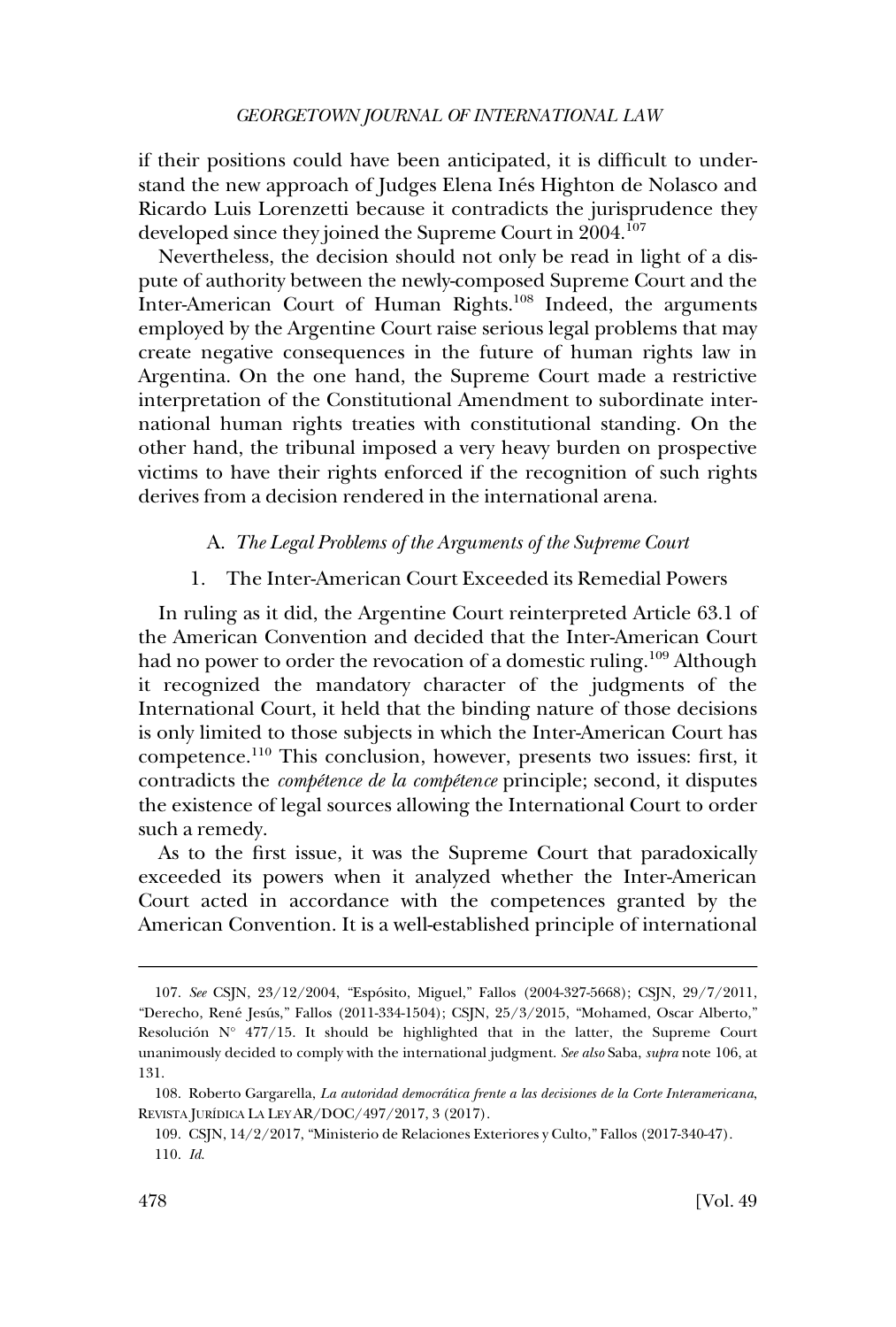law that international tribunals are the masters of their own competence.111 Therefore, the Inter-American Court, "as with any court or tribunal, has the inherent authority to determine its own competence (*compe´tence de la compe´tence*/*Kompetenz-Kompetenz*)."<sup>112</sup>

Furthermore, Article 67 of the American Convention establishes that the judgments of the Inter-American Court are final and not subject to appeal. $^{113}$  In other words, there is no subsequent review by domestic courts as to whether the Inter-American Court acted within its remedial powers.114 In short, the Supreme Court is the final interpreter of the national Constitution and the Inter-American Court is the final interpreter of the American Convention.

Under international law, the remedy of *restitutio in totum* has both conventional and customary legal bases.<sup>115</sup> Article 63.1 of the American Convention provides that the Inter-American Court shall rule "that the consequences of the measure or situation that constituted [a] breach of [a] right or freedom be remedied and that fair compensation be paid to the injured party."116 The provision, therefore, contemplates different means of reparation that are not mutually exclusive but, instead, are cumulative: the obligation to remedy the violation and/or the duty to pay compensation.<sup>117</sup> Certainly, the International Court has

113. According to Article 67, "The judgment of the Court shall be final and not subject to appeal. In case of disagreement as to the meaning or scope of the judgment, the Court shall interpret it at the request of any of the parties, provided the request is made within ninety days from the date of notification of the judgment." *See* American Convention, art. 67, *supra* note 44.

114. According to the Inter-American Court, states cannot invoke provisions of domestic law to modify, elude or fail to comply with its reparatory obligations, all aspects of which (scope, nature, methods and determination of the beneficiaries) is regulated by international law. *See*  Gómez Palomino v. Peru, Merits, Reparations and Costs, Judgment, Inter-Am. Ct. H.R. (ser. C) No. 136, ¶ 113 (Nov. 22, 2005); Jo M. Pasqualucci, *Victim Reparations in the Inter-American Human Rights System: A Critical Assessment of Current Practice and Procedure*, 18 MICH. J. INT'L L. 1, 15, 55-56 (1996).

115. *See*, Apitz-Barbera v. Venezuela, *supra* note 66, ¶ 24; Massacres of El Mozote and Nearby Places v. El Salvador, Merits, Reparations, and Costs, Judgment, Inter-Am. Ct. H.R. (ser. C) No. 252,  $\P$  302 (Oct. 25, 2012); Castillo Páez v. Peru, Reparations, and Costs, Judgment, Inter-Am. Ct. H.R. (ser. C) No. 43, ¶ 50 (Nov. 27, 1998).

116. American Convention, art. 63, *supra* note 44.

117. *See* Pueblo Bello Massacre v. Colombia, Merits, Reparations and Costs, Judgment, Inter-Am. Ct. H.R. (ser. C) No. 140, ¶¶ 227-229 (Jan. 31, 2006); David L. Attanasio, *Extraordinary Reparations, Legitimacy and the Inter-American Court*, 37(3) U. PA. J. INT'L L. 814, 824-825 (2016);

<sup>111.</sup> Liechtenstein. v. Guatemala, Preliminary Objections Judgment, 1953 I.C.J. 111, 119 (Nov. 18, 1953).

<sup>112.</sup> *See* Ivcher Bronstein v. Peru, Competence, Judgment, Inter-Am. Ct. H.R. (ser. C) No. 54, ¶ 32 (Sept. 24, 1999); Cantos v. Argentina, Preliminary Objections, Judgment, Inter-Am. Ct. H.R. (ser. C) No. 85, ¶ 21 (Sept. 7, 2001).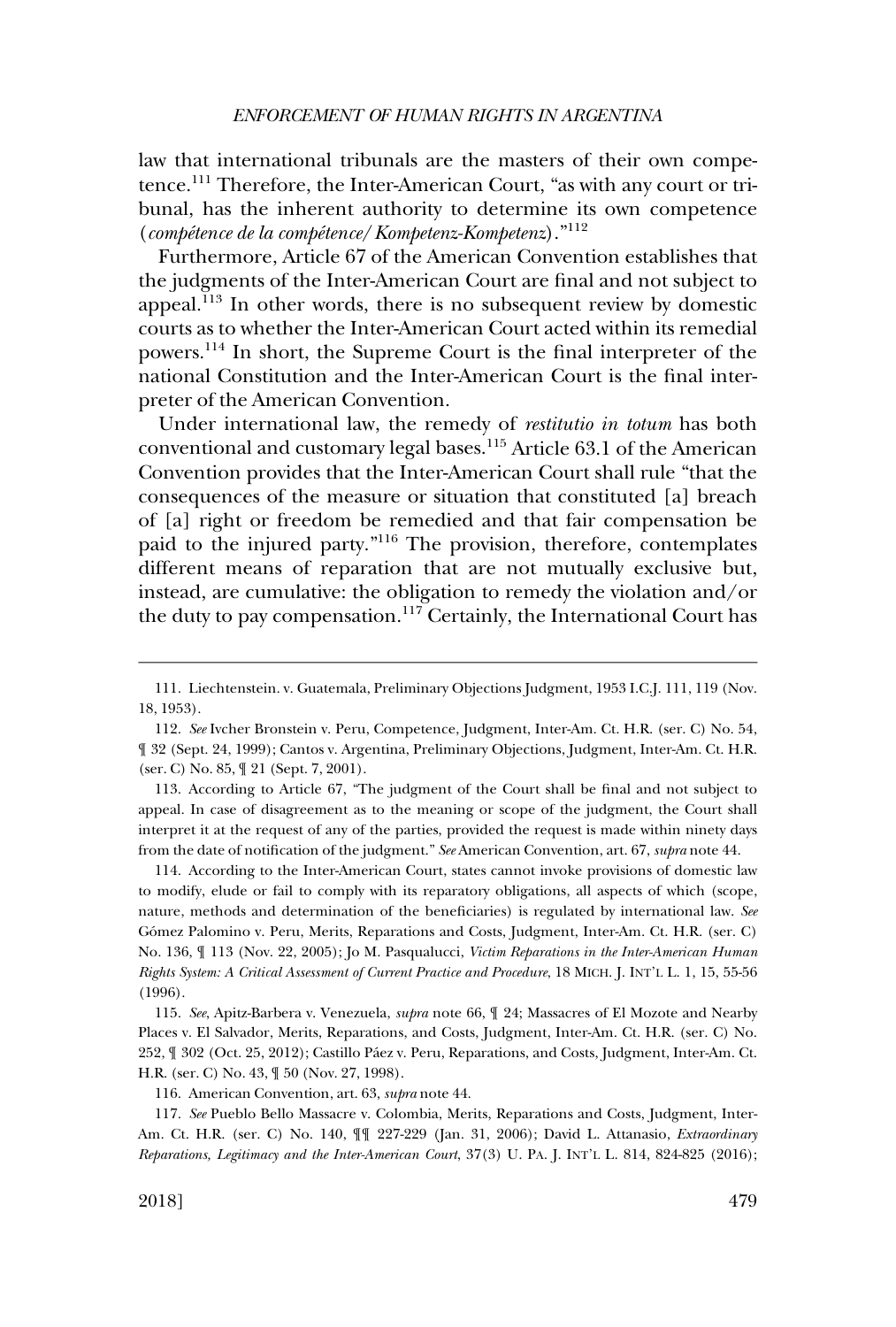developed a broad jurisprudence<sup>118</sup> in providing for restitution for the right allegeldy infringed upon,<sup>119</sup> the payment of compensation,<sup>120</sup> and the adoption of different types of satisfactory measures.<sup>121</sup>

These types of remedies are not only fully compatible with Article 63.1, but also with basic customary rules regarding the consequences for a breach of an international obligation.<sup>122</sup> Article 34 of the Articles on Responsibility of States for Internationally Wrongful Acts provides that full reparation "shall take the form of restitution, compensation and satisfaction, either singly or in combination."123 According to the International Law Commission, "restitution is the establishment or

118. THOMAS M. ANTKOWIAK AND ALEJANDRA GONZA, THE AMERICAN CONVENTION ON HUMAN RIGHTS: ESSENTIAL RIGHTS xi (Oxford Univ. Press 2017).

119. *See* Chocrón v. Venezuela, Preliminary Objection, Merits, Reparations, and Costs, Judgment, Inter-Am. Ct. H.R. (ser. C) No. 227, ¶ 153 (Jul. 1, 2011); Ivcher Bronstein v. Peru, Merits, Reparations and Costs, Judgment, Inter-Am. Ct. H.R. (ser. C) No. 74, ¶¶ 178-180 (Feb. 6, 2001).

120. The Inter-American Court has developed an extensive jurisprudence concerning compensation that includes pecuniary and non-pecuniary damages. *See* SILVINA S. GONZALEZ ´ NAPOLITANO ET. AL., LA RESPONSABILIDAD INTERNACIONAL DEL ESTADO POR VIOLACIÓN DE LOS DERECHOS HUMANOS: SUS PARTICULARIDADES FRENTE AL DERECHO INTERNACIONAL GENERAL (SGN Editora 2013), [http://www.peacepalacelibrary.nl/ebooks/files/357420772.pdf;](http://www.peacepalacelibrary.nl/ebooks/files/357420772.pdf) CLAUDIO NASH ROJAS, LAS REPARACIONES ANTE LA CORTE INTERAMERICANA DE DERECHOS HUMANOS (1988-2007) (Centro de Derechos Humanos de la Facultad de Derecho de la Universidad de Chile 2009), [http://www.corteidh.or.cr/tablas/r15428.pdf.](http://www.corteidh.or.cr/tablas/r15428.pdf)

121. In the Reparations Chapter, the Inter-American Court generally includes a section named "Satisfaction and Guarantees of non-repetition," although it does not distinguish which measure fits in each one of the categories. Examples of satisfactory measures include the publication of the judgment as ordered in the *Fontevecchia and D'Amico* case, as well as the granting of scholarships or the construction of monuments. *See* Cantoral Huamanı´ v. Peru, Preliminary Objection, Merits, Reparations and Costs, Judgment, Inter-Am. Ct. H.R. (ser. C) No. 167, ¶ 171 (Jul. 10, 2007); Barrios Altos v. Peru, Reparations and Costs, Judgment Inter-Am. Ct. H.R. (ser. C) No. 87, ¶ 41 (Nov. 30, 2001).

122. See Articles on Responsibility of States for Internationally Wrongful Acts with commentaries [hereinafter Articles on Responsibility], U.N. Doc. A/56/10 (2001), art. 34. International jurisprudence and doctrine have recognized the customary nature of the forms of reparation enshrined in Article 34 of the ILC Articles on Responsibility for International Wrongful Acts. *See* Pulp Mills on the River Uruguay (Arg. v. Uru.), Judgment, 2010 I.C.J. Rep. 14, ¶ 273 (Apr. 20); Nykomb Synergetics Tech. Holding AB v. Latvia, Arbitral Award, at 38-39 (Stockholm Chamber of Commerce, 2003), [https://www.italaw.com/sites/default/files/case](https://www.italaw.com/sites/default/files/case-documents/ita0570.pdf)[documents/ita0570.pdf;](https://www.italaw.com/sites/default/files/case-documents/ita0570.pdf) Yann Kerbrat, *Interaction Between the Forms of Reparation*, *in* THE LAW OF INTERNATIONAL RESPONSIBILITY, *supra* note 117, at 573.

123. *See* Articles on Responsibility, *supra* note 122, art. 34.

Raphaele Rivier, *Responsibility for Violations of Human Rights Obligations: Inter-American Mechanisms*, *in* THE LAW OF INTERNATIONAL RESPONSIBILITY 739, 749-751 (James Crawford, Alain Pellet and Simon Olleson eds., Oxford Univ. Press 2010); Thomas M. Antkowiak, *Remedial Approaches to Human Rights Violations: The Inter-American Court of Human Rights and Beyond*, 46 COLUM. J. TRANSNAT'L L. 351, 360 (2008); Pasqualucci, *supra* note 114, at 23-48.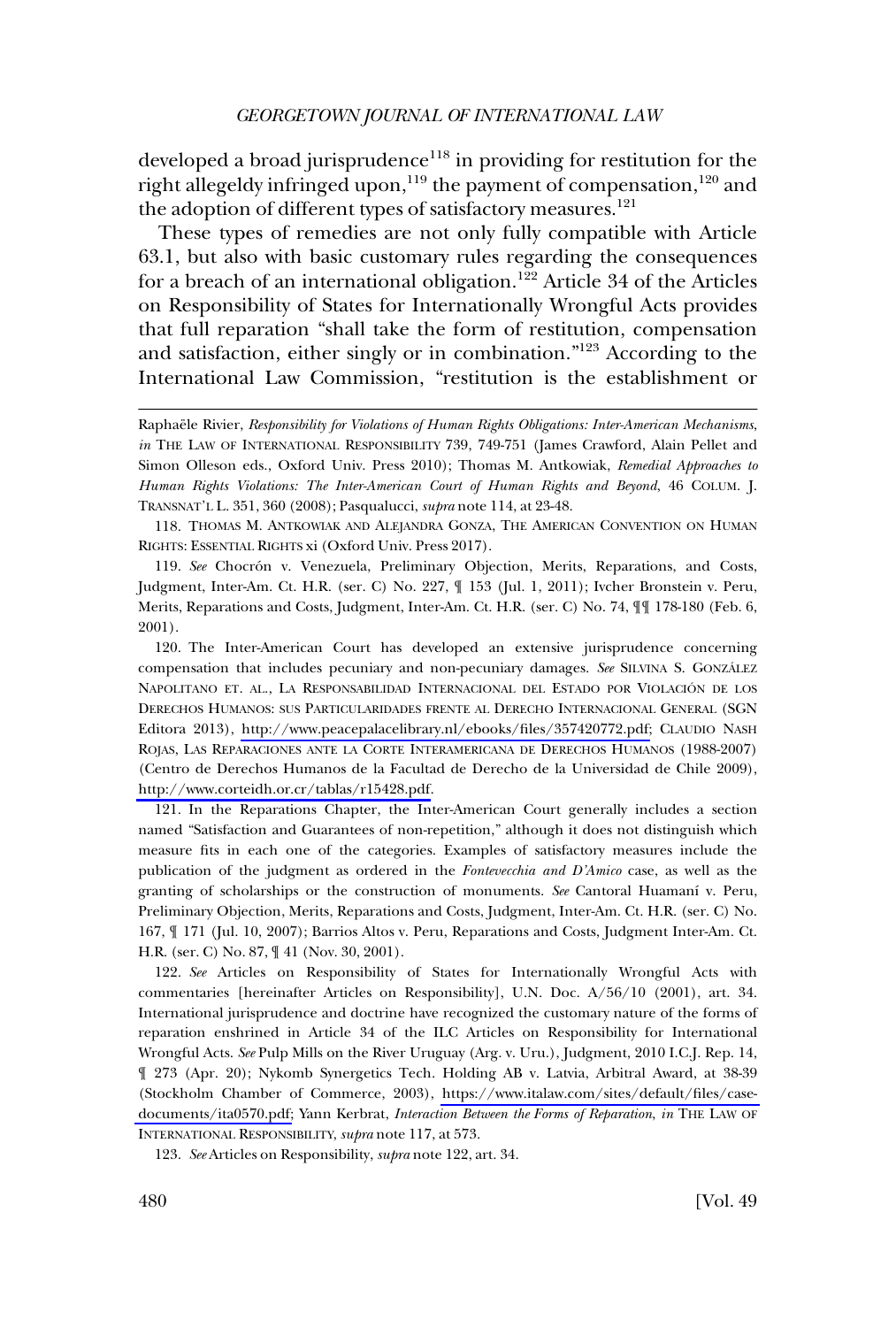re-establishment of the situation that would have existed if the wrongful act had not been committed."<sup>124</sup> If restitution is not possible, or if it is not enough to remedy the breach committed, then other means of reparations enter into play.125 These reparatory measures are also accompanied by the cessation of the wrongful act and by the guarantee of non-repetition.126

The logic behind the combination of these remedies under international human rights law relies on the fact that pecuniary compensation is not always accurate in the face of human rights violations. Consider the following hypothetical scenario: the Supreme Court affirms an appeal in which the accused was illegally detained, tortured, and convicted for a felony that she/he did not commit. The respective trial involved partial judges, fake witnesses, and no evidence of the alleged crime. Having exhausted local remedies, the individual files a petition before the Inter-American Human Rights System that concludes with a ruling of the Inter-American Court condemning Argentina for violating the victim's rights. The International Court consequently orders that the wrongful conviction must be given no effect and the victim be immediately released.127 According to *Ministry of Foreign Affairs*, such a ruling would exceed the remedial powers conferred by the American Convention because the International Court cannot order the revision of a res judicata judgment, being thus limited to award money payments to compensate what money can never compensate: the physical integrity and the personal liberty of the victim.<sup>128</sup> This similarly holds true for other rights enshrined in the American Convention and already recognized by the Inter-American Court.<sup>129</sup> Examples of this include when the Inter-American Court ordered the revision of the arbitrary cancelation of the citizenship of Haitian immigrants that led

<sup>124.</sup> *Id*. ¶ 2 (commentary to art. 35).

<sup>125.</sup> *Id*. ¶ 4.

<sup>126.</sup> *Id*. art. 30.

<sup>127.</sup> Eugenio Raúl Zaffaroni, *La Corte Suprema declara su independencia del Estado*, AGENCIA PACO URONDO (Feb. 15, 2017), [http://www.agenciapacourondo.com.ar/ddhh/zaffaroni-la-corte](http://www.agenciapacourondo.com.ar/ddhh/zaffaroni-la-corte-suprema-declara-su-independencia-del-estado)[suprema-declara-su-independencia-del-estado.](http://www.agenciapacourondo.com.ar/ddhh/zaffaroni-la-corte-suprema-declara-su-independencia-del-estado)

<sup>128.</sup> See Víctor Abramovich, *Comentarios sobre "Fontevecchia", la autoridad de las sentencias de la Corte Interamericana y los principios de derecho pu´blico argentino*, 10 PENSAR EN DERECHO 9, 14 (2017) [http://www.derecho.uba.ar/publicaciones/pensar-en-derecho/revistas/10/comentarios-sobre](http://www.derecho.uba.ar/publicaciones/pensar-en-derecho/revistas/10/comentarios-sobre-fontevecchia-la-autoridad-de-las-sentencias-de-la-corte-interamericana-y-los-principios-de-derecho-publico-argentino.pdf)[fontevecchia-la-autoridad-de-las-sentencias-de-la-corte-interamericana-y-los-principios-de-derecho](http://www.derecho.uba.ar/publicaciones/pensar-en-derecho/revistas/10/comentarios-sobre-fontevecchia-la-autoridad-de-las-sentencias-de-la-corte-interamericana-y-los-principios-de-derecho-publico-argentino.pdf)[publico-argentino.pdf.](http://www.derecho.uba.ar/publicaciones/pensar-en-derecho/revistas/10/comentarios-sobre-fontevecchia-la-autoridad-de-las-sentencias-de-la-corte-interamericana-y-los-principios-de-derecho-publico-argentino.pdf)

<sup>129.</sup> *Id*. at 14-15.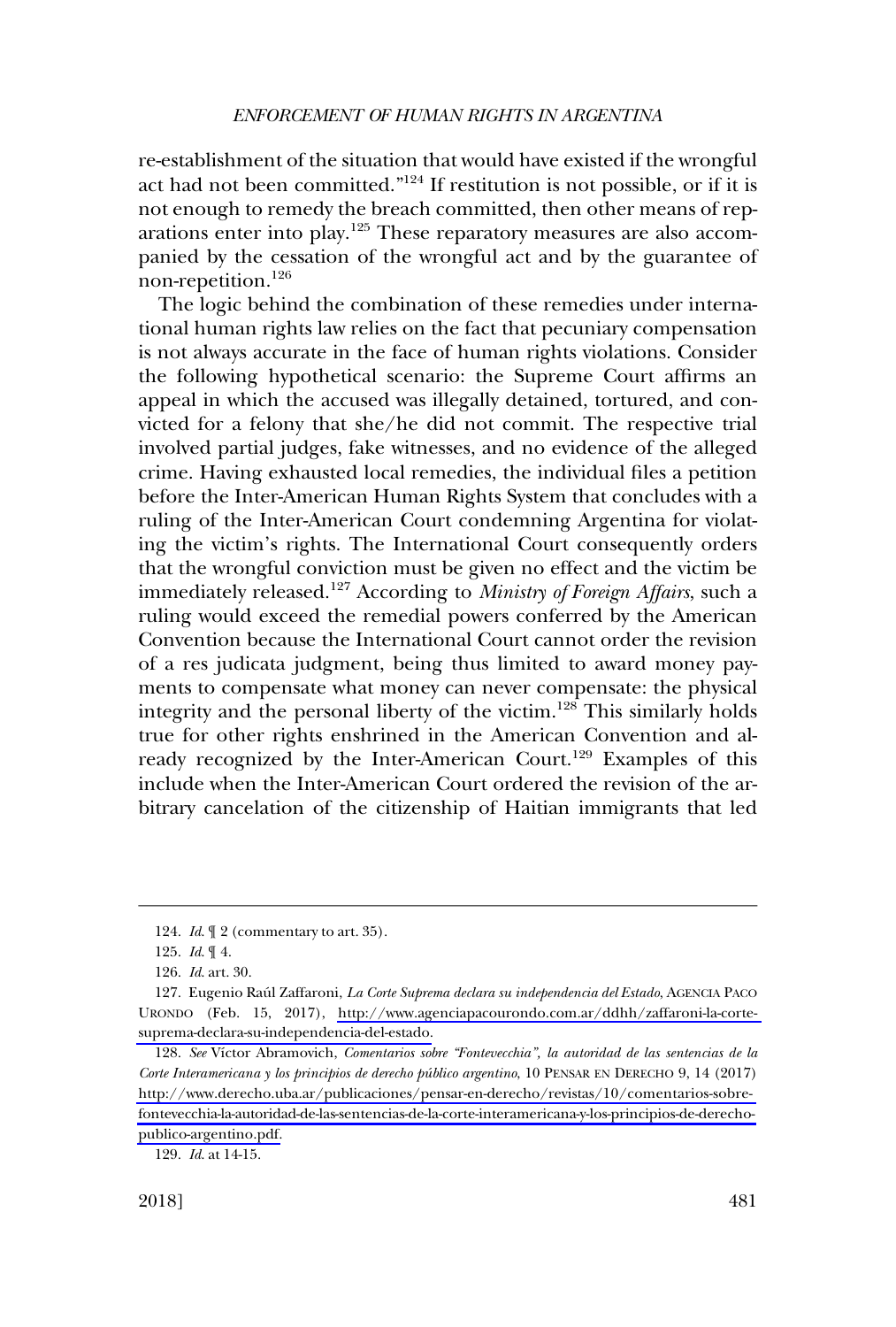<span id="page-21-0"></span>to their statelessness in Dominican Republic,<sup>130</sup> or the review of the judgment that prohibited in vitro fertilization in Costa Rica.<sup>131</sup>

Raphaële Rivier argues that the Inter-American Court seems to present restitution as the preferred means of reparation "to demonstrate that the purpose of the Inter-American mechanisms of responsibility is to require the state to erase the consequences of violation and to restore the situation affected by the illegal act as regards the victim."132 The Supreme Court's interpretation of Article 63.1 of the Convention, however, attacks the entire system of reparations designed by the Convention, thus challenging the same *raison d'eˆtre* of the concept of *restitutio in totum* as a means of reparation in international human rights law.

### 2. The Fourth Instance Formula

The Supreme Court referred to the subsidiary character of the Inter-American Human Rights System and to the doctrine of the fourth instance to justify the rejection of the international decision.<sup>133</sup>

The Inter-American Commission developed this principle in *Marzioni v. Argentina*, in which it determined the inadmissibility of the petition filed, as it understood that the petitioner was seeking a revision of the domestic proceedings instead of a violation to the Convention.<sup>134</sup> Accordingly, human rights bodies, tribunals, and quasi-judicial organs, are banned from reviewing local decisions, either for factual or legal mistakes committed by national courts.<sup>135</sup> The rationale of the doctrine relies on the fact that international organs are not courts of appeals and are not suitable for retrying cases or quashing rulings rendered by domestic

<sup>130.</sup> Expelled Dominicans and Haitians v. Dominican Republic, Preliminary Objection, Merits, Reparations, and Costs, Judgment, Inter-Am. Ct. H.R. (ser. C) No. 282, ¶¶ 311, 314 (Aug. 28, 2014).

<sup>131.</sup> Artavia Murillo ("In vitro fertilization") v. Costa Rica, Preliminary Objection, Merits, Reparations, and Costs, Judgment, Inter-Am. Ct. H.R. (ser. C) No. 257, ¶¶ 157-58 (Nov. 28, 2012).

<sup>132.</sup> Rivier, *supra* note 117, at 750.

<sup>133.</sup> According to the Supreme Court, "... the Inter-American Court does not constitute ... a 'fourth instance' that reviews or annuls domestic decisions . . . it is [a] subsidiary, reinforcing and complementary [jurisdiction]." *See* CSJN, 14/2/2017, "Ministerio de Relaciones Exteriores y Culto," Fallos (2017-340-47).

<sup>134.</sup> Santiago Marzioni v. Argentina, Case 11.673, Inter-Am. Comm'n of H.R., Report No. 39/96, OEA/Ser.L/V/II.95 Doc. 7 rev. ¶76 (1997). The Inter-American Court also developed the fourth instance doctrine in exercise of its contentious jurisdiction. *See* Gomes Lund ("Guerrilha do Araguaia") v. Brazil, Preliminary Objections, Merits, Reparations and Costs, Judgment, Inter-Am. Ct. H.R. (ser. C) No. 219, ¶¶ 46-49 (Nov. 24, 2010); Dacosta Cadogan v. Barbados, Preliminary Objection, Merits, Reparations, and Costs, Judgment, Inter-Am. Ct. H.R. (ser. C) No. 204, ¶¶ 21-25 (Sept. 24, 2009).

<sup>135.</sup> Mo´nica Pinto, *National and International Courts—Deference or Disdain*, 30 LOY. L.A. INT'L & COMP. L. REV. 247, 257 (2008).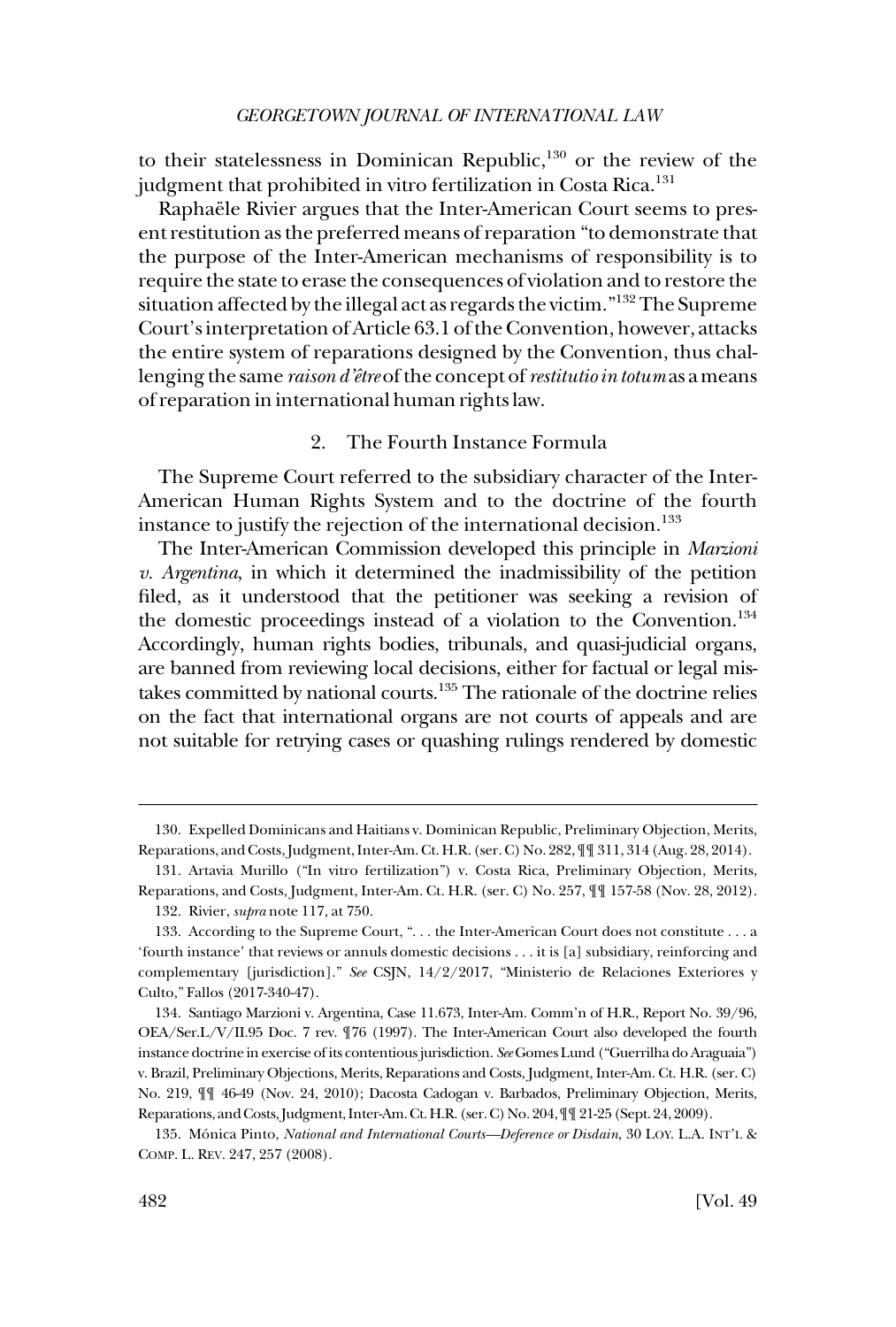tribunals.<sup>136</sup> Indeed, they are supranational entities with delegated powers aimed at ensuring the observance of human rights obligations undertaken by the contracting states.<sup>137</sup>

It is important to note that the fourth instance formula is a procedural defense that all states enjoy in order to prove the inadmissibility of a case if the petitioner seeks the revision of a local verdict.138 In *Fontevecchia and D'Amico*, Argentina withdrew any defense it may have had concerning a hypothetical intention of the victims to have the domestic decisions reviewed because it never advanced the defense during the appropriate procedural stage. $139$  During the international proceedings, Argentina defended itself against the alleged violation to the right of freedom of expression and raised no preliminary objection.<sup>140</sup>

In any event, the formula has two exceptions: 1) when due process is denied or 2) when a violation to a recognized human right, like freedom of expression, occurred as a result of a domestic proceeding.141 In *Marzioni*, the Inter-American Commission held that it "has full authority to adjudicate irregularities of domestic judicial proceedings which result in manifest violations of due process or of any of the rights protected by the Convention."142 The Inter-American Court of Human Rights,<sup>143</sup> the European Court of Human Rights,<sup>144</sup> and the Human

139. While referring to the fourth instance doctrine, the Inter-American Court stated that "the Court Rules of Procedure establishes that the procedural moment for the interposition of preliminary objections is in the brief *in response to the application*." *See id*. ¶ 47 (emphasis added).

140. *See* Fontevecchia and D'Amico, Inter-Am. Ct. H.R. (ser. C) No. 238, ¶¶ 26-28, 82-83.

144. In *Sisojeva v. Latvia*, the European Court held that "it is not its function to deal with errors of fact or law allegedly committed by a national court or to substitute its own assessment for that of the national courts or other national authorities unless and in so far as they may have infringed

*See* Council of Europe & European Court of Human Rights, *Practical Guide on Admissibility*  136. *Criteria*, at 83 (2004), [http://www.echr.coe.int/Documents/Admissibility\\_guide\\_ENG.pdf](http://www.echr.coe.int/Documents/Admissibility_guide_ENG.pdf).

<sup>137.</sup> *Id*.

<sup>138.</sup> Gomes Lund, Inter-Am. Ct. H.R. (ser. C) No. 219, ¶¶ 48-49; Dacosta Cadogan, Inter-Am. Ct. H.R. (ser. C) No. 204, ¶ 24.

<sup>141.</sup> Marzioni v. Argentina, *supra* note 134, ¶ 61.

<sup>142.</sup> *Id*.

<sup>143.</sup> According to the tribunal, "the Court has held that ascertaining whether the State violated its international obligations by means of its actions before its judicial organs, can lead to this Court examining the particular domestic procedures, eventually including the decisions of the higher courts, so as to establish the compatibility with the American Convention." *See* Gomes Lund, Inter-Am. Ct. H.R. (ser. C) No. 219, ¶ 49; Escher v. Brasil, Preliminary Objection, Merits, Reparations, and Costs, Judgment, Inter-Am. Ct. H.R. (ser. C) No. 200, ¶ 44 (Jul. 6, 2009); Damian A. Gonzalez-Salzberg, *Do Preliminary Objections Truly Object to the Jurisdiction of the Inter-American Court of Human Rights? An Empirical Study of the Use and Abuse of Preliminary Objections in the Court's Case Law*, 12-2 HUM. RTS. L. REV. 255, 261-262 (2012).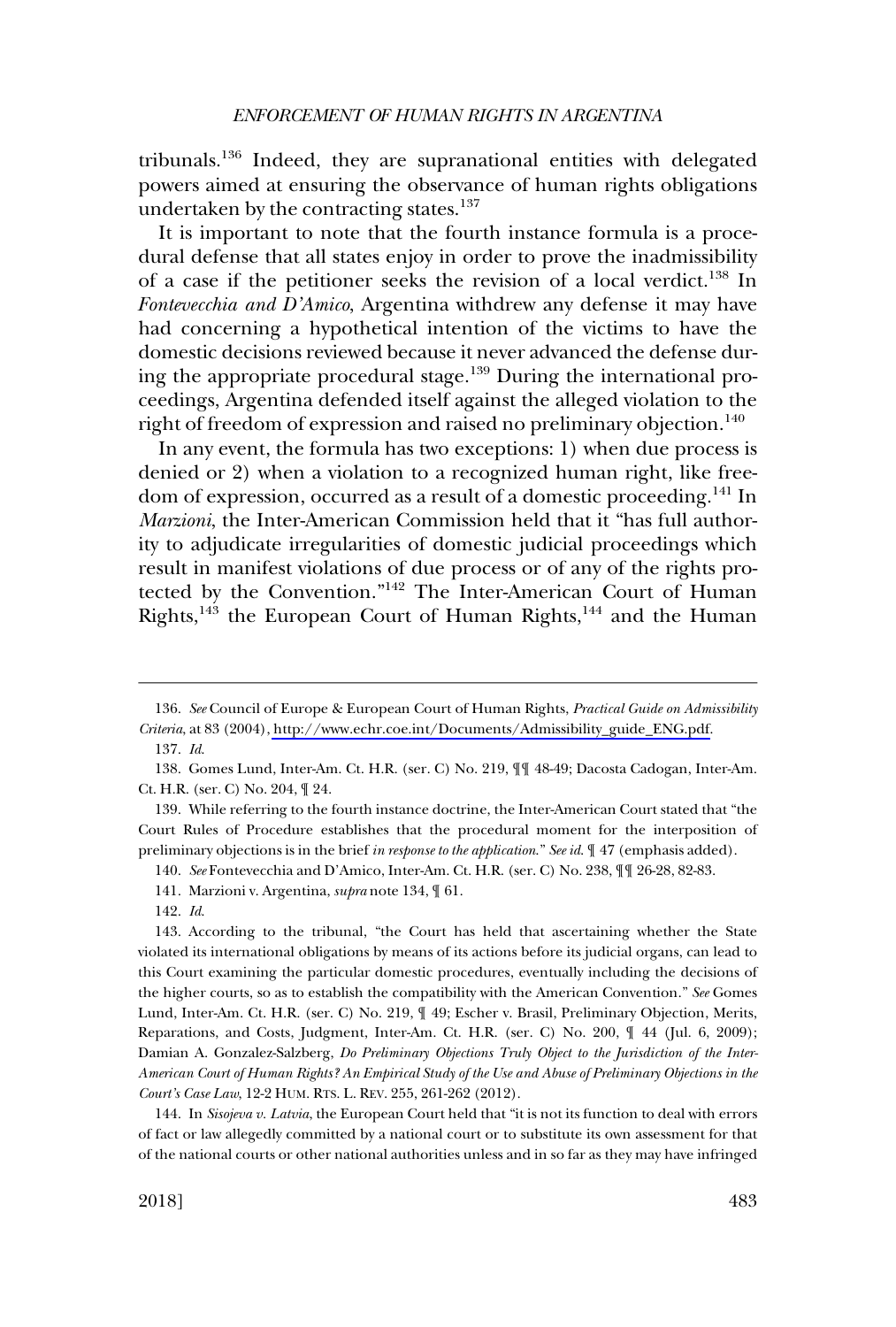<span id="page-23-0"></span>Rights Committee have taken a similar approach.<sup>145</sup>

The fact that international tribunals confront national law or national judicial decisions to determine whether they meet international standards is also an ordinary feature of other international tribunals, such as the European Court of Justice or the International Centre for Settlement of Investment Disputes.146 Nevertheless, it should be highlighted that international proceedings constitute a new kind of litigation with different rules and parties, designed to determine the international responsibility of the state.<sup>147</sup> Therefore, even when an international tribunal monitors domestic proceedings, it can never revoke the judgment delivered in the local jurisdiction.

The Supreme Court misunderstood the concept of the fourth instance doctrine. Indeed, the best evidence supporting this conclusion relies on the fact that the Argentine Court invoked this procedural exception to disregard the international decision after the *Fontevecchia*  and D'Amico judgment was rendered.<sup>148</sup> In other words, the Argentine Court invoked this procedural exception during the stage of compliance with the Court's judgment, $149$  a phase that is not related to the admissibility period of the case or to the International Court's faculty to order reparations.

## 3. Legal Impossibility of Complying with the International Decision

The Supreme Court highlighted that the reparation ordered was impossible to comply with under Argentinean law, because it is not feasible to revoke the *Menem* decision rendered domestically.150 Giving

rights and freedoms protected by the Convention . . . . In other words, the Court cannot question the assessment of the domestic authorities unless there is clear evidence of arbitrariness." Sisojeva v. Latvia, 2007-I Eur. Ct. H.R. ¶ 89.

<sup>145.</sup> In terms of the Human Rights Committee, the adjudicating body "should refrain from acting as a fourth instance tribunal to re-evaluate facts and evidence before the authorities in the State party in removal proceedings, unless there are clear and specific reasons for doing so." U.N., Int'l Covenant on Civil and Political Rights, Human Rights Committee, Communication Submitted by Ernest Sigman Pillai, at 24, U.N. Doc. CCPR/C/101/D/1763/2008 (May 9, 2011).

<sup>146.</sup> Pinto, *supra* note 135, at 253.

<sup>147.</sup> Abramovich, *supra* note 128, at 13.

<sup>148.</sup> *See* Fontevecchia and D'Amico, Inter-Am. Ct. H.R. (ser. C) No. 238.

<sup>149.</sup> The Inter-American Court retains jurisdiction and issues periodic orders until there is full compliance with the reparations it had ruled. *See* James L. Cavallaro and Stephanie Erin Brewer*, Reevaluating Regional Human Rights Litigation in the Twenty-First Century: The Case of the Inter-American Court*, 09-31 HARV. LAW SCH. PUB. LAW & LEGAL THEORY WORKING PAPER SERIES 768, 781 (2008).

<sup>150.</sup> CSJN, 14/2/2017, "Ministerio de Relaciones Exteriores y Culto," Fallos (2017-340-47).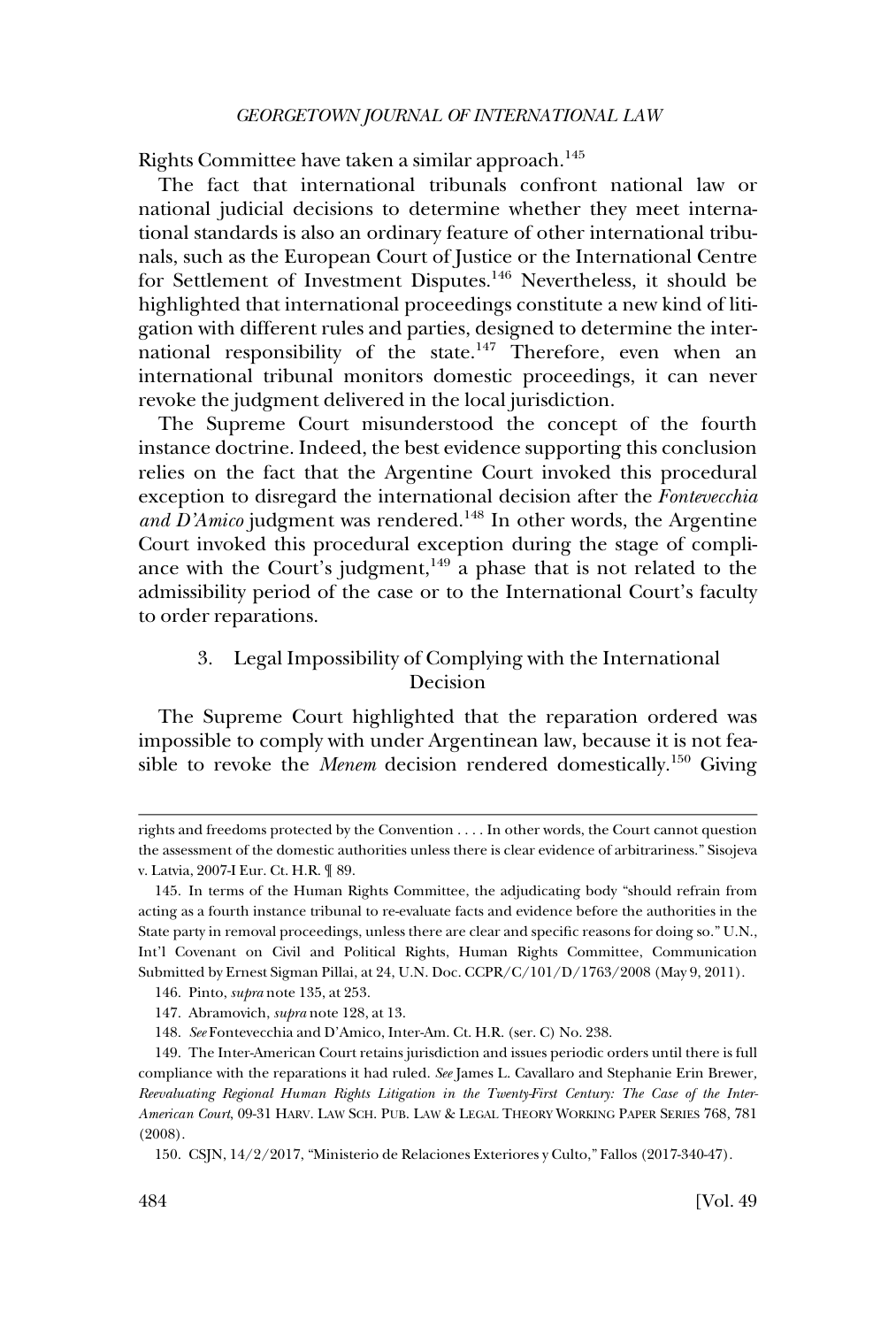effect to the international decision would deprive the Supreme Court of its superior character in the Argentine judiciary.151 Paragraph 15 of the majority's vote affirms the following:

Although the Inter-American Court has sometimes used **this remedy** as a form of reparation, it has explicitly recognized that in many cases such a remedy is unfounded. Thus, it has held that 'there may be cases in which [the *in integrum restitutia*] is not possible, sufficient or adequate . . . In the opinion of [the Inter-American] Court, Article 63.1 of the American Convention must be interpreted in this way' (IACtHR, September 10, 1993, 'Aloeboetoe and others v. Surinam', Serie C 15, para. 49; emphasis added; in the same sense, IACtHR, 'Blake v. Guatemala', January 22, 1999, Serie C 48, para. 42).<sup>152</sup>

The Supreme Court's usage of the quoted passage from *Aloboetoe and others v. Surinam* (*Aloeboetoe*) and *Blake v. Guatemala* (*Blake*) cases to justify a supposed legal impossibility in order to comply with the international ruling is worrisome. When the Supreme Court mentioned the phrase, "this remedy," it was referring to the possibility of setting aside a civil judgment, as indicated in paragraphs thirteen and fourteen of the ruling. In fact, in Paragraph thirteen, the Supreme Court affirmed that a literal reading of Article 63.1 does not provide for the revocation of a local judgment,<sup>153</sup> emphasizing in Paragraph fourteen that this is not a reparatory mechanism that was even considered in the *travaux préparatoires* of the American Convention.<sup>154</sup>

In contrast, *Aloeboetoe* and *Blake* have no relation to the power of the Inter-American Court to order that a judicial decision be given no effect. The International Court was, in fact, referring to matters involving violations of the right to life, and therefore specified that the *in integrum restitutio* is only one way of repairing an international wrongful act, as there are cases in which returning matters to the previous state is not possible.155 The Supreme Court attempted to justify that the

<sup>151.</sup> *Id*. ¶ 17.

<sup>152.</sup> *Id*. ¶ 15 (bolded emphasis added).

<sup>153.</sup> *Id*. ¶ 13.

<sup>154.</sup> *Id*. ¶ 14.

<sup>155.</sup> The Inter-American Court stated: "The solution provided by law in this regard consists of demanding that the responsible party make reparation for the immediate effects of such unlawful acts, but only to the degree that has been legally recognized. As for the various forms and modalities of effecting such reparation, on the other hand, the rule of in integrum restitutio refers to one way in which the effect of an international unlawful act may be redressed, but it is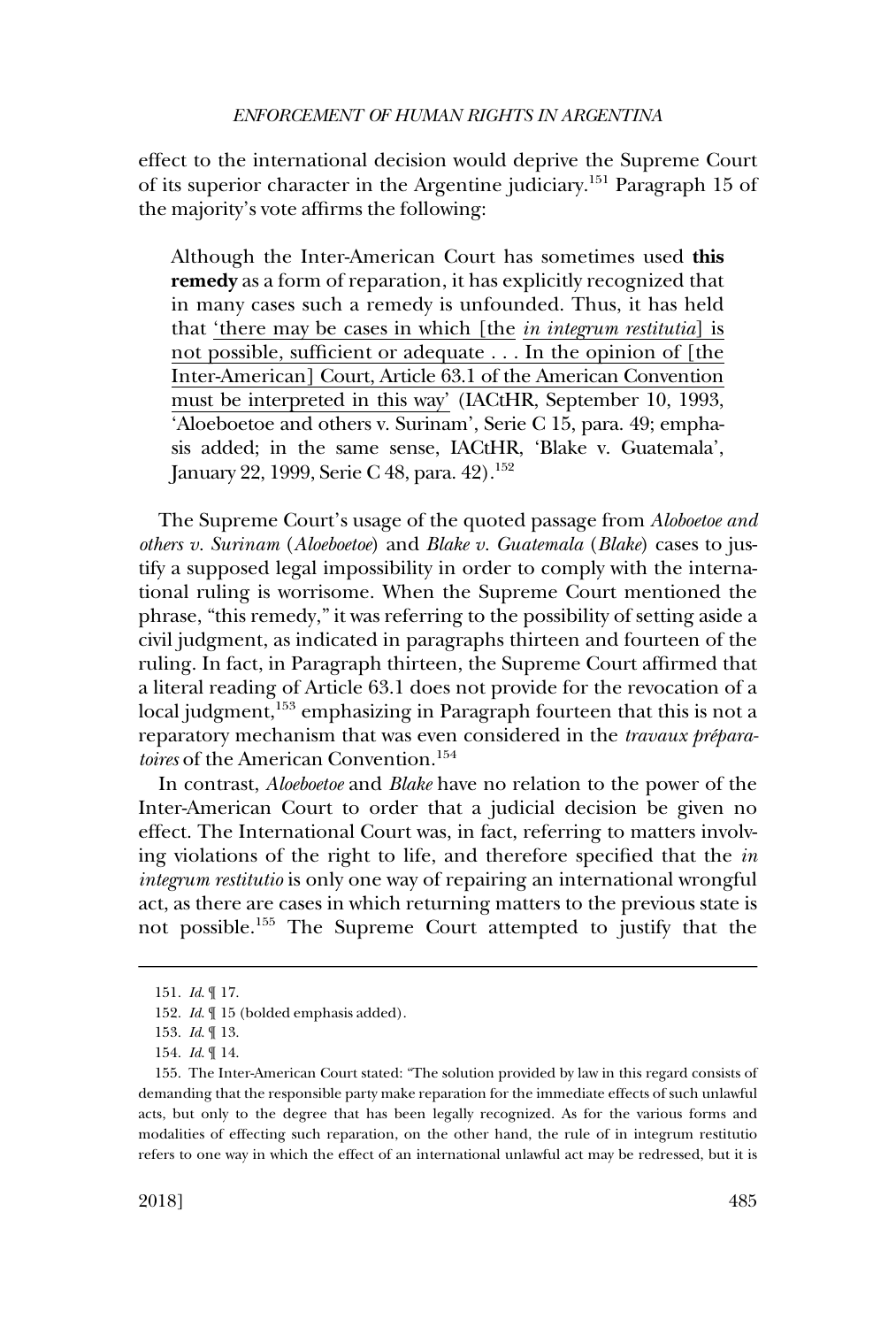remedy ordered in *Fontevecchia and D'Amico* was not adequate by comparing cases that were not comparable due to their intrinsic differences; while *Aloeboetoe* and *Blake* were related to arbitrary executions infringing on the right to life, *Fontevecchia and D'Amico* referred to a civil judgment that violated the right to freedom of expression of two journalists.156

Moreover, Article 27 of the Vienna Convention enshrines the principle of international law under which domestic provisions cannot be invoked to justify a breach of an international treaty obligation.<sup>157</sup> Thus, it cannot legitimately be argued that compliance is not possible because the violation comes from a res judicata judgment of the Supreme Court. That claim is invalid under international law,<sup>158</sup> even when practical difficulties may arise from the rules of the internal legal system under which the state organ is bound to operate.<sup>159</sup>

Argentina accepted the jurisdiction of the Inter-American Court and has agreed to accept its judgments, an obligation that also acquired constitutional status after the 1994 Constitutional Amendment. Therefore, the duty to comply with the international ruling implies the obligation to implement, in good faith, a serious and effective review process that ensures the *effet utile* of the international decision.<sup>160</sup> The way in which Argentina complies with the international ruling is a question of domestic law that the state must resolve in the domestic jurisdiction, no matter by which of its organs (judicial, legislative, or executive).<sup>161</sup>

Following *Cantos*, the Argentine Court found no legal impossibility to comply with the rulings of the Inter-American Court, even when it did

not the only way in which it must be redressed, for in certain cases such reparation may not be possible, sufficient or appropriate. It has already been stated that insofar as the right to life is concerned, it is impossible to reinstate the enjoyment of that right to the victims. In such cases, reparation must take other, alternative forms, such as pecuniary compensation." Aloeboetoe v. Suriname, Reparations and Costs, Judgment, Inter-Am. Ct. H.R. (ser. C) No. 15, ¶¶ 49-50 (Sept. 10, 1993); *see also* Blake v. Guatemala, Reparations and Costs, Judgment, Inter-Am. Ct. H.R. (ser. C) No. 48, ¶ 42 (Jan. 22, 1999).

<sup>156.</sup> *See* Fontevecchia and D'Amico, Inter-Am. Ct. H.R. (ser. C) No. 238, ¶ 2.

<sup>157.</sup> Vienna Convention on the Law of Treaties, art. 27, *supra* note 4.

<sup>158.</sup> Claudio Nash, *Corte Suprema Argentina y Corte Interamericana. ¿Un nuevo integrante del club de la neo-soberan´ıa?*, DIARIO CONSTITUCIONAL (Mar. 6, 2017), [http://www.diarioconstitucional.cl/articulos/](http://www.diarioconstitucional.cl/articulos/corte-suprema-argentina-y-corte-interamericana-un-nuevo-integrante-del-club-de-la-neosoberania)  [corte-suprema-argentina-y-corte-interamericana-un-nuevo-integrante-del-club-de-la-neosoberania.](http://www.diarioconstitucional.cl/articulos/corte-suprema-argentina-y-corte-interamericana-un-nuevo-integrante-del-club-de-la-neosoberania)

<sup>159.</sup> *See* Articles on Responsibility, *supra* note 122, ¶ 1 (commentary to art. 32).

<sup>160.</sup> Abramovich, *supra* note 128, at 17.

<sup>161.</sup> Courtney Hillebrecht, *The Domestic Mechanisms of Compliance with International Human Rights Law: Case Studies from the Inter-American Human Rights System*, 34 HUM. RTS. Q. 959, 959-85 (2012). *See also* Dia Anagnostou and Alina Mungiu-Pippidi, *Domestic Implementation of Human Rights Judgments in Europe: Legal Infrastructure and Government Effectiveness Matter*, 25, EUR. J. INT'L L. 205, 207-08 (2014).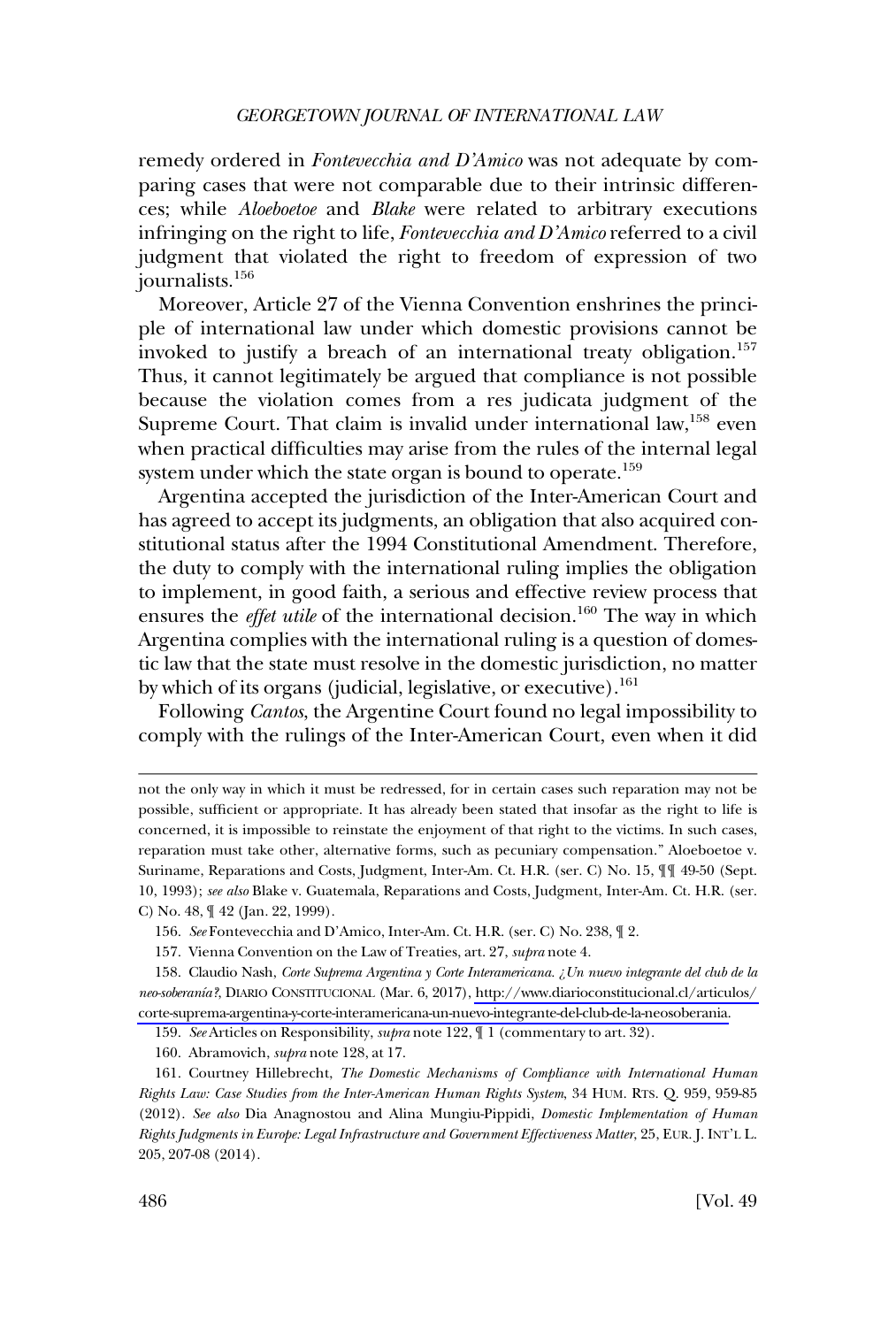<span id="page-26-0"></span>not agree with the international judgment.<sup>162</sup> In *Espósito*, *Derecho*, and *Mohamed*, the Supreme Court applied Section 22 of Article 75 of the national Constitution and came to the conclusion that it had to give effect to the international rulings, thereby ordering the review of res judicata decisions.163 In *Ministry of Foreign Affairs*, the Argentine Court reached the opposite determination, 164 even though it previously developed a consistent jurisprudence establishing that it was required to comply with the Inter-American Court rulings to avoid a breach of a treaty obligation that would eventually compromise Argentina's international responsibility.<sup>165</sup>

## 4. Exhaustion of Local Remedies vis-a`-vis the Principle of Res Judicata

As stated by the Argentine tribunal, the Inter-American Court has no authority to revoke decisions of the Supreme Court that were of a res judicata nature.<sup>166</sup> Consequently, such a revocation violates the supreme character of the highest tribunal as head of the Argentine judiciary, which, according to the ruling, is one of the principles of public law contained in Article 27 of the Constitution.<sup>167</sup>

<sup>162.</sup> Abramovich, *supra* note 128, at 12.

<sup>163.</sup> *See* CSJN, 23/12/2004, "Espo´sito, Miguel," Fallos (2004-327-5668); CSJN, 29/7/2011, "Derecho, René Jesús," Fallos (2011-334-1504); CSJN, 25/3/2015, "Mohamed, Oscar Alberto," Resolución  $N^{\circ}$  477/15.

*See* Saba, *supra* note 106, at 131. It also has to be highlighted that there is vast case law 164. along the history of the Supreme Court by which it recognized rights that were not already *de jure*  recognized and provided legal solutions in the absence of exact provisions regulating specific legal problems. See Corte Suprema de Justicia de la Nación [CSJN] [National Supreme Court of Justice], 24/2/2009, "Halabi, Ernesto c. P.E.N.," Fallos (2009-332-111) (Arg.) (establishing the requisites for filing class actions claims); Corte Suprema de Justicia de la Nación [CSJN] [National Supreme Court of Justice], 27/12/1990, "Peralta, Luis Arcenio y otro c. Estado Nacional (Mrio. de Economía - BCRA)," Fallos (1990-313-1513) (Arg.) (recognizing the so-called Decrees of Necessity and Emergency); Corte Suprema de Justicia de la Nación [CSJN] [National Supreme Court of Justice], 9/6/1990, "Dromi, Jose´ Roberto (Ministro de Obras y Servicios Públicos de la Nación) s/ avocación en autos: 'Fontenla, Moisés Eduardo c. Estado Nacional'," Fallos (1990:313:863) (Arg.) (developing the *per saltum* appeal); Corte Suprema de Justicia de la Nación [CSJN] [National Supreme Court of Justice], 27/12/1957, "Siri, Ángel s/ Interpone Recurso de Ha´beas Corpus," Fallos (1957:239:459) (Arg.) (creating the *amparo* remedy which, at that time, had no legal basis in the Argentine legal regime). *See also* Zaffaroni, *supra* note 127.

<sup>165.</sup> CSJN, 23/12/2004, "Espo´sito, Miguel," Fallos ¶ 10 (2004-327-5668). *See also* CSJN, 29/7/ 2011, "Derecho, René Jesús," Fallos ¶ 4 (2011-334-1504).

<sup>166.</sup> CSJN, 14/2/2017, "Ministerio de Relaciones Exteriores y Culto," Fallos (2017-340-47).

<sup>167.</sup> As previously indicated, Article 27 provides the following: "The Federal Government is under the obligation to strengthen its relationships of peace and trade with foreign powers, by means of treaties in accordance with the principles of public law laid down by this Constitution."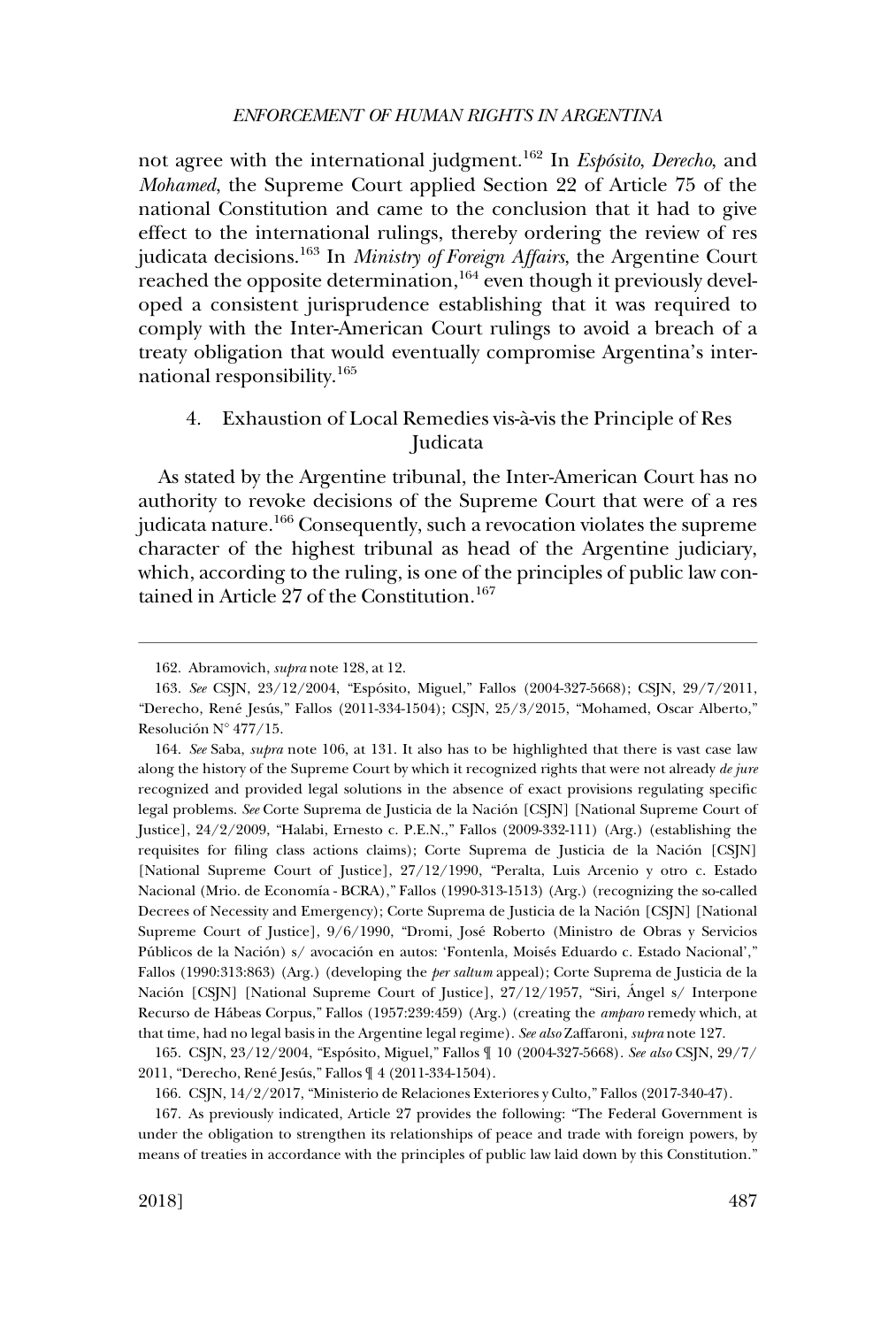Such a reading by the Supreme Court of the res judicata principle destroys the logic of the machinery of admissibility claims of the entire system of human rights. Article 46 of the American Convention reflects a general principle of international law that requires the exhaustion of local remedies as a precondition to trigger international proceedings, given the subsidiary and complementary character of the Inter-American System.<sup>168</sup> The objective of the rule is to provide a state with the opportunity to remedy any given violation within its own legal framework before they are taken to an international monitoring body.169 Therefore, the Commission will verify whether the petition lodged exhausted all available local remedies in order to determine the admissibility of the claim.<sup>170</sup> This rule logically implies that the judgments of supreme courts are the best evidence to demonstrate compliance with the exhaustion requirement, thus allowing the Commission to study the merits of the case.

The rule requiring the exhaustion of domestic remedies and the doctrine of res judicata are principles that coexist when the state has accepted an international supervisory mechanism. It would be illogical for the American Convention to require the exhaustion of domestic remedies and then prohibit the Inter-American organs from reviewing the judicial decisions issued in those proceedings.<sup>171</sup> If local judgments were immune from the scrutiny of international organs, human rights victims would be placed in the middle of a perverse trap in which redress is only utopic.172 Therefore, the acceptance of an international supervisory mechanism that requires the exhaustion of domestic remedies necessarily implies a different reading of the doctrine of res judicata. According to Professor Mónica Pinto, there are two different levels of res judicata: the preliminary res judicata of the domestic arena

Art. 27, CONSTITUCIÓN NACIONAL [CONST. NAC.] (Arg.). As it can be noted, Article 27 does not identify which are those "principles of public law laid down" in the Constitution.

<sup>168.</sup> This rule is also enshrined in Article 35 of the European Convention on Human Rights, 56.5 of the African Charter on Human and People's Rights, 2 of the Optional Protocol to the International Covenant on Civil and Political Rights, and 3.1 of the Optional Protocol to the International Covenant on Economic, Social and Cultural Rights. *See also* JO. M. PASQUALUCCI, THE PRACTICE AND PROCEDURE OF THE INTER-AMERICAN COURT OF HUMAN RIGHTS 92 (2d ed. 2013).

<sup>169.</sup> Brewer Carías v. Venezuela, Preliminary Objections, Judgment, Inter-Am. Ct. H.R. (ser. C) No. 278,  $\sqrt{ }$  83 (May 26, 2014); Velásquez Rodríguez v. Honduras, Merits, Judgment, Inter-Am. Ct. H.R. (ser. C) No. 4, ¶ 61 (Jul. 29, 1988).

<sup>170.</sup> *See* American Convention, art. 46, *supra* note 44.

<sup>171.</sup> Abramovich, *supra* note 128, at 14.

<sup>172.</sup> *Id*.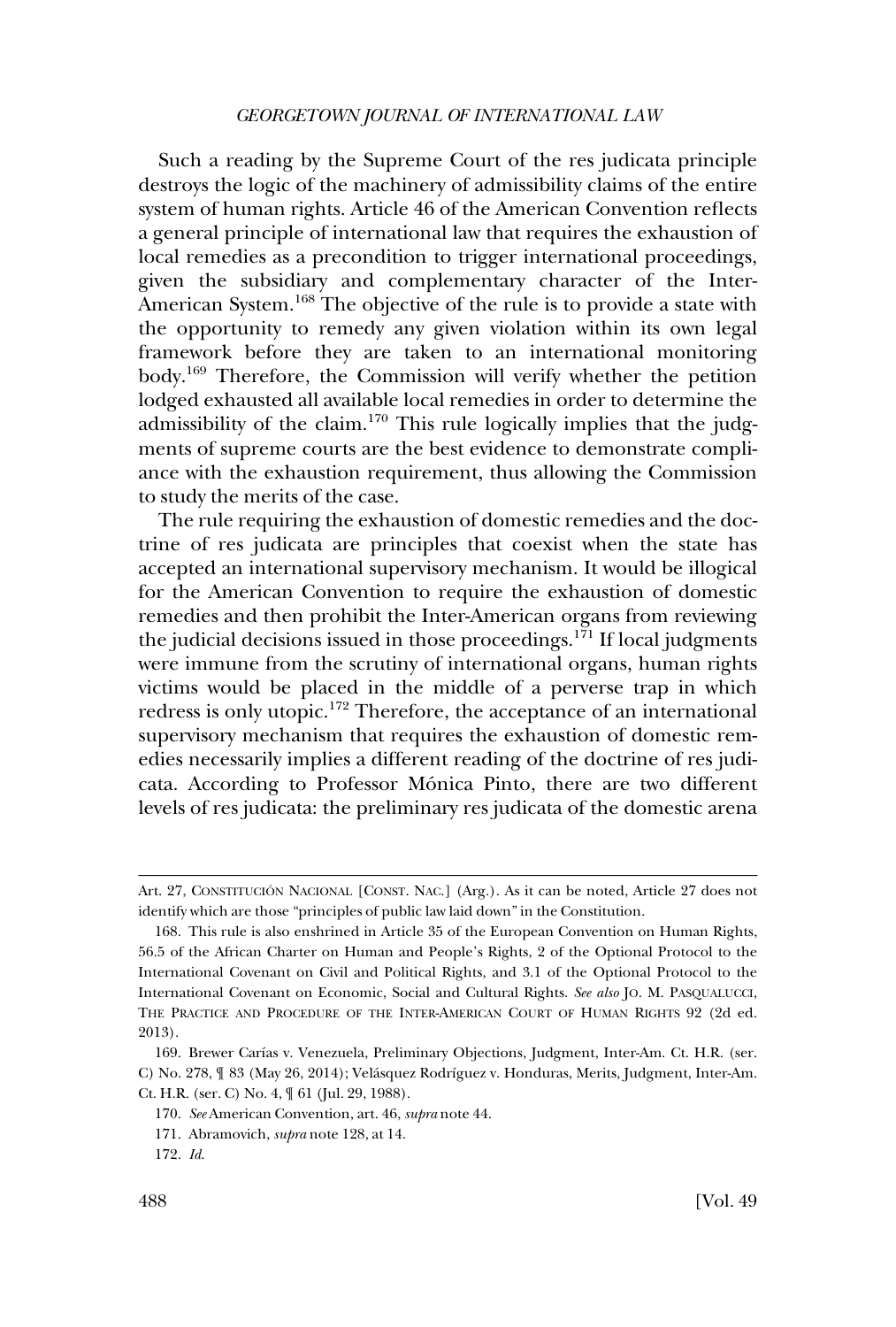<span id="page-28-0"></span>and the res judicata of the international field.<sup>173</sup> Accordingly, she concludes that:

The second level of res judicata comes into play when the local ruling is questioned according to the available international standards and a decision is reached or when the possibility of reaching an international mechanism no longer exists. In such cases, res judicata becomes firm and lasting. To argue that res judicata prevents the enforcement of an international binding decision contradicts the sovereign decision of the political entity that accepted the international jurisdiction.<sup>174</sup>

This reading of the res judicata doctrine does not imply any modification to the way in which res judicata works. Contrarily, it simply means the recognition of the necessary interaction between domestic legal proceedings and international human rights monitoring mechanisms. As such, it avoids the absurd situation of maintaining two rulings with res judicata authority that are contradictory between them. Hence, the Argentine Court's understanding of the res judicata principle contradicts the requirement of the previous exhaustion of local remedies, which, by definition, provides the victim with the possibility to demand the state's international responsibility and thus request an adequate reparation that may encompass the revision of a local judgment that cannot be reexamined domestically.

# 5. The Supreme Court Failed to Exercise the Conventionality Control

The Supreme Court disregarded the reparation ordered by the Inter-American Court in *Fontevecchia and D'Amico* and defaulted the international ruling by rejecting the petition of the Ministry of Foreign Affairs and Worship, thereby reaffirming the *Menem* decision.<sup>175</sup> In doing so, the Supreme Court failed to comply with the conventionality control doctrine.176

<sup>173.</sup> Pinto, *supra* note 135, at 251.

<sup>174.</sup> *Id*.

CSJN, 14/2/2017, "Ministerio de Relaciones Exteriores y Culto," Fallos (2017-340-47). 175.

<sup>176.</sup> Some authors argue that the decision implies an unfortunate weakening of the conventionality control doctrine. *See, e.g*., Marcelo Trucco, *Ana´lisis y proyecciones a partir del caso "Fontevecchia"*, 272 EL DERECHO: DIARIO DE DOCTRINA Y JURISPRUDENCIA [E.D.] 1, 4 (2017) (Arg.).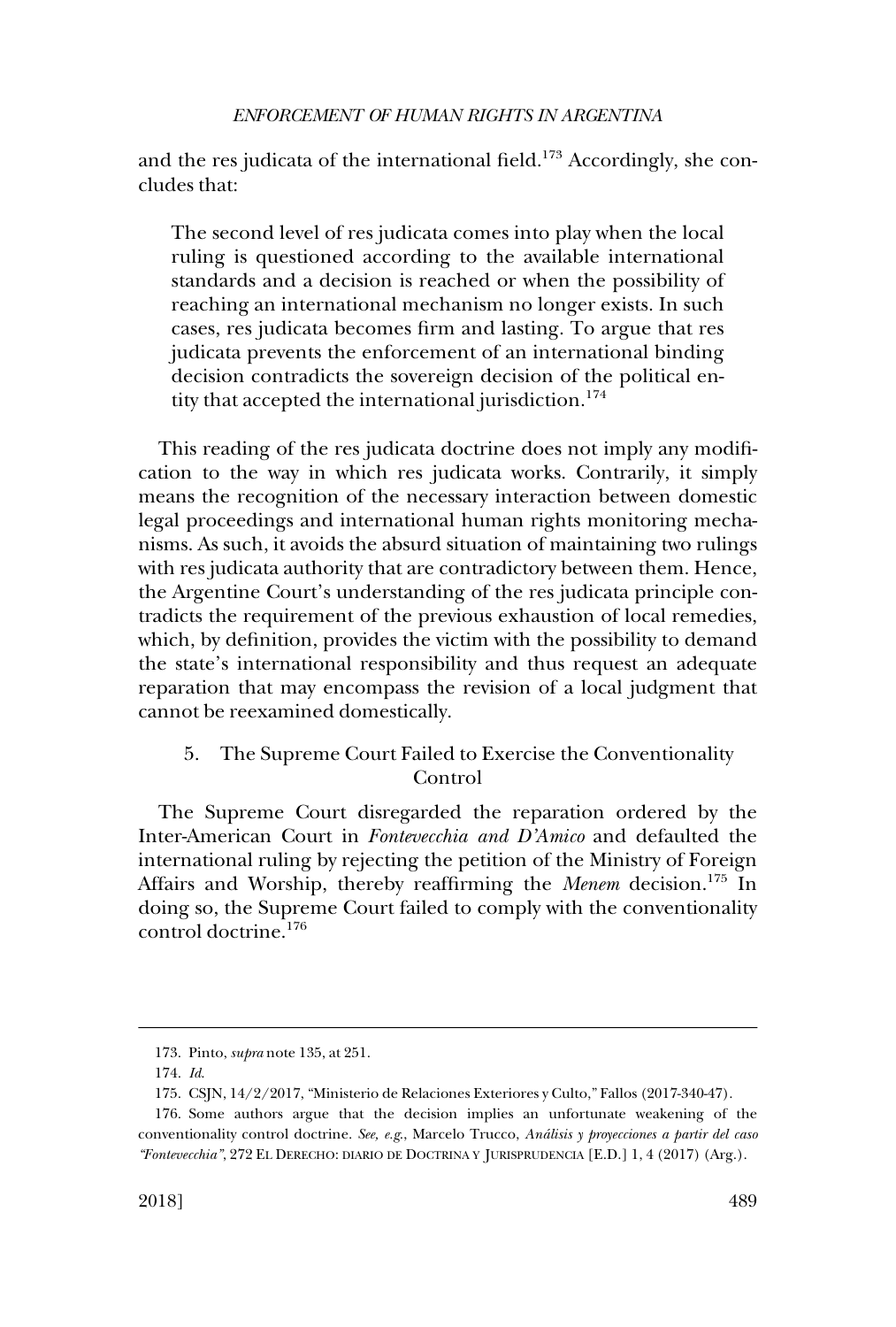The International Court first developed this concept in *Almonacid Arellano et al. v. Chile (Almonacid Arellano)* in 2006.<sup>177</sup> According to *Almonacid Arellano*, the domestic judiciary is obliged to exercise a sort of "conventionality control" between the domestic legal provisions and the American Convention in order to determine its compatibility.178 To do so, "the Judiciary has to take into account not only the treaty, but also the interpretation thereof made by the Inter-American Court, which is the ultimate interpreter of the American Convention."<sup>179</sup> The Inter-American Court extended the meaning and scope of the doctrine in subsequent cases, establishing that the conformity check must be carried out *ex officio*,<sup>180</sup> by all public authorities at all levels,<sup>181</sup> not only with regard to the American Convention but also to other treaties of the Inter-American Human Rights System.<sup>182</sup> In addition, the conventionality control shall also be carried out based on the considerations of the Inter-American Court in exercise of its advisory jurisdiction.183

In 2012, the Argentine Supreme Court adopted the doctrine in *Rodrı´guez Pereyra* to justify its power to exercise an *ex officio* control of constitutionality.<sup>184</sup> In terms of the Supreme Court:

The judicial organs of the countries that have ratified the American Convention on Human Rights are obliged to exercise,

182. The Inter-American Court referred to the Inter-American Convention on Forced Disappearances, the Inter-American Convention to Prevent and Punish Torture, and the Convention of Belém do Pará. *See* Álvarez v. Guatemala, Inter-Am. Ct. H.R. (ser. C) No. 253, 1, 113 (Aug. 28, 2014).

183. Advisory Opinion OC-21/14, Inter-Am. Ct. H.R. (ser. A) No. 21, ¶ 31 (Aug. 19, 2014).

184. Until *Rodríguez Pereyra*, the Supreme Court considered that the Judiciary could only exercise the control of constitutionality upon request of one of the parties involved in the dispute. Therefore, an *ex officio* constitutionality check was forbidden. *See*, Corte Suprema de Justicia de la Nación [CSJN] [National Supreme Court of Justice], 30/6/1941, "Los Lagos S.A. Ganadera c. Gobierno Nacional," Fallos (1941-190-142) (Arg.); CSJN, 27/11/2012, "Rodríguez Pereyra," Fallos (2012-335-2333). See also FEDERICO G. THEA ET AL., ANÁLISIS JURISPRUDENCIAL DE LA CORTE SUPREMA 105-127 (EDIUNPAZ, 1st ed., 2017), [http://unpaz.edu.ar/publicaciones/](http://unpaz.edu.ar/publicaciones/1240)  [1240.](http://unpaz.edu.ar/publicaciones/1240)

<sup>177.</sup> Almonacid Arellano v. Chile, Preliminary Objections, Merits and Reparations, Judgment, Inter-Am. Ct. H.R. (ser. C) No. 154 (Sept. 26, 2006).

<sup>178.</sup> *Id*. ¶ 124-25.

<sup>179.</sup> *Id*.

<sup>180.</sup> Aguado - Alfaro v. Peru, Preliminary Objections, Merits, Reparations and Costs, Judgment, Inter-Am. Ct. H.R. (ser. C) No. 158, ¶ 128 (Nov. 24, 2006).

<sup>181.</sup> García v. Mexico, Preliminary Objections, Merits, Reparations and Costs, Judgment, Inter-Am. Ct. H.R., Judgement, Inter-Am. Ct. H.R. (ser. C) No. 220, ¶ 225 (Nov. 26, 2010); *see also*, Gelman v. Uruguay, Merits and Reparations, Judgment, Inter-Am. Ct. H.R. (ser. C) No. 221, ¶ 239 (Feb. 24, 2011).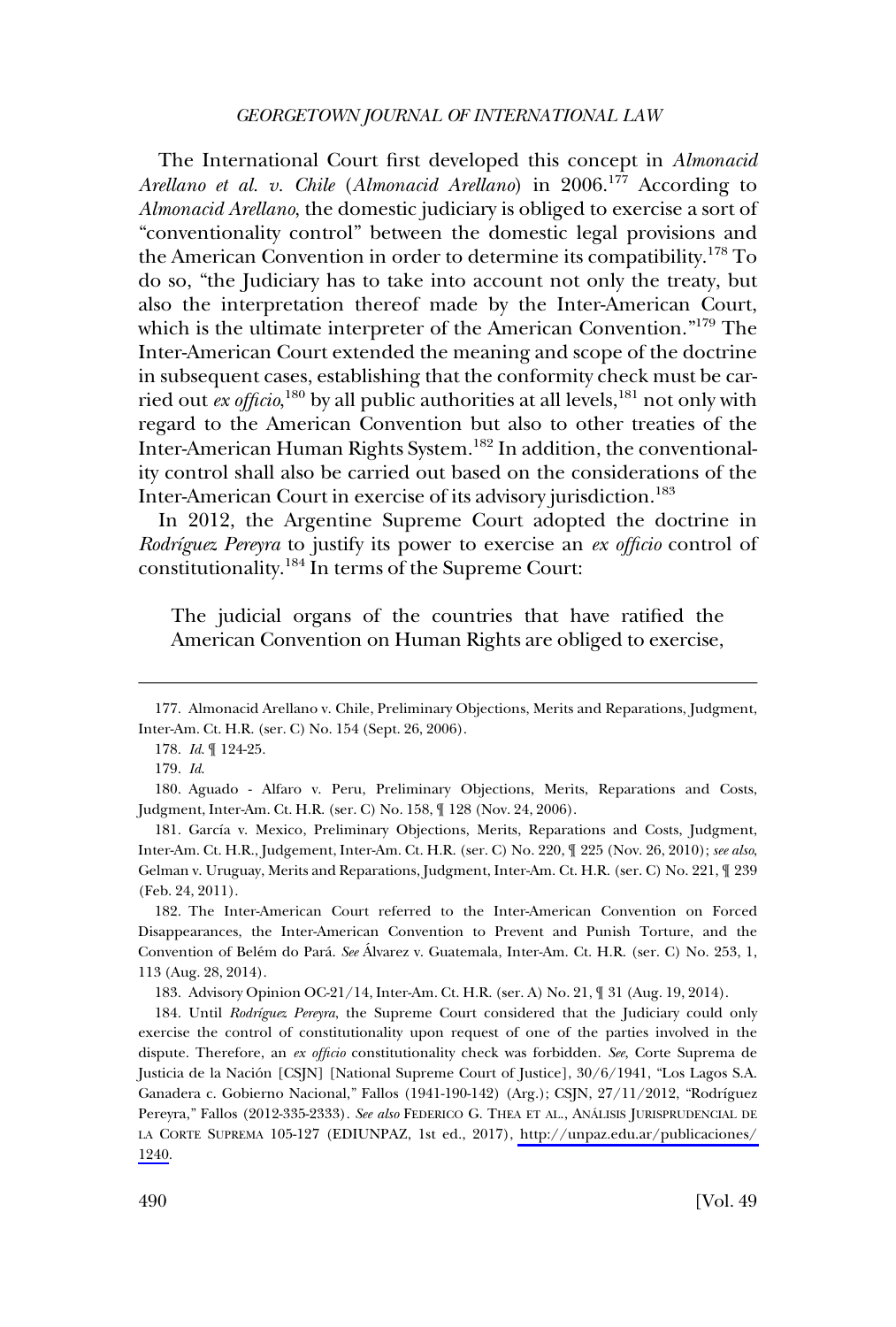ex officio, the conventionality control . . . . It would . . . be a contradiction to accept that the National Constitution, which, on the one hand, confers constitutional status to the aforementioned Convention (Section 22 of Article 75), incorporates its provisions into the domestic legal system and, therefore, . . . obliges the national courts to exercise an ex officio conventionality control, prevents, on the other hand, the same courts from exercising a similar examination aimed to safeguard their supremacy against domestic provisions of lower-ranking.<sup>185</sup>

Although the reception of the conventionality control doctrine is undeniable, the Supreme Court failed to exercise the compatibility check in *Ministry of Foreign Affairs*. Indeed, there are at least two instances in which the Supreme Court avoided such a control: 1) in 2001 when it ruled in the *Menem* case, as held by the International Court in Fontevecchia and D'Amico;<sup>186</sup> and 2) in 2017 when it refused to comply with the *Fontevecchia and D'Amico* decision in the *Ministry of Foreign Affairs* case.

It should be highlighted that the conventionality control doctrine is not only applicable to the substantive rights enshrined in the American Convention, but also to other provisions contained therein, including those relating to the judgments of the Inter-American Court. Certainly, the International Court has already referred to the doctrine during the monitoring stage for the compliance with the judgment rendered in the *Gelman* case.187 According to the tribunal, the conformity check is an important tool to ensure compliance with, or the implementation of, a judgment of the Court, "especially when that compliance is the responsibility of the domestic courts. In these circumstances, the judicial body has the duty to uphold the American Convention and the rulings of [the Inter-American] Court, over and above domestic regulations, interpretations and practices that impede compliance with its decision in a specific case."<sup>188</sup>

The judgments of the Inter-American Court are international res judicata rulings that cannot be appealed. Given that states parties to the American Convention undertook the obligation to comply in good

<sup>185.</sup> CSJN, 27/11/2012, "Rodríguez Pereyra," Fallos (2012-335-2333).

<sup>186.</sup> Fontevecchia and D'Amico, Inter-Am. Ct. H.R. (ser. C) No. 238, ¶ 93.

<sup>187.</sup> *See generally* Gelman v. Uruguay, Monitoring Compliance with Judgment, Inter-Am. Ct. H.R. (Mar. 20, 2013).

<sup>188.</sup> *Id*. ¶ 73.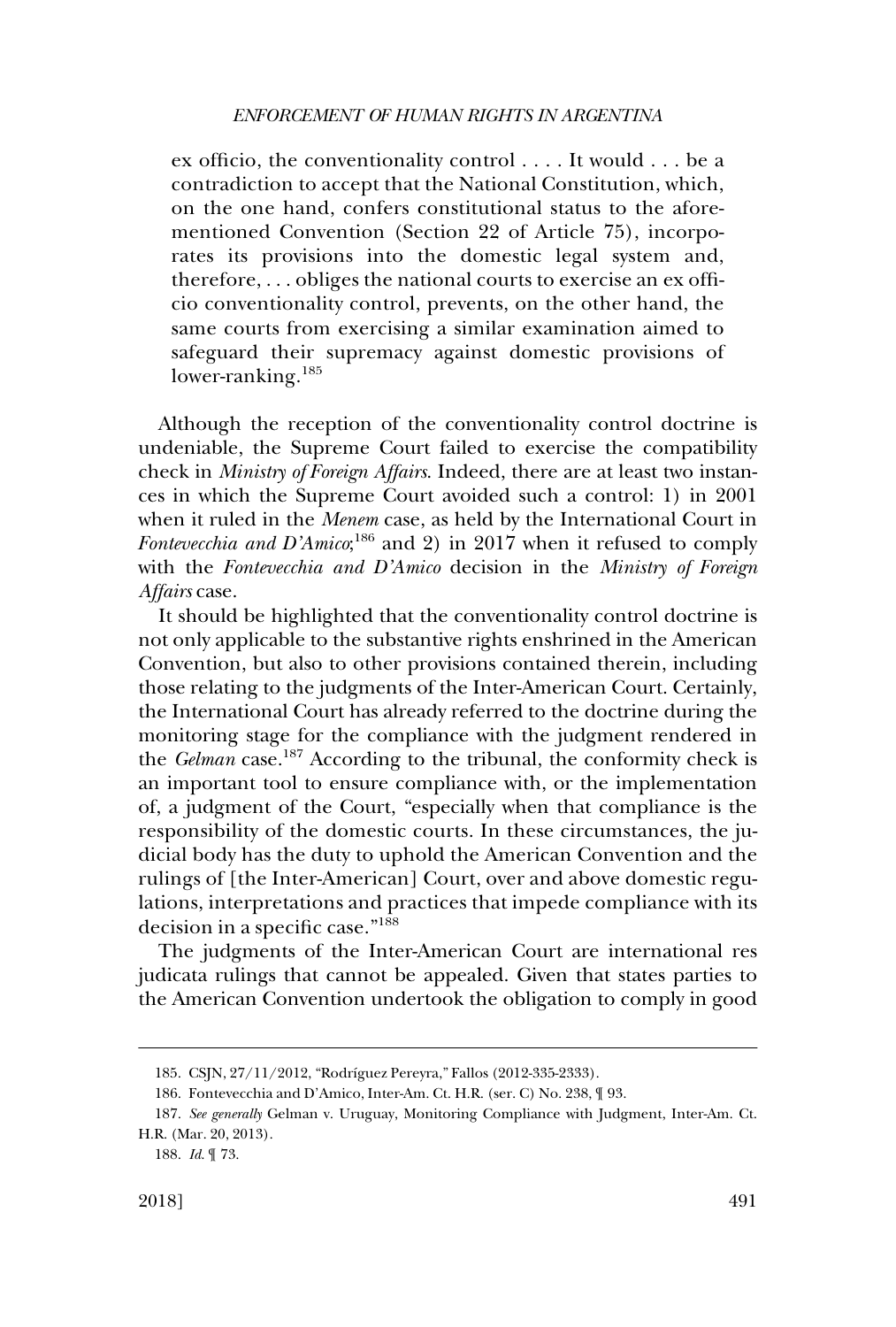<span id="page-31-0"></span>faith with their judgments and recognized its final character, an appropriate control of conventionality exercised by the domestic judiciary is a key tool to ensure the binding nature of the international rulings and all of its consequences.189 However, the Argentine Court avoided such a control in *Ministry of Foreign Affairs* and gave no effect to the reparation ordered in the international arena.

### B. *The Negative Consequences of the Ruling*

Future cases will determine if the decision in *Ministry of Foreign Affairs*  implies a significant change in the interpretation of the constitutional position of certain human rights treaties, which, according to Section 22 of Article 75 of the national Constitution, should have constitutional hierarchy.<sup>190</sup> If the new doctrine is ratified, there is a risk of returning to a dualistic view of the relationship between international law and domestic law that will require some sort of act of incorporation of the rulings of the international tribunals.<sup>191</sup> If such is the case, the emergence of two unforeseen consequences with a negative impact in the enforcement of international human rights law is inexorable. First, the Supreme Court of Justice will become immune to the supervision of supra-national bodies. Second, governmental authorities may require a determination that the international ruling does not violate Article 27 of the national Constitution.

## 1. The Immunity of the Supreme Court of Justice

The attribution of international responsibility to any organs of the state is a rule of a customary nature which,<sup>192</sup> under the principle of the unity of the state, makes no distinction between the acts or omissions of the legislative, executive, or judicial structures, regardless of how public authority is distributed under domestic public law.193 Therefore, under

<sup>189.</sup> *Id*. ¶¶ 69, 73-74.

<sup>190.</sup> *See* Art. 27, CONSTITUCIÓN NACIONAL [CONST. NAC.] (Arg.).

<sup>191.</sup> In *Medellin v. Texas*, for example, the U.S. Supreme Court held that a ruling rendered by the International Court of Justice required an implementing statute to be enforced by federal courts against Texas. It therefore concluded that the decision was not binding federal law. *See*  Medellin v. Texas, 552 U.S. 491, 504 (2008); CURTIS A. BRADLEY, INTERNATIONAL LAW IN THE U.S. LEGAL SYSTEM 40-41 (2d ed. 2015). *See generally* Foster v. Neilson, 27 U.S. 253 (1829).

<sup>192.</sup> Difference Relating to Immunity from Legal Process of a Special Rapporteur of the Commission on Human Rights, Advisory Opinion, 1999 I.C.J. Rep. 62, 87 (Apr. 29).

<sup>193.</sup> According to Article 4 of the Articles on Responsibility of States for Internationally Wrongful Acts, "[t]he conduct of any State organ shall be considered an act of that State under international law, whether the organ exercises legislative, executive, judicial or any other functions, whatever position it holds in the organization of the State, and whatever its character as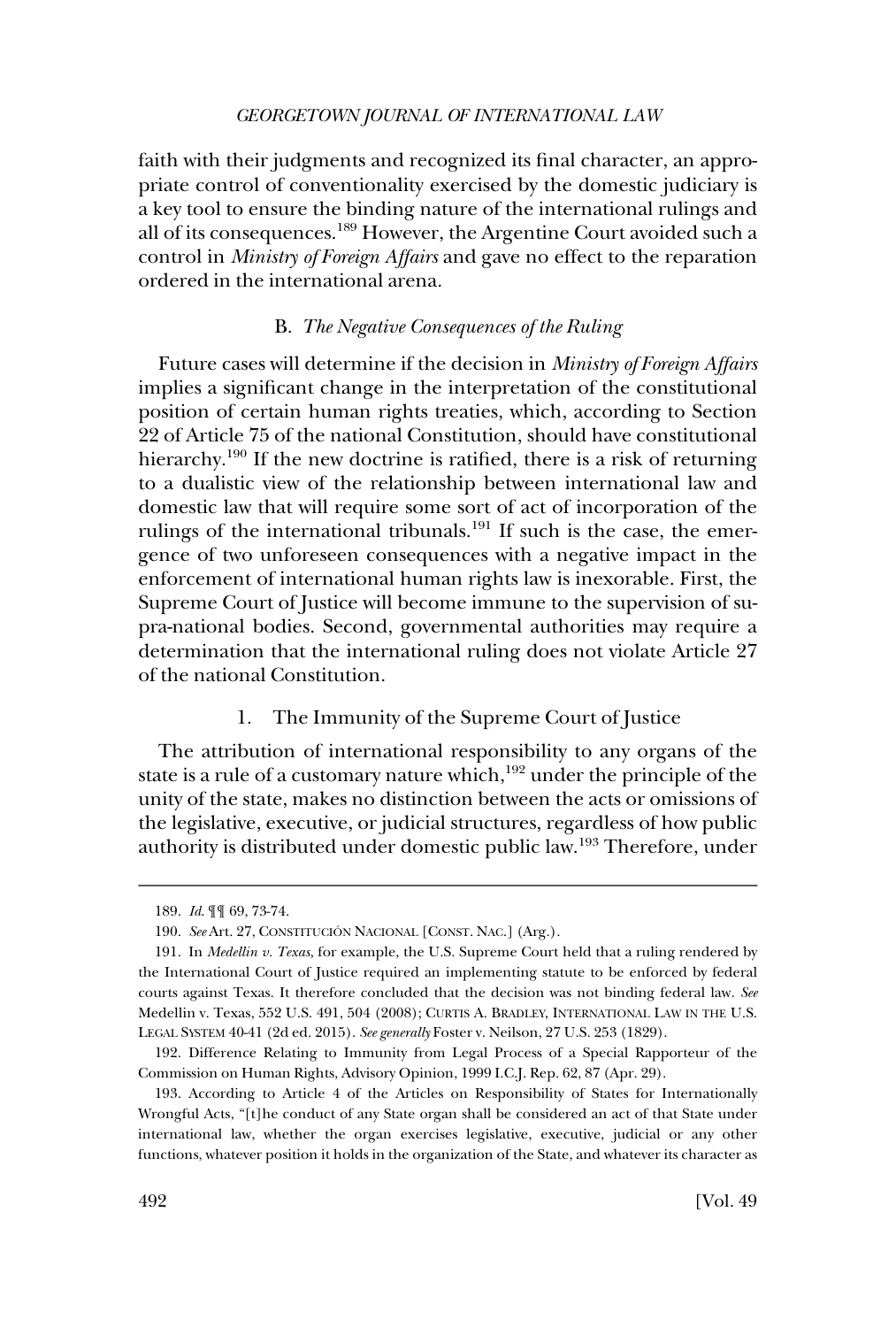international law, the judgments of the Supreme Court are capable of generating the international responsibility of Argentina.

When a state has freely accepted a supervisory mechanism like the one created by the American Convention, international courts can impose obligations to any of the state organs. International commitments are violated by Argentina and it is Argentina's responsibility to remedy the breach of the obligation through any of its organs.<sup>194</sup> Hence, Congress, the head of the Legislature, may have the duty to modify or suppress a law. The President, the head of the Executive, may be obliged to review an administrative act.195 The head of the Judiciary may also be forced to review its judgments simply because all Argentinian organs are equally bound by the American Convention.<sup>196</sup>

However, the Supreme Court decided that it is now the only Argentine organ that is detached from compliance with the Inter-American Court decisions.<sup>197</sup> Supreme Court judges may be scrutinized for committing human rights violations through its judgments, but they now enjoy a kind of immunity that prevents any adjustment or

196. Abramovich, *supra* note 128, at 13.

an organ of the central Government or of a territorial unit of the State." Paragraph 4 of the commentary indicates that this language "allows for the fact that the principle of the separation of powers is not followed in any uniform way, and that many organs exercise some combination of public powers of a legislative, executive or judicial character." *See* Articles on Responsibility, *supra*  note 122, ¶¶ 5, 6 (commentary to art. 4).

<sup>194.</sup> *Id*. ¶¶ 3-4 (commentary to art. 31).

<sup>195.</sup> In the context of the American Convention, this obligation does not only emerge from the binding nature of an eventual judgment of the Inter-American Court of Human Rights, but also from Article 2, according to which "the States Parties undertake to adopt, in accordance with their constitutional processes and the provisions of this Convention, such legislative or other measures as may be necessary to give effect to" the rights and freedoms recognized therein. *See*  American Convention, art. 2, *supra* note 44. Along this line, the Inter-American Court of Human Rights has declared that "[t]he general duty set forth in Article 2 of the American Convention implies the adoption of measures on two fronts. On the one hand, the suppression of rules and practices of any kind that entail the violation of the guarantees set forth in the Convention. On the other hand, the issuance of rules and the development of practices leading to the effective observation of the said guarantees." *See* International Liability for the Issuance and Application of Laws that Violate the Convention (articles 1 and 2 of the American Convention on Human Rights), Advisory Opinion OC-14/94, Inter-Am. Ct. H.R. (ser. A) No. 14, ¶ 36 (Dec. 9, 1994).

<sup>197.</sup> *See generally* Román De Antoni, *¿Corte Suprema vs. Corte Interamericana de DDHH? Comentarios al fallo "Fontevecchia"*, PALABRAS DEL DERECHO, Feb. 15, 2017, [http://palabrasdelderecho.blogspot.com.](http://palabrasdelderecho.blogspot.com.ar/2017/02/corte-suprema-vs-corte-interamericana.html)  [ar/2017/02/corte-suprema-vs-corte-interamericana.html;](http://palabrasdelderecho.blogspot.com.ar/2017/02/corte-suprema-vs-corte-interamericana.html) CENTRO DE ESTUDIOS LEGALES Y SOCIALES, LAS CONSECUENCIAS DEL FALLO DE LA CSJN PARA LA VIGENCIA DE LOS DD.HH: SOBRE LA DECISION DE LA CORTE SUPREMA DE JUSTICIA DE LA NACIÓN EN EL CASO "FONTEVECCHIA Y OTROS C/ REPÚBLICA ARGENTINA" (2017), [http://www.cels.org.ar/common/documentos/cels%20sobre%20fallo%20](http://www.cels.org.ar/common/documentos/cels%20sobre%20fallo%20fontevecchia%20.pdf)  [fontevecchia%20.pdf.](http://www.cels.org.ar/common/documentos/cels%20sobre%20fallo%20fontevecchia%20.pdf)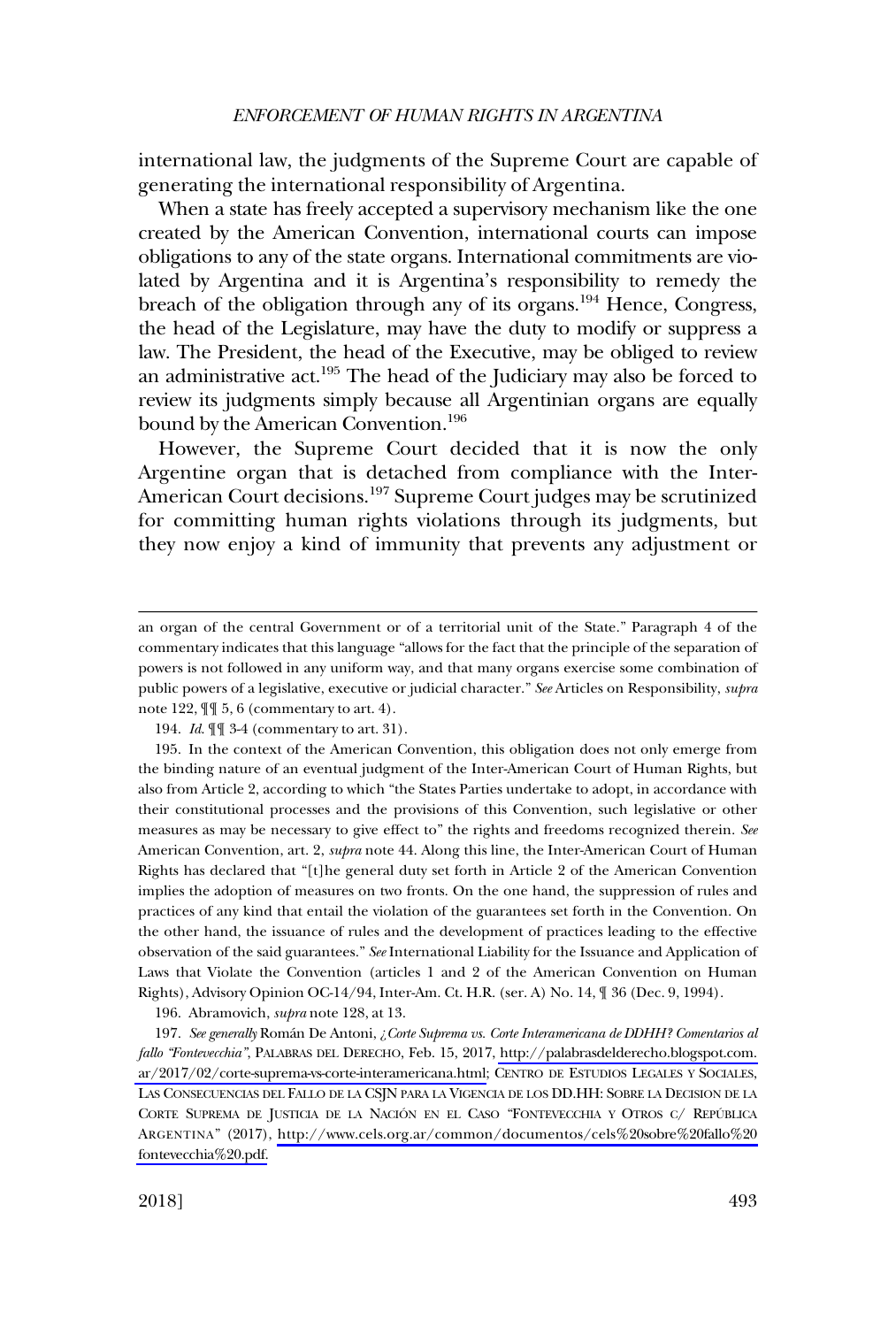<span id="page-33-0"></span>modification in those rulings.<sup>198</sup> By invoking the character of final interpreters of the national Constitution, the Supreme Court can decide which rulings of the Inter-American Court it will accept or defy, ignoring the international responsibility that such decision can generate.199 Unfortunately, such a breach to a new international obligation will not have legal practical consequences, as one of the largest deficits of the Inter-American Human Rights System is the lack of an effective mechanism to enforce the rulings of the Inter-American Court.<sup>200</sup>

#### 2. The Creation of an *Exequatur* Proceeding

According to *Ministry of Foreign Affairs*, the rulings of the Inter-American Court are, "in principle,"<sup>201</sup> mandatory, owing to the fact that treaties shall be in accordance with the principles of public law laid down in the national Constitution as required by Article 27.<sup>202</sup> To support its contention, the Supreme Court quoted the academic writings of Joaquín V. Gonzalez and Carlos Saavedra Lama.<sup>203</sup> Although the authors' qualified authority is not disputed, the current value is uncertain as they were interpreting a different constitutional text: the 1853 historical constitution and not the text amended in 1994 that granted constitutional status to certain international human rights instruments.<sup>204</sup>

<sup>198.</sup> Calógero Pizzolo, ¿Ser "intérprete supremo" en una comunidad de intérpretes finales? De vuelta sobre *una interpretacio´n "creacionista" de los derechos humanos*, 39 REVISTA JURI´DICA LA LEY [L.L.] 7, 10 (2017). 199. *Id*.

<sup>200.</sup> According to Article 65, the Court shall yearly submit to the Organization of American States General Assembly a report on its work, specifying, "in particular, the cases in which a state has not complied with its judgments, making any pertinent recommendations." American Convention, Art. 65, *supra* note 44. It should be noted that the OAS has rarely responded or imposed coercive measures to enforce the Court's judgments. S*ee* Cecilia M Bailliet, *Measuring Compliance with the Inter-American Court of Human Rights: The Ongoing Challenge of Judicial Independence in Latin America*, 31.4 NJHR 477, 479-480 (2013); Lea Shaver, *The Inter-American Human Rights System: An Effective Institution for Regional Rights Protection?*, 9 WASH. U. GLOBAL STUD. L. REV. 639, 664 (2010); VIVIANA KRSTICEVIC AND LILIANA TOJO, IMPLEMENTACIÓN DE LAS DECISIONES DEL SISTEMA INTERAMERICANO DE DERECHOS HUMANOS: JURISPRUDENCIA, NORMATIVA Y EXPERIENCIAS NACIONALES, 37-39 (CEJIL, 1st ed., 2007). *See generally* Alexandra Huneeus, *Courts Resisting Courts: Lessons from the Inter-American Court's Struggle to Enforce Human Rights*, 44.3 CORNELL INT'L L. JOUR. 494 (2011) (arguing how to gain greater compliance).

CSJN, 14/2/2017, "Ministerio de Relaciones Exteriores y Culto," Fallos (2017-340-47). 201.

<sup>202.</sup> *Id*. ¶ 16.

<sup>203.</sup> *Id*. ¶ 18.

<sup>204.</sup> Gustavo Arballo, *La Corte Argentina frente a la Corte Interamericana: la resolución de nocumplimiento del caso Fontevecchia - El caso "Editorial Perfil": el tramo dome´stico y el tramo internacional*, SABER LEYES NO ES SABER DERECHO, (Feb. 14, 2017), [http://www.saberderecho.com/2017/02/la](http://www.saberderecho.com/2017/02/la-corte-argentina-frente-la-corte.html)[corte-argentina-frente-la-corte.html.](http://www.saberderecho.com/2017/02/la-corte-argentina-frente-la-corte.html)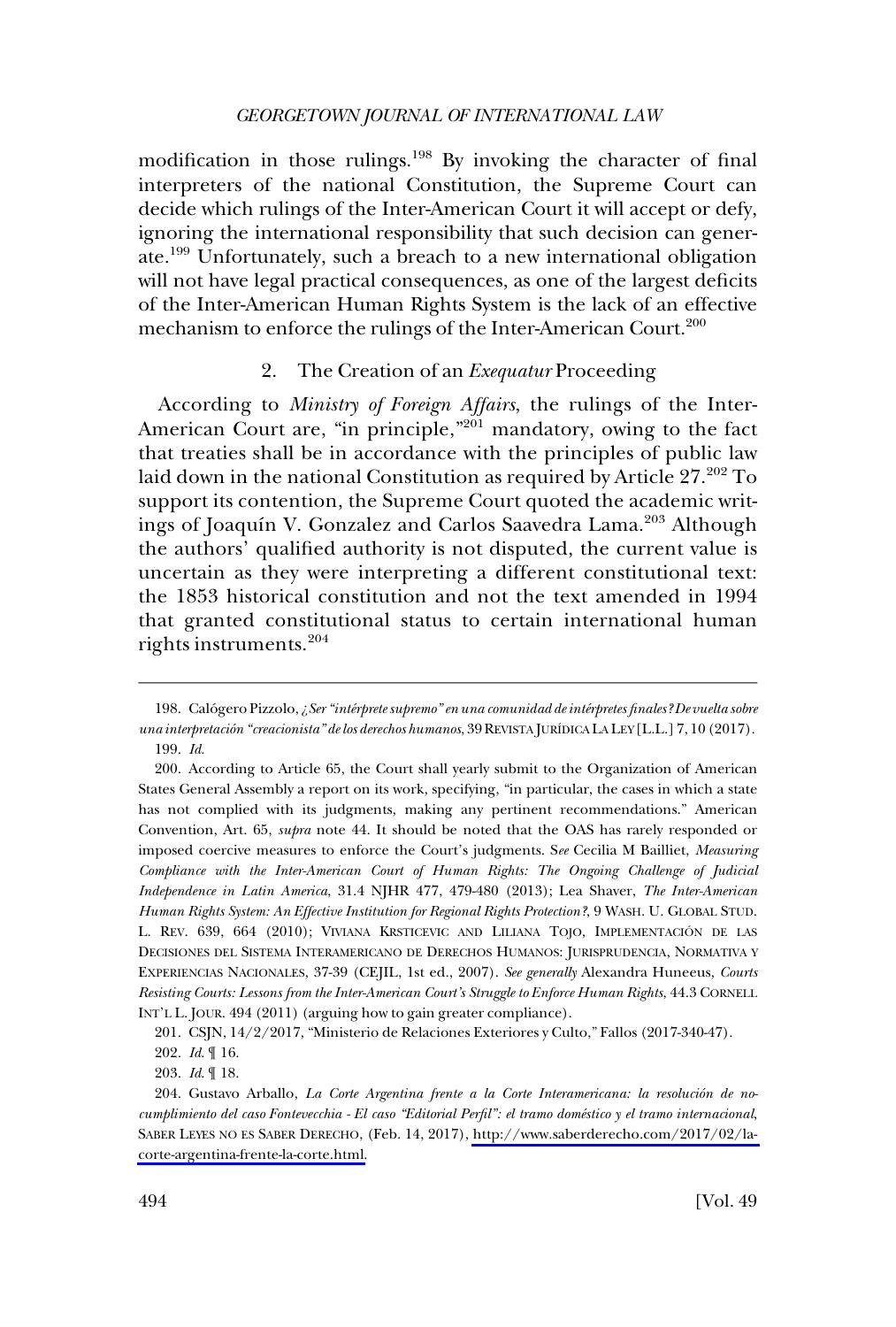Nevertheless, the problems associated with such a conclusion do not rely on the sources used by the Supreme Court, but on the effects that it may generate. First, international human rights decisions can now be scrutinized in the domestic level to determine whether or not they are in conformity with the principles of public law, even when the national Constitution does not identify those principles. Second, public authorities may quote this precedent to ignore international standards set by the Inter-American Court aimed at ensuring the rights and guarantees enshrined in the Convention.

On the one hand, it should be noted that the International Court's rulings cannot be examined internationally or domestically because Article 67 of the American Convention specifically binds it when it indicates that the judgments of the Inter-American Court are final and not subject to appeal.<sup>205</sup> In addition, when Article 68.1 of the Convention mentions the mandatory nature of the judgments of the Inter-American Court, $206$  it does not include the term "in principle," a phrase drafted by the Supreme Court to reduce the importance of the compulsory character of the international judgments and review the reparation ordered in *Fontevecchia and D'Amico*. 207 In doing so, the Supreme Court essentially created an *exequatur* proceeding in national courts to discuss whether a ruling of the Inter-American Court was issued in accordance with the principles of Argentine public law and within the competences granted by the American Convention.<sup>208</sup> The conclusion is risky because the executive power itself, or any other organ of the state, might invoke *Ministry of Foreign Affairs* and request a judicial revision of the international ruling to determine whether it adjusts to those principles or whether the International Court has acted *ultra vires*. 209 Therefore, a rule of empowerment or an act of implementation would be required to incorporate the international decision into the domestic legal system, suggesting a return to a dualistic constitutional vision.<sup>210</sup>

This theory confronts the idea that the constitutional reform has created a so-called federal block of constitutionality by incorporating certain human rights instruments into the national Constitution. As

<sup>205.</sup> Article 67 only establishes that "[i]n case of disagreement as to the meaning or scope of the judgment, the Court shall interpret it at the request of any of the parties, provided the request is made within ninety days from the date of notification of the judgment." *See* American Convention, art. 67, *supra* note 44.

<sup>206.</sup> *Id*. art. 68.

<sup>207.</sup> Nash, *supra* note 158.

<sup>208.</sup> Abramovich, *supra* note 128, at 19-20.

<sup>209.</sup> Arballo, *supra* note 204.

<sup>210.</sup> Abramovich, *supra* note 128, at 18.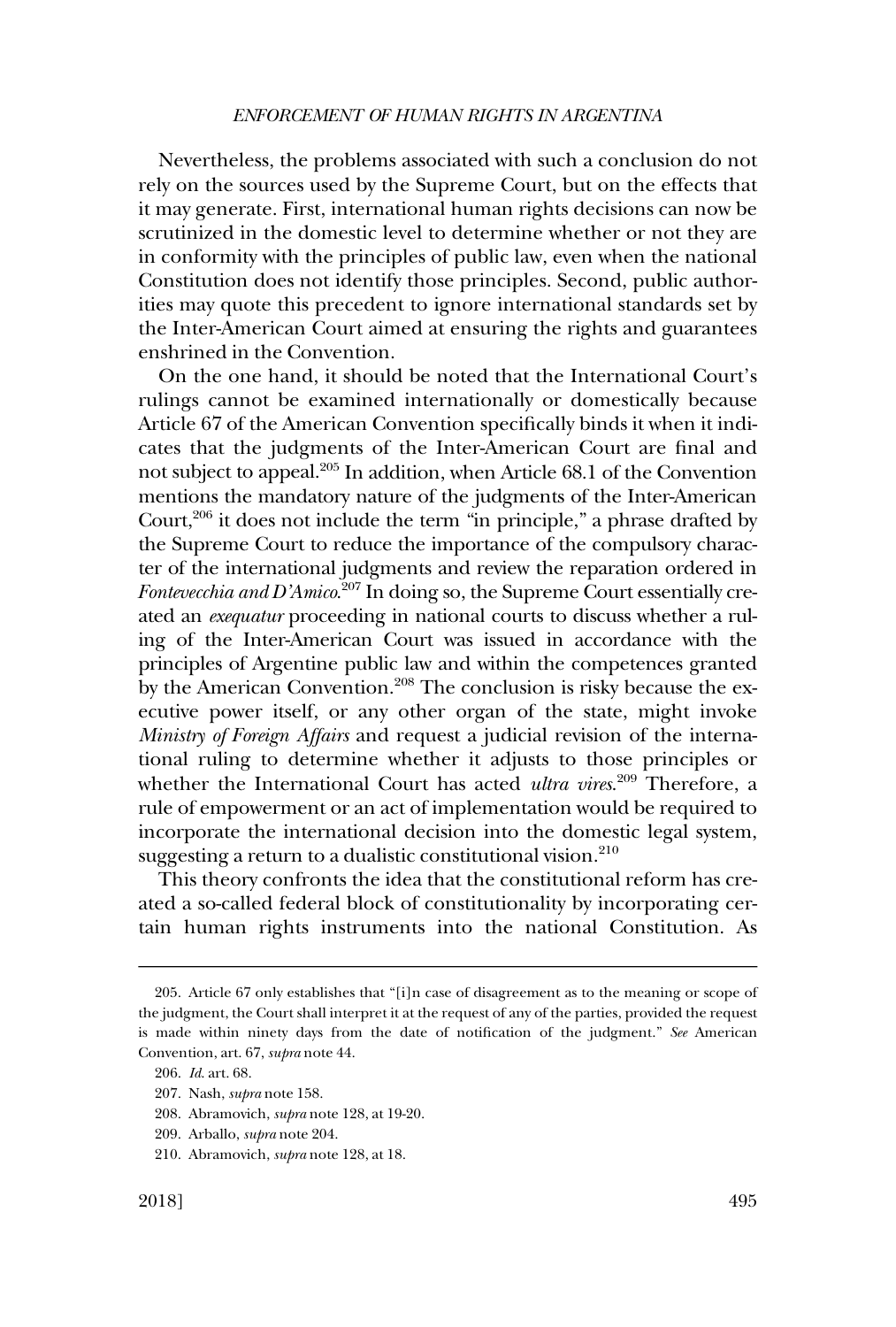explained previously in Part II, the 1994 Constitutional Amendment not only recognized the superiority of international treaties over domestic laws, but also granted equal ranking to certain international human rights treaties with the Constitution, creating what the doctrine $^{211}$  and jurisprudence $^{212}$  named a federal block of constitutionality. Hence, the national Constitution and those human rights instruments were positioned at the top of the Argentine legal pyramid with equal ranking among its provisions. Due to the fact that norms of the national Constitution have the same hierarchy, they cannot invalidate each other, as the opposite determination would imply a recognition of contradictions in the constitutional text. Therefore, the rules of the constitutionality block should be interpreted as a unit in the search of coherence between the international and domestic legal systems.<sup>213</sup> The incorporation of certain human rights treaties to the national Constitution implies that a violation to any of these instruments, including those concerning the decisions of the supranational entities, is not only a breach of an international obligation but also an infringement of the Argentine legal system.

Furthermore, one of the most important problems of the new approach is precisely the identification of the "principles of public law," which are not defined in Article 27 or in any other part of the national Constitution. Such an absence brings great uncertainty for the determination and scope of those principles vis-a`-vis Section 22 of Article 75. In the instant case, the Supreme Court specifically identified Article 108 of the Constitution, which assigns it as the head of the judiciary. $2^{14}$ Certainly, it is undeniable that the superior character of the Supreme Court is one of those fundamental principles of public law, though it is also true that the mandatory nature of the judgments of the Inter-American Court are also part of the constitutionality block and,

<sup>211.</sup> See, e.g., Pablo Luis Manili, *El bloque de constitucionalidad: la recepción del derecho internacional de los derechos humanos en el derecho constitucional argentino*, 1a. REVISTA JURI´DICA LA LEY [L.L.] (2003); Calo´gero Pizzolo, *La exigencia de un recurso 'eficaz, sencillo y breve' en el bloque de constitucionalidad federal*, II.3 E.D. 93 (2001); GERMA´N BIDART CAMPOS, MANUAL DE LA CONSTITUCIÓN REFORMADA CAP. V, NO. 9 (Ediar Tomo, 1st ed., 1996).

<sup>212.</sup> See Corte Suprema de Justicia de la Nación [CSJN] [National Supreme Court of Justice], 8/8/2006, "Dieser, María Graciela y Fraticelli, Carlos Andrés s/homicidio calificado por el vínculo y por alevosía," Fallos (2006-329-3034) (Arg.); Corte Suprema de Justicia de la Nación [CSJN] [National Supreme Court of Justice], 3/5/2005, "Verbitsky, Horacio s/habeas corpus," Fallos (2005-328-1146) (Arg.); Corte Suprema de Justicia de la Nación [CSJN] [National Supreme Court of Justice], 17/5/2005, "Llerena, Horacio Luis s/abuso de armas y lesiones -arts. 104 y 89 del Código Penal," Fallos (2005-328-1491) (Arg.).

<sup>213.</sup> Abramovich, *supra* note 128, at 18.

CSJN, 14/2/2017, "Ministerio de Relaciones Exteriores y Culto," Fallos (2017-340-47). 214.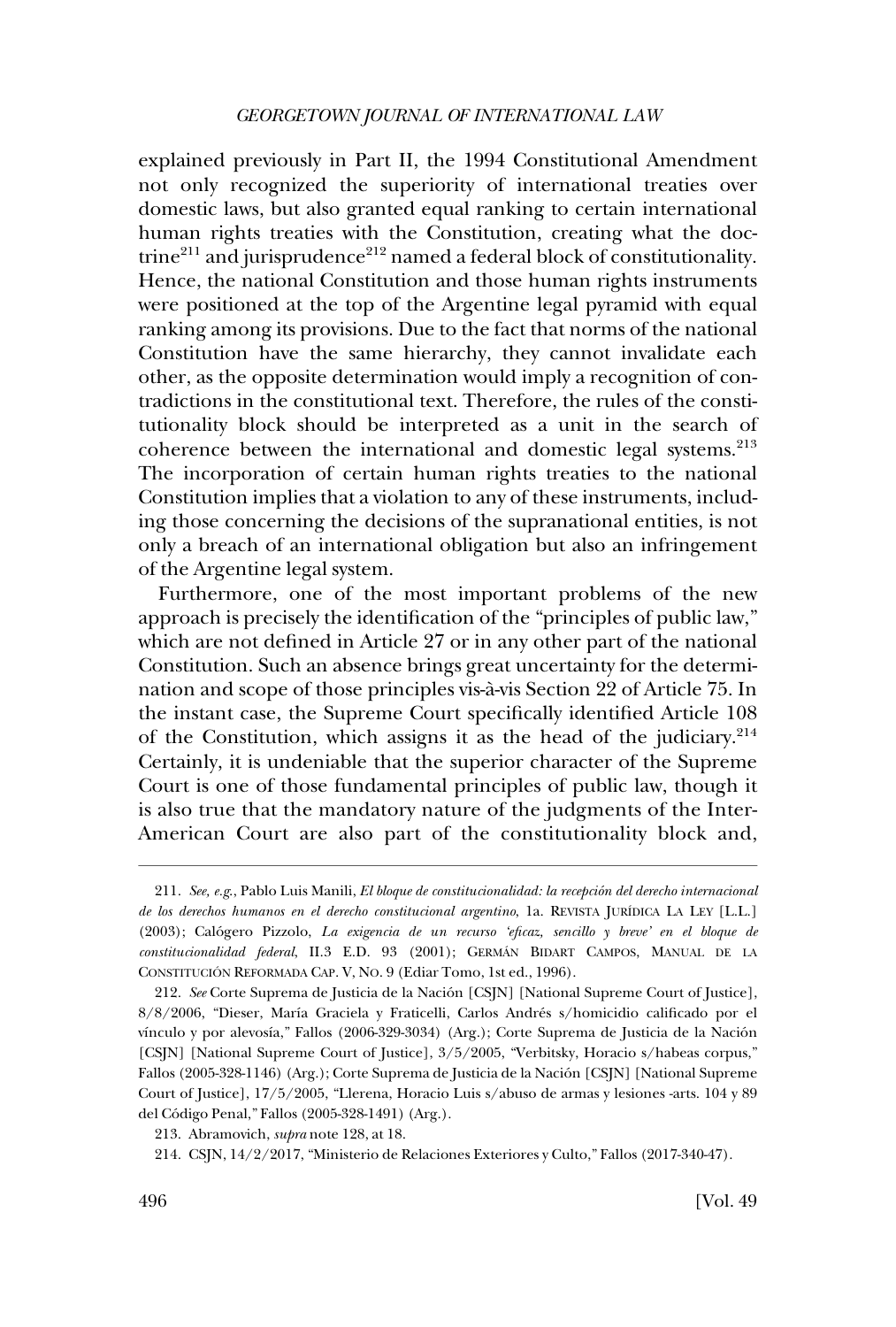therefore, a fundamental principle of public law after the 1994 Constitutional Amendment.215 However, the Supreme Court decided to prioritize some principles of public law and subordinate others, such as the obligatory character of the *Fontevecchia and D'Amico*  ruling.<sup>216</sup>

Additionally, the decision is dangerous because international standards for the protection of human rights can now be neglected, or at least questioned, as a result of the Supreme Court's reading of the subsidiary nature of the Inter-American Human Rights System. In fact, on May 4, 2017, the Superior Court of Justice of the Province of Corrientes rejected the review to a life imprisonment punishment imposed on an individual under the age of eighteen,<sup>217</sup> ignoring the decision rendered by the Inter-American Court of Human Rights in *Mendoza et al. v. Argentina*. 218

In *Mendoza*, the Inter-American Court decided that Argentina was obligated to ensure that life imprisonment punishments are never again imposed on any other person for crimes committed while minors.<sup>219</sup> The International Court added that Argentina must guarantee that anyone serving sentences for crimes committed while they were under the age of eighteen may obtain a review of the sentence adapted to the standards described in the judgment. The justification to such a finding was to ". . . avoid the need for cases such as this one being lodged before the organs of the inter-American system . . . and, instead, . . . be decided by the corresponding State organs."220 However, the provincial tribunal borrowed from the arguments developed by the Supreme Court in *Ministry of Foreign Affairs*, arguing that "it is not possible to dismiss from the analysis the recent ruling of the Supreme Court [in which] the Tribunal has adopted a position, that, at risk of qualifying it, is at least novel."221 The majority of the provincial court ignored the standards developed in *Mendoza* and refused to review the life imprisonment punishment previously imposed.

<sup>215.</sup> Abramovich, *supra* note 128, at 19.

<sup>216.</sup> *Id*.

<sup>217.</sup> Superior Tribunal de Justicia de la Provincia de Corrientes [STJ CTES.] [Superior Court of Justice of the Province of Corrientes], 4/5/2017, "Expediente STP 381/15," Fallos (2017-334- 1504) (Arg.), [http://www.juscorrientes.gov.ar/seccion/jurisprudencia/fallos-recientes/?tipo=](http://www.juscorrientes.gov.ar/seccion/jurisprudencia/fallos-recientes/?tipo=sentencias&fuero=penales#prettyPhoto) [sentencias&fuero=penales#prettyPhoto.](http://www.juscorrientes.gov.ar/seccion/jurisprudencia/fallos-recientes/?tipo=sentencias&fuero=penales#prettyPhoto)

<sup>218.</sup> *See* Mendoza v. Argentina, Preliminary Objections, Merits and Reparations, Judgment, Inter-Am. Ct. H.R. (ser. C) No. 260 (May 14, 2013).

<sup>219.</sup> *Id*. ¶ 327.

<sup>220.</sup> *Id*.

<sup>221.</sup> Expediente STP 381/15, *supra* note 217, at 2.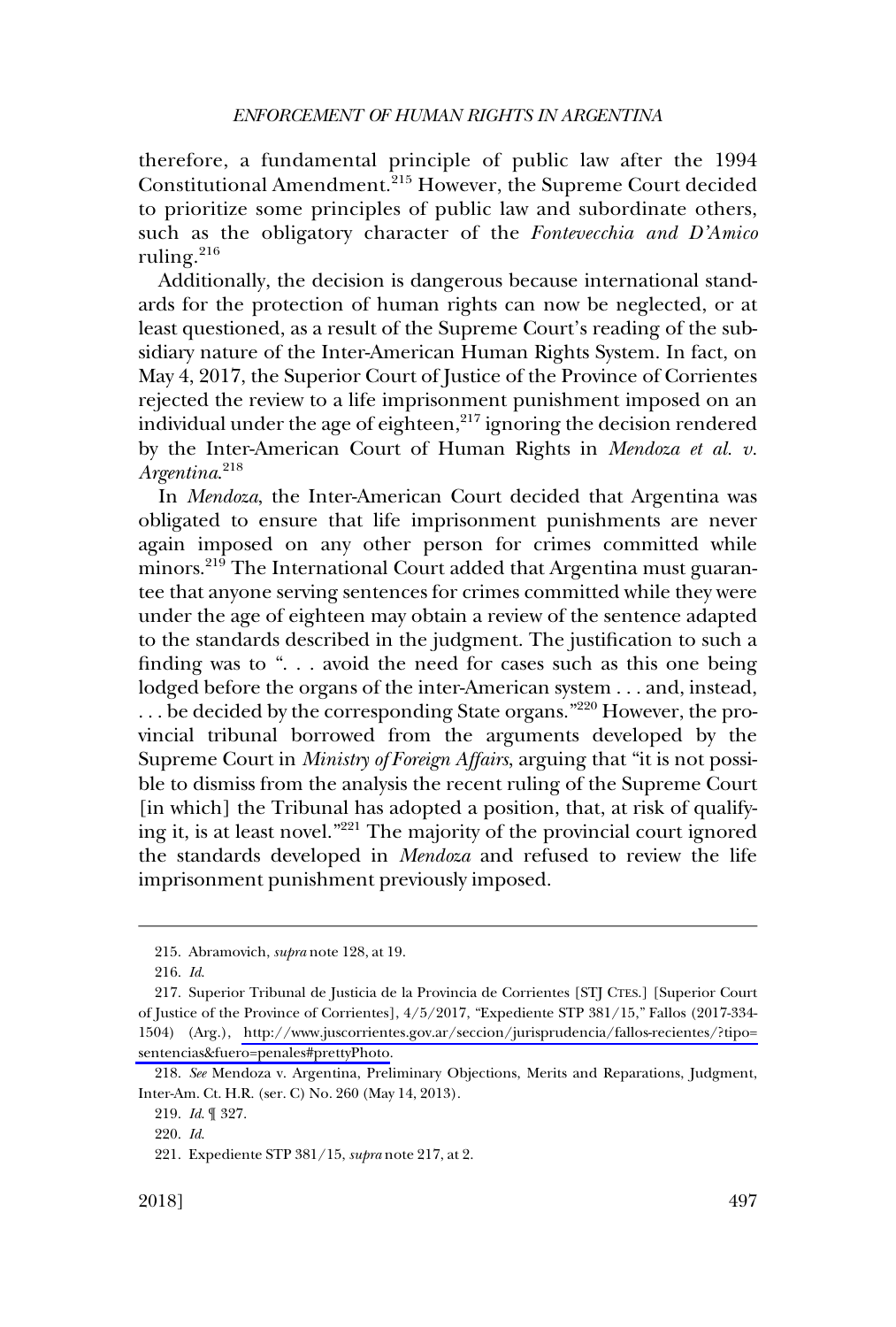<span id="page-37-0"></span>The case decided by the Superior Court of Justice of the Province of Corrientes in violation of the *Mendoza* judgment constitutes a good example of how the *Ministry of Foreign Affairs* decision can expand the Supreme Court's regressive interpretation of the national Constitution to other cases, and thus restrict rights and guarantees that were constitutionalized through a process of incorporation of international law initiated by the Supreme Court in *Ekmekdjian*, continued by the 1994 Constitutional Amendment, later confirmed by the highest tribunal of Argentina, but now, paradoxically, reconsidered.

## V. CONCLUSION

On October 18, 2017, the Inter-American Court issued a new decision concerning compliance with the judgment rendered in *Fontevecchia and D'Amico*, finding that Argentina had not implemented the reparations ordered and requesting the submission of a report, no later than February 28, 2018, detailing the measures adopted for that purpose. $222$ Although such a decision could be anticipated, $^{223}$  the surprising component of the new ruling relies on the fact that the International Court provided the Supreme Court with important elements to implement the reparation ordered and, therefore, harmonize the international and domestic legal systems.

The Inter-American Court first held that "giving no effect" to the *Menem* judgment, as ordered in *Fontevecchia and D'Amico*, 224 was not a synonym for "revocation,"225 as ruled by the Supreme Court in *Ministry of Foreign Affairs*. 226 Hence, to comply with *Fontevecchia and D'Amico*, the International Court proposed the adoption of different legal measures

<sup>222.</sup> Fontevecchia and D'Amico v. Argentina, Monitoring Compliance with Judgement, Inter-Am. Ct. H.R. (Oct. 18, 2017). To reach that conclusion, the Inter-American Court highlighted the mandatory nature of its decisions and criticized the Argentine Court for exercising faculties that it does not have, like analyzing whether the international tribunal acted within its jurisdiction. Among other issues, it also stressed that the *Ministry of Foreign Affairs* decision contradicts its previous jurisprudence by keeping in force a state act (the judgment) that violates the Convention, a determination that was the result of an international process that did not involve a fourth instance appeal for domestic proceedings. *See id*. ¶¶ 7-15.

*See, e.g*., Arballo, *supra* note 204; Pizzolo, *supra* note 211, at 9-10; Alberto L. Zuppi and 223. Rodrigo Dellutri, *Comentario a un Dia´logo entre Quienes no se Escuchan: La Decisio´n de la Corte Suprema en el caso "Fontevecchia y Da´mico c. Repu´ blica Argentina*, 39 REVISTA JURI´DICA LA LEY [L.L.], 22, 23 (2017).

<sup>224.</sup> According to the Inter-American Court of Human Rights, Argentina had to adopt all judicial, administrative, or other measures as may be necessary to give no effect to the domestic ruling rendered in the *Menem* case. *See* Fontevecchia, Inter-Am. Ct. H.R. (ser. C) No. 238, ¶ 105.c.

<sup>225.</sup> Fontevecchia and D'Amico v. Argentina, Monitoring Compliance with Judgement, Inter-Am. Ct. H.R. (Oct. 18, 2017), ¶ 16.

CSJN, 14/2/2017, "Ministerio de Relaciones Exteriores y Culto," Fallos (2017-340-47). 226.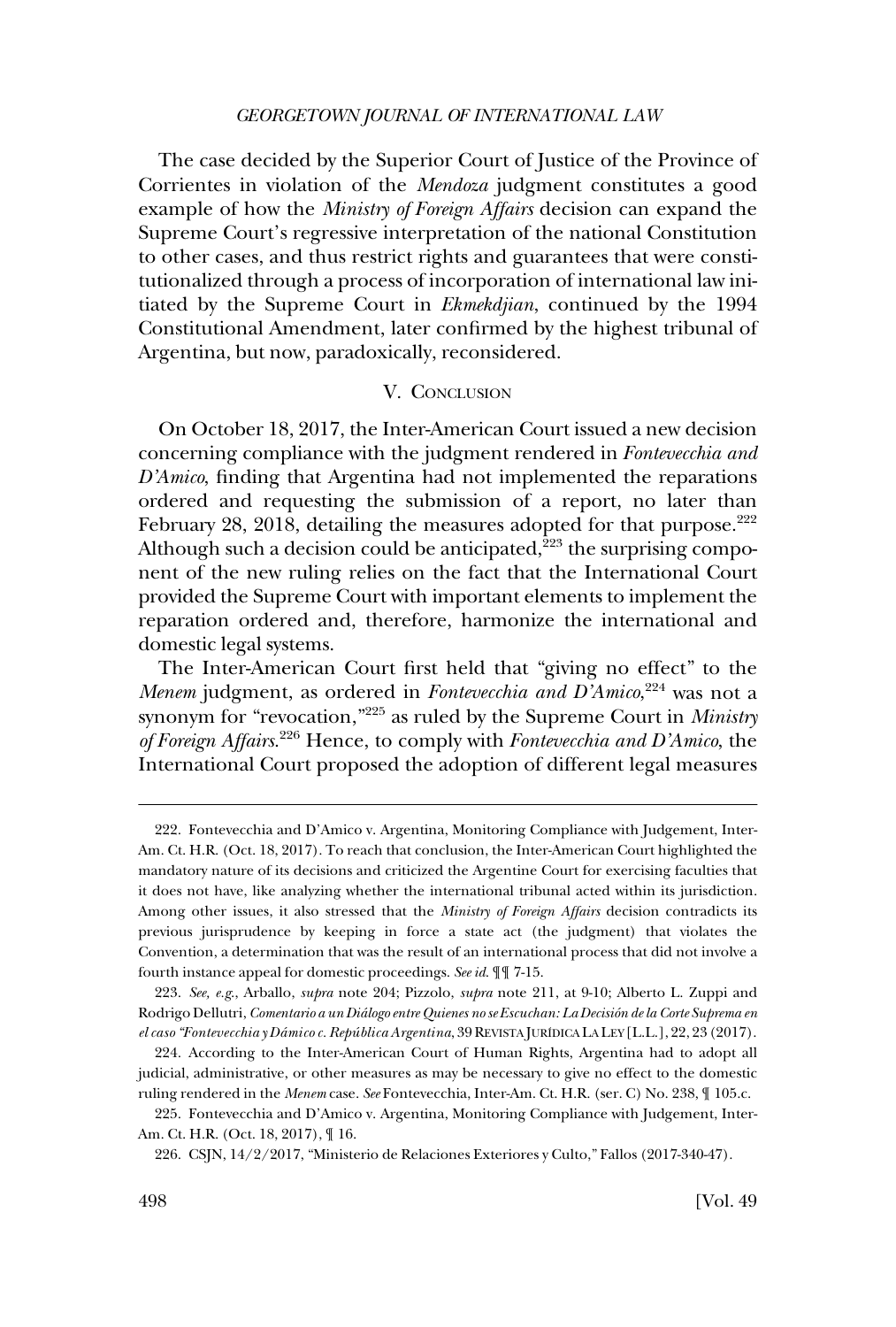other than the revocation of the judgment, like the suppression of the *Menem* ruling from the Supreme Court's websites or the incorporation of an explanatory note indicating that said decision was declared in violation of the American Convention.<sup>227</sup> On December 5, 2017, the Argentine Court stated that the Inter-American Court clarified that *Fontevecchia and D'Amico* did not imply the revocation of the res judicata judgment,<sup>228</sup> and that it suggested the inclusion of the explanatory note previously referred.<sup>229</sup> Consequently, the Argentine tribunal ruled that such a proposal is fully compatible with the principles of public law of Article 27 of the Constitution<sup>230</sup> and thus ordered the inclusion of the suggested annotation in the *Menem* case.<sup>231</sup>

The *Fontevecchia and D'Amico* saga will likely conclude when Argentina pays the compensation ordered and informs the International Court of the latest decision of the Supreme Court. However, the legal problems and concerns raised throughout this Note have not been resolved at all, namely because the solution finally adopted in this case to harmonize both legal systems is difficult to replicate in all prospective human rights disputes. *Fontevecchia and D'Amico* was related to a civil judgment that generated no criminal records.232 The act in breach of the Convention did not restrict, for instance, the personal freedom of the individual, deprive the individual of his/her nationality, or limited his/her reproductive rights. If that had been the case, an explanatory note in the res judicata ruling in violation of the Convention would never constitute an adequate reparation to restore the enjoyment of the victim's rights.

The ultimate judgment by the Supreme Court appears to ratify its inflexible position of revoking res judicata rulings in breach of the Convention. *Ministry of Foreign Affairs* still stands for the proposition that prospective victims have no certainty that a protective or remedial decision from an international monitoring body will be effectivily implemented in the domestic legal order.<sup>233</sup> Accordingly, the actual consequences of *Ministry of Foreign Affairs*, as well as its impact on the Argentine legal system and the decisions of lower tribunals remains to

<sup>227.</sup> Fontevecchia and D'Amico v. Argentina, Monitoring Compliance with Judgement, Inter-Am. Ct. H.R. (Oct. 18, 2017), ¶ 21.

<sup>228.</sup> Corte Suprema de Justicia de la Nación [CSJN] [National Supreme Court of Justice], 12/ 05/2017, Resolución 4015/2017 (Arg.),  $\P$  1.

<sup>229.</sup> *Id*. ¶ 3.

<sup>230.</sup> *Id*. ¶ 4.

<sup>231.</sup> *Id*.

<sup>232.</sup> Fontevecchia and D'Amico v. Argentina, Monitoring Compliance with Judgement, Inter-Am. Ct. H.R. (Oct. 18, 2017), ¶ 21.

<sup>233.</sup> Arballo, *supra* note 204.